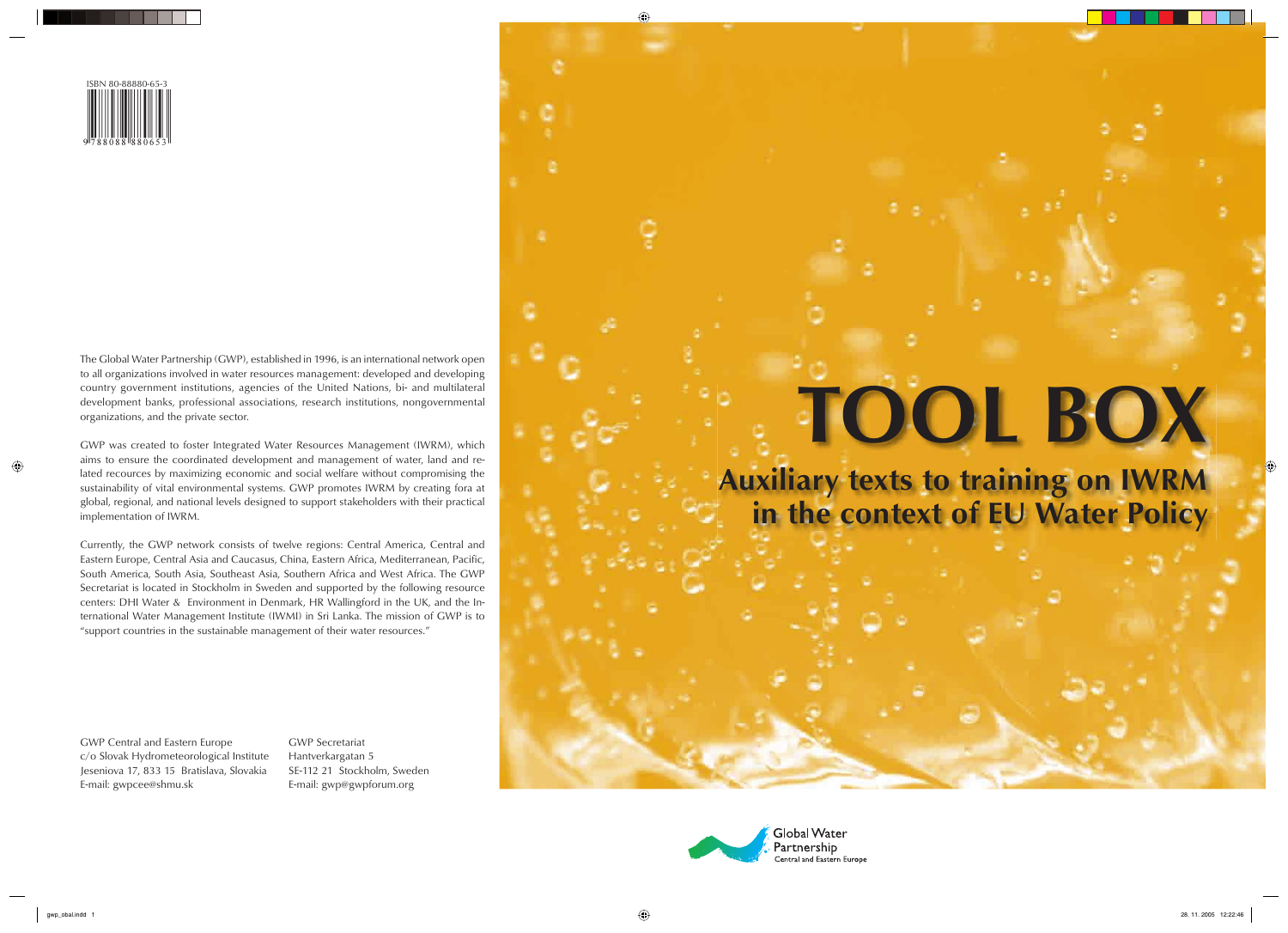# **TOOL BOX**

Auxiliary texts to training on IWRM in the context of EU Water Policy.

> Bratislava October 2005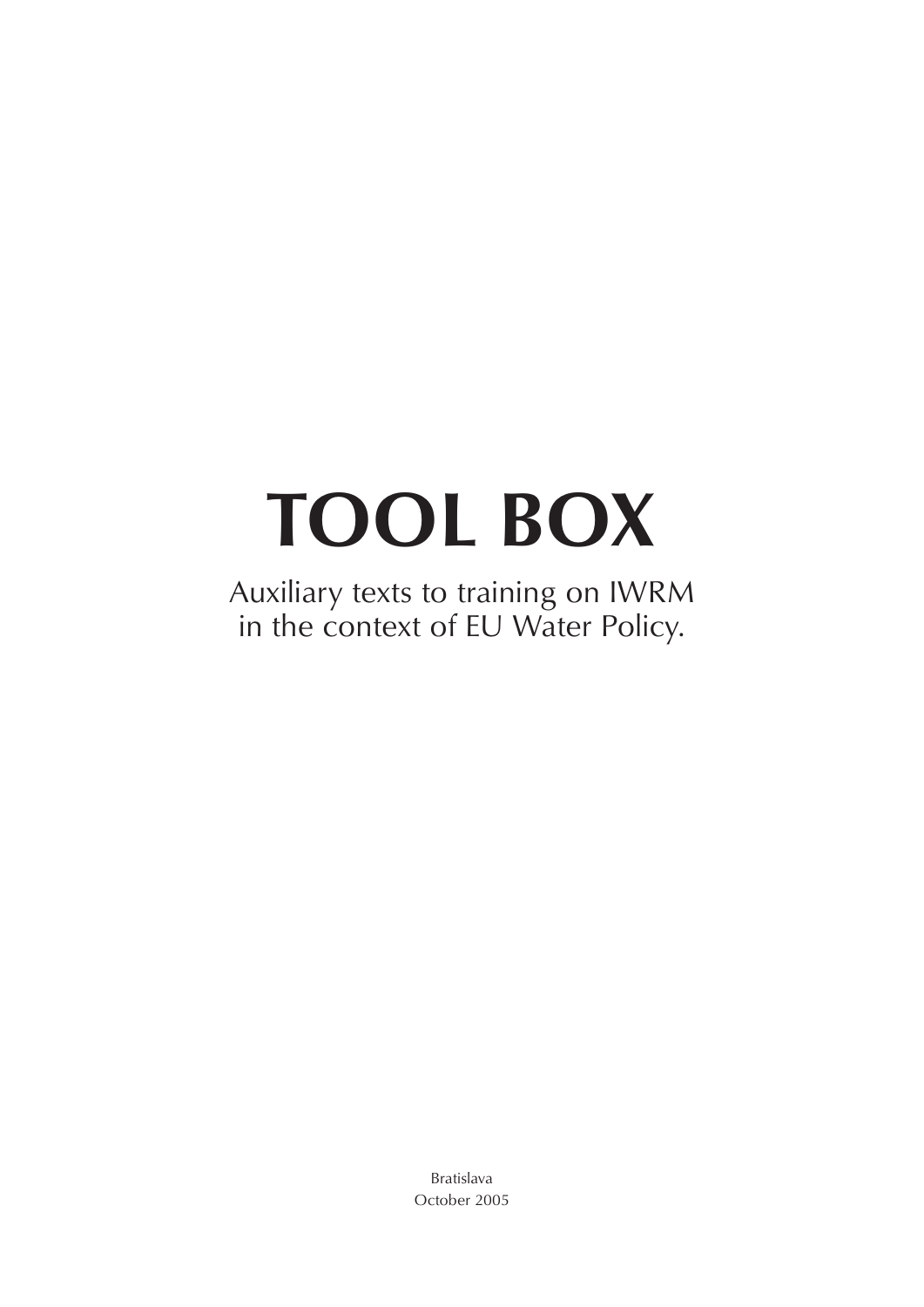Danka J. Thalmeinerová Focal Point for the IWRM ToolBox, GWP danka.thalmeinerova@gwptoolbox.net

Following experts contributed to the processing of the training courses and texts: Danka J. Thalmeinerova – coordinator Glynn Skerratt Eleonora Bartkova Milan Matuska Richard Muller Vadim I. Sokolov Ilhom Babaiev

© AEPress, s. r. o. 2005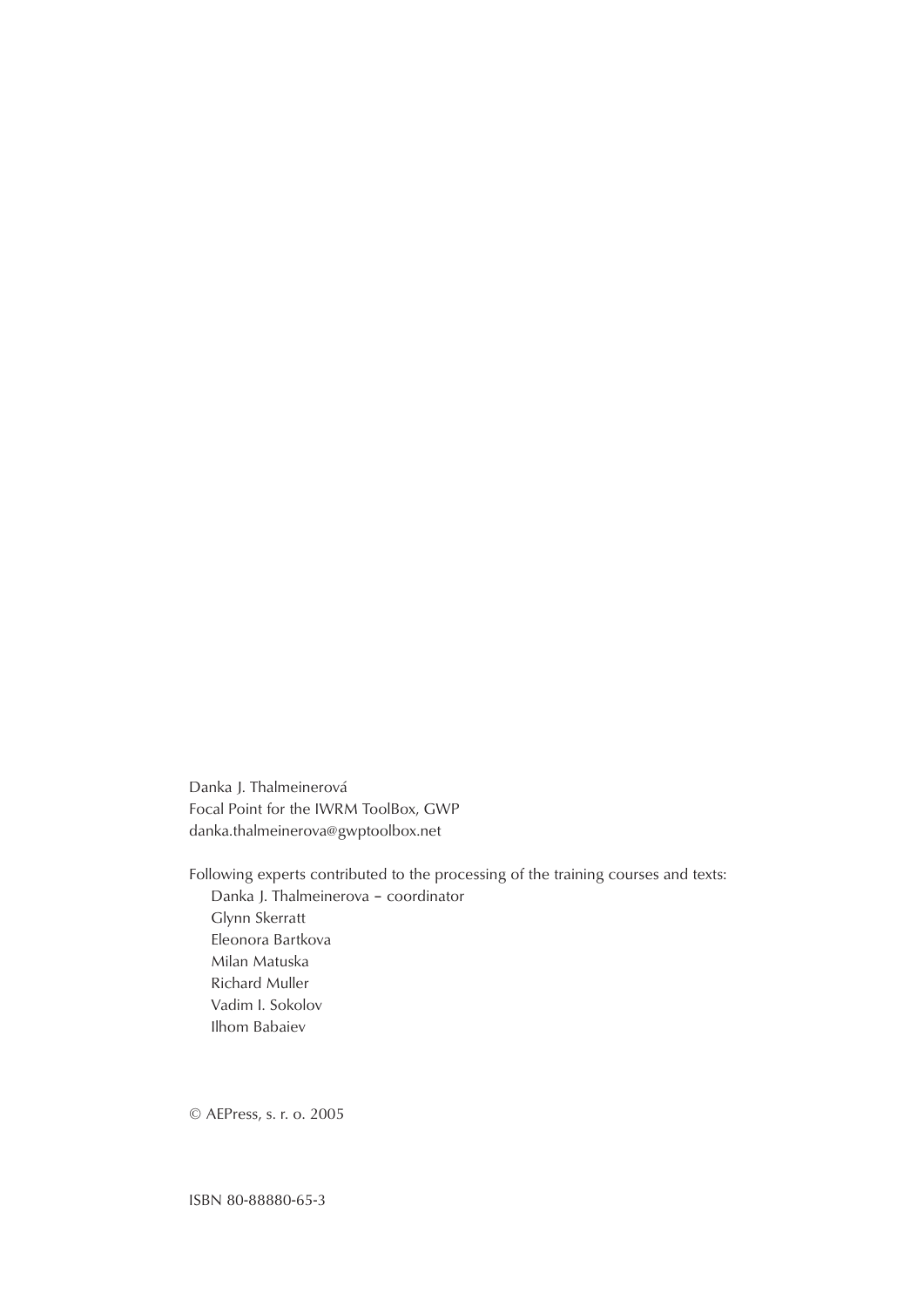# **Contents**

|                                                                     | 6                                                 |
|---------------------------------------------------------------------|---------------------------------------------------|
|                                                                     | $\overline{7}$<br>8<br>10<br>11<br>11<br>12<br>19 |
|                                                                     | 20                                                |
|                                                                     | 21                                                |
|                                                                     | 25                                                |
|                                                                     | 30                                                |
|                                                                     | 36                                                |
|                                                                     |                                                   |
|                                                                     | 38                                                |
|                                                                     | 39                                                |
|                                                                     | 41                                                |
|                                                                     | 42                                                |
|                                                                     | 43                                                |
|                                                                     | 43                                                |
|                                                                     | 44                                                |
|                                                                     | 45                                                |
|                                                                     | 45                                                |
|                                                                     | 47                                                |
|                                                                     | 48                                                |
|                                                                     | 49                                                |
|                                                                     | 49                                                |
|                                                                     | 52                                                |
|                                                                     | 53                                                |
| 4.8. Economic Analysis Relating to the EU Water Framework Directive | 54                                                |
|                                                                     | 55                                                |
|                                                                     |                                                   |
|                                                                     | 56                                                |
|                                                                     | 56                                                |
|                                                                     | 57                                                |
|                                                                     | 59                                                |
|                                                                     | 60                                                |
|                                                                     | 61                                                |
|                                                                     | 62                                                |
|                                                                     |                                                   |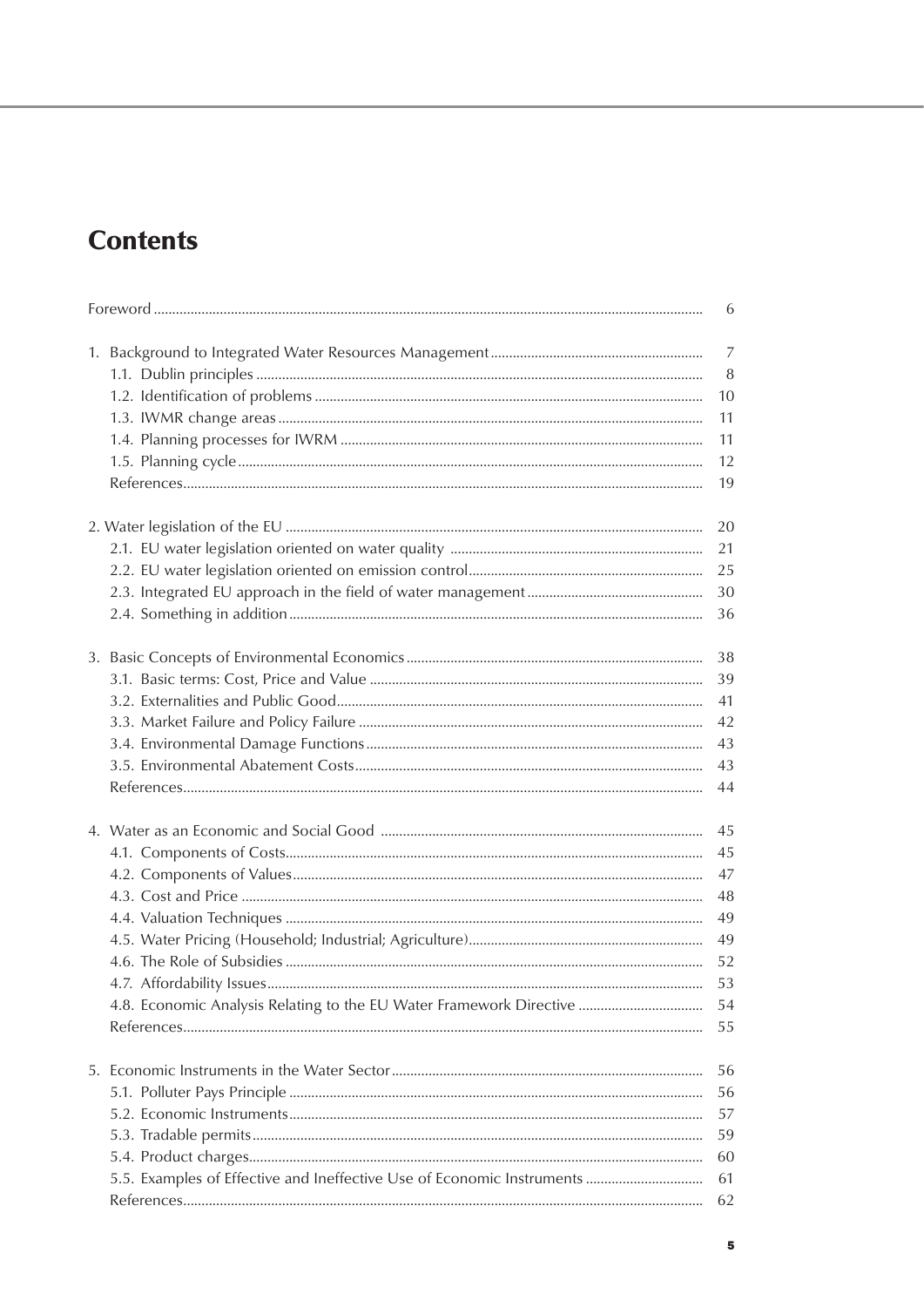# Foreword

Since its launch in 2001, the ToolBox on Integrated Water Resources Management (the IWRM ToolBox) has been used in the Central and Eastern European region for education and training activities tailored to address the EU accession process in water resource management. The training activities may also be applicable and beneficial to the Central Asia and Caucasus region. Despite their geographical distance these two regions share a similar past. Both regions consist of young democratic countries established after the collapse of the Soviet Union and the demise of their centrally planned economies. And they share the influence of turbulent economic development complemented with old environmental debts.

In 2003, representatives from GWP Central Asia and Caucasus introduced ToolBox activities to the region, based on the experience in GWP Central and Eastern Europe.

In total, four training courses were organized during 2004 – 2005. The courses were prepared for a broad group of stakeholders in the water sector interested in gaining knowledge on integrated approaches to water resource management. Participants ranged from decision-makers to water researchers, environmental and water experts from the private sector, and water practitioners from NGOs. It was anticipated that the participants would be able to disseminate the IWRM approaches illustrated in the ToolBox throughout the water community in their respective countries. It was also expected that they would bring their ideas and experience together to generate future case studies for the ToolBox website. All courses aimed to promote the application of IWRM practices covered by the ToolBox and to share Central and Eastern European experiences and lessons in implementing the new EU water legislation. The courses provided an exclusive walk through broad aspects of IWRM and topics included water planning and water management; translation of water policy into legislation; integrating economics into water planning and policy; public participation, negotiation of conflicts, awareness raising.

The courses were well received, especially with respect to the efforts devoted to the preparation of the training texts, group exercises and supporting documentation. The main sources of the training texts were taken from the websites of the IWRM ToolBox www.gwpforum.org and the Capacity Building Network (Cap-Net) www.cap-net.org.

This booklet compiles papers and websites which, in the opinion of GWP CEE, are among the most relevant experiences and references on IWRM with the hope that it will be used by water experts and all those interested in promoting a coordinated development and management of water, land and related resources.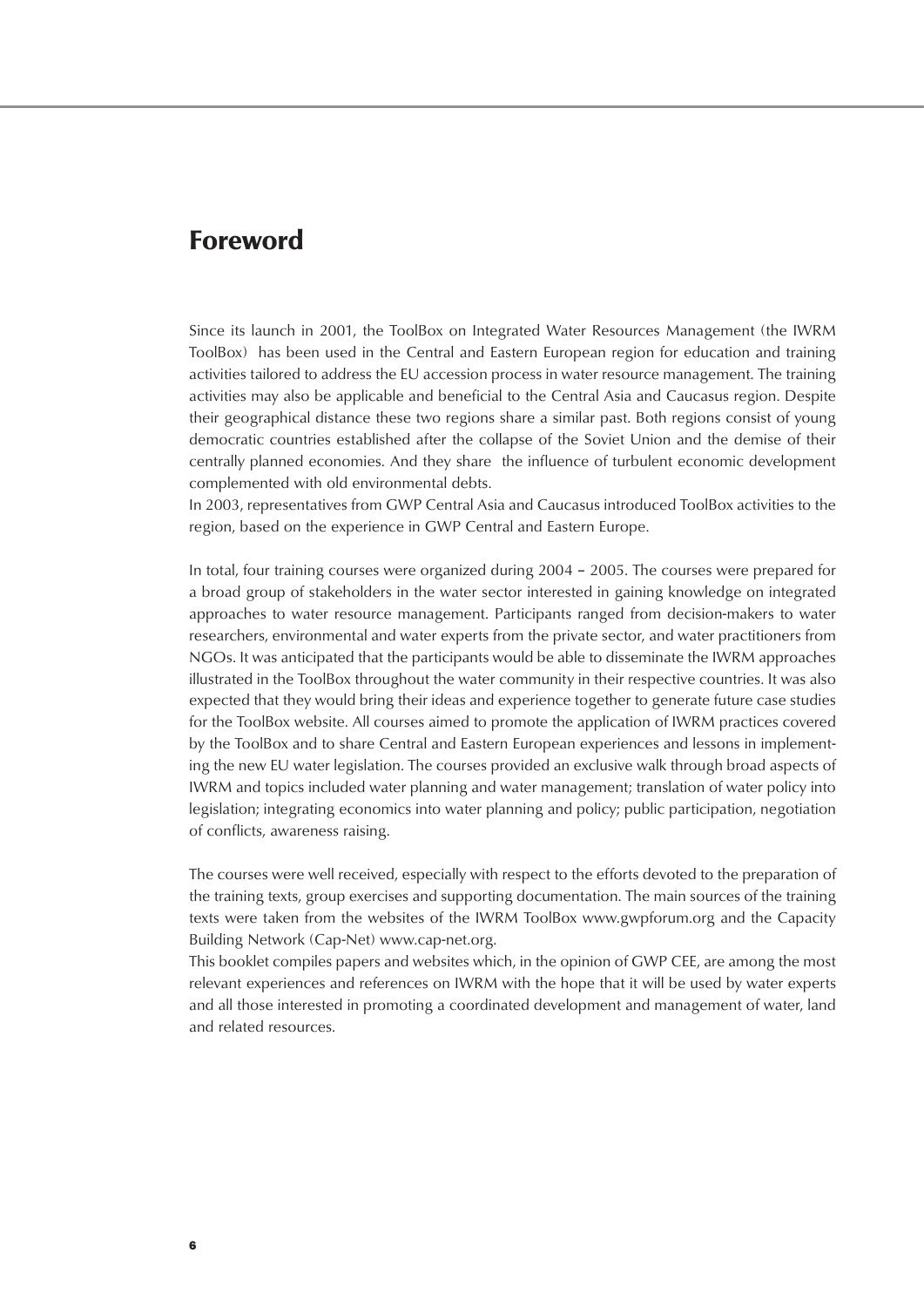# 1. Background to Integrated Water Resources Management

# Chapter Objective:

This chapter aims to provide the participants with knowledge and skills required to support a process of development of IWRM plans. The consequent steps of planning process are described. Meaning of IWRM and its principles are highlighted to better understand the complexity of water resources management.

# Introduction

The basis of the IWRM is that the many different uses of water resources are interdependent. *Integrated* management means that all the different uses of water resources are considered together. Integrated water resources management is therefore a systematic process for the sustainable development, allocation and monitoring of water resources use in the context of social, economic and environmental objectives.

Sectoral approaches to water resources management have dominated in the past and are still prevailing. There are few countries in the world that have developed comprehensive national water management plans and strategies. Fragmented approaches in rapidly growing government machineries make implementation of IWRM difficult. This leads to fragmented and uncoordinated development and management of the resource. The demand to manage water resources in integrated manner is mostly rhetorically declared by politicians in all countries. In addition, although most countries give first priority to satisfying basic human needs for water, one fifth of the world's population is without access to safe drinking water and half of the population is without access to adequate sanitation. Also it is noted, that even when policies are in place, they are not implemented because one or more of parties responsible for implementation fails to follow through. Thus, some manifestations of bad management are:

- drought and flood occasions
- ground water overdraft
- water borne diseases
- land degradation
- loss in biodiversity (including aqua diversity)
- lack of water supply and treatment.

True IWRM requires at least 5 levels of integration (1):

- *Vertical integration* ranges from the lowest level of user to the top policymakers in a ministry and all levels of government; from irrigation district to municipality, from regional administration to national water commission.
- *Horizontal integration* implies co-ordination and collaboration among all the institutions responsible for resources management at a watershed (catchment) scale.
- *Interdisciplinary integration* involves all relevant disciplines, including socioeconomic, engineering, hydrologic, economic and ecological.

Could you think about other implications of a bad management?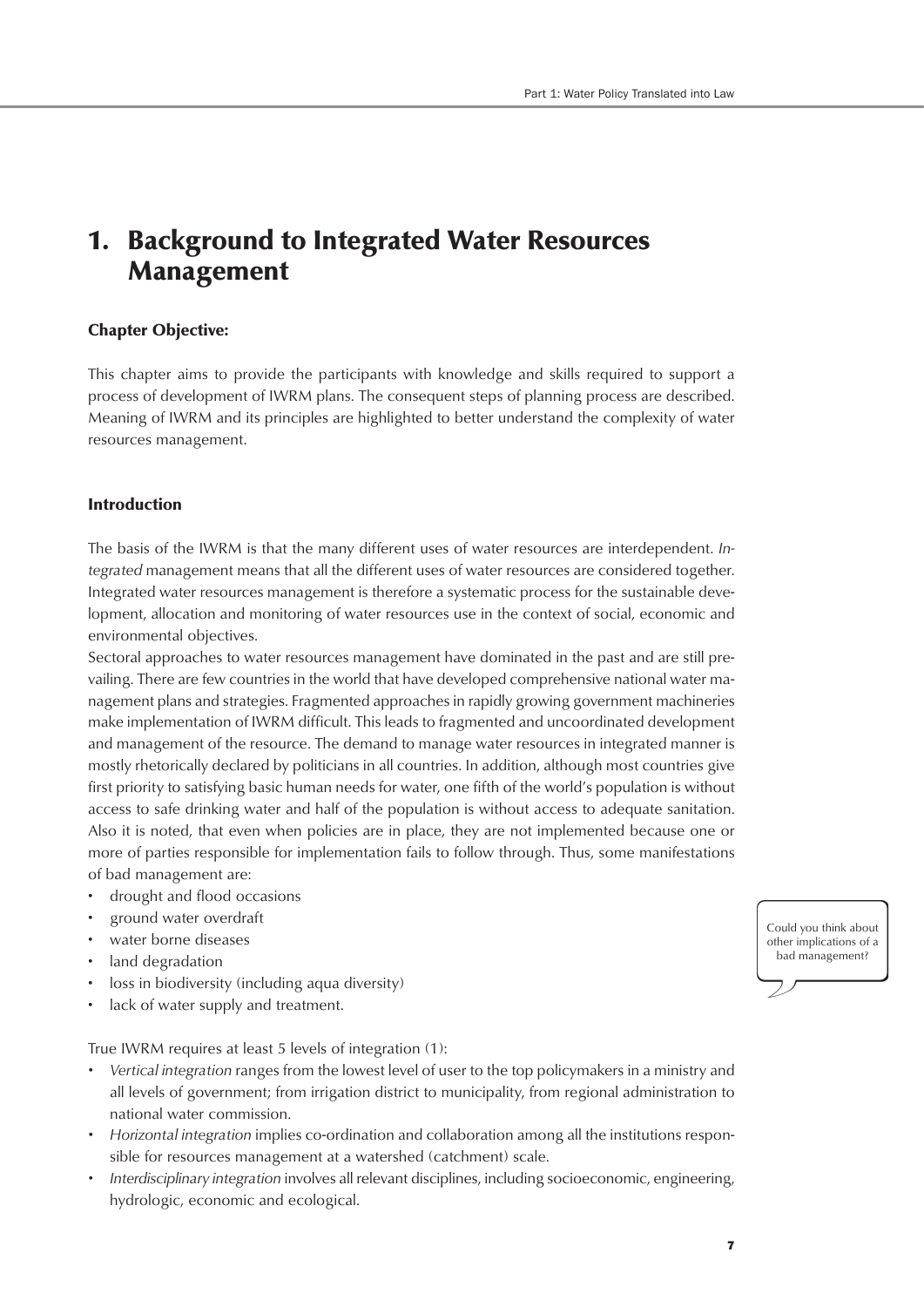- *Functional integration* includes planning, regulatory, design, operations, maintenance and monitoring.
- *Stakeholder integration* involves non-governmental interests, user groups or native groups, in all aspects of water management and decision-making.

Discuss the existence or potential establishment of such "integration" body in your country.

Usually the complex, intersecting requirements of IWRM are best managed through a permanent coordinating body such as a River Basin Commission or Catchment Management Agency, whose trained staff are versed in both the technical needs of water management as well as in the requirements for multiple layers of co-ordination.

# TABLE 1: Some comparison of traditional and integrated approaches

| Traditional framing of issues from different disciplines                                                                                                         | Linking social to hydrological (integrated)                                                                                                                    |  |  |  |
|------------------------------------------------------------------------------------------------------------------------------------------------------------------|----------------------------------------------------------------------------------------------------------------------------------------------------------------|--|--|--|
| Hydrological/hydraulic:<br>. What is expected yield of the catchment?                                                                                            | • How will new investment in water infrastruc-<br>ture be agreed?                                                                                              |  |  |  |
| Engineering:<br>• How much water leaks from the distribution system?<br>• How can leakage be reduced?<br>Management:<br>• What is the economic level of leakage? | • How can local management structures ba-<br>lance competing uses?<br>• How will stakeholders negotiate water<br>entitlements in different conditions of water |  |  |  |
|                                                                                                                                                                  | availability, especially scarcity?<br>• How will consumers respond to periodic wa-<br>ter shortages, or to increasing environmental<br>concerns?               |  |  |  |

The Millennium Development Goals (MDGs) represent a renewed commitment to overcome persistent poverty and to address many of the most enduring failures of human development. The MDGs agreed by the international community in 2000 comprise 8 goals, 18 targets and 48 indicators. Water is interconnected with all eight MDGs and basic sanitation was added to the list at the 2002 World Summit on Sustainable Development (WSSC) in Johannesburg. Halving "by 2015, the proportion of people without sustainable access to safe drinking water and basic sanitation" is one of the quantified and time-bound targets defined for the MDGs. The WSSC called for all countries to craft IWRM and water efficiency strategies by the end of 2005<sup>1</sup>.

**BOX 1: EU Water Initiative** 

The political commitment made by European leaders at the 2002 World Summit on Sustainable Development (WSSD) to support the water-related Millennium Development Goals (MDGs) amended in the Johannesburg Plan of Implementation (JPoI) has translated into the European Water Initiative (EUWI) and its manifold coordination efforts targeted at mobilizing a wide range of social actors, raise the political profile of the water-related objectives in the context of IWRM and stimulating fresh action. Work since WSSD has been characterized by many small and big events, initiatives and contributions, though a lot more will need to be done to achieve mobilizations effects at the required scale. Information on new projects and activities associated to the EU Water Initiative is now available.

# 1.1. Dublin principles

A meeting in Dublin in 1992<sup>2</sup> gave rise to four principles that have been the basis for much of the subsequent water sector reform.

*<sup>1</sup> At the end of 2003, the GWF conducted an informal survey to see how countries were progressing towards this initiative. The preliminary results show that of the 108 countries surveyed around 10% have made good progress, 50% have taken some steps in this direction, while 40% are in the initial stages of the process.*

*<sup>2</sup> The International Conference on Water and Environment, Dublin, Ireland, January 1992.*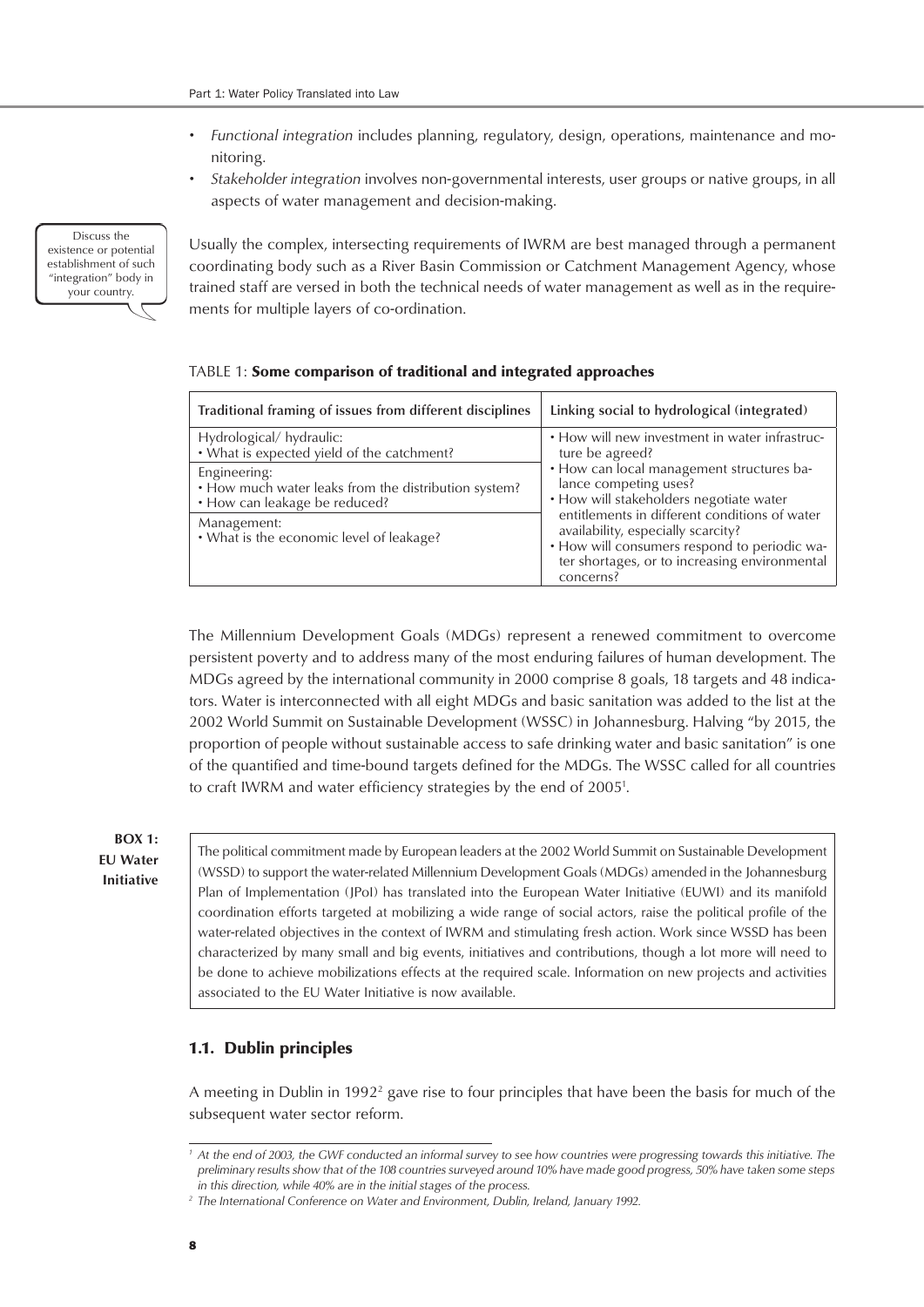**RECOMMENDATION:** A comprehensive discussion on the Dublin principles could be found at the GWP TAC Background Paper No. 3: The Dublin Principles for Water as reflected in a Comparative Assessment of Institutional and Legal Arrangements for IWRM (1999)

# *• Fresh water is a finite and vulnerable resource, essential to sustain life, development and the environment.*

 Since water sustains life, effective management of water resources demands a holistic approach, linking social and economic development with protection of natural ecosystems. Effective management links land and water uses across the whole of a catchment area or groundwater aquifer.

 The notion that freshwater is a finite resource arises as the hydrological cycle on average yields a fixed quantity of water per time period. This overall quantity cannot yet be altered significantly by human actions, though it can be, and frequently is, depleted by man-made pollution. The freshwater resource is a natural asset that needs to be maintained to ensure that the desired services it provides are sustained.

 This principle recognizes that water is required for many different purposes, functions and services; management therefore, has to be holistic (integrated) and involve consideration of the demands placed on the resource and the threats to it. The integrated approach to management of water resources necessitates co-ordination of the range of human activities which create the demands for water, determine land uses and generate waterborne waste products. The principle also recognizes the catchment area or river basin as the logical unit for water resources management.

• *Water development and management should be based on a participatory approach, involving users, planners and policymakers at all levels.*

 The participatory approach involves raising awareness of the importance of water among policy-makers and the general public. It means that decisions are taken at the lowest appropriate level, with full public consultation and involvement of users in the planning and implementation of water projects.

#### • *Women play a central part in the provision, management and safeguarding of water.*

 This pivotal role of women as providers and users of water and guardians of the living environment has seldom been reflected in institutional arrangements for the development and management of water resources. Acceptance and implementation of this principle requires positive policies to address women's specific needs and to equip and empower women to participate at all levels in water resources programmes, including decision-making and implementation, in ways defined by them.

 It is widely acknowledged that women play a key role in the collection and safeguarding of water for domestic and – in many cases – agricultural use, but that they have a much less influential role than men in management, problem analysis and the decision-making processes related to water resources. The fact that social and cultural circumstances vary between societies suggests that the need exists to explore different mechanisms for increasing women's access to decision-making and widening the spectrum of activities through which women can participate in IWRM.

 IWRM requires gender awareness**.** In developing the full and effective participation of women at all levels of decision-making, consideration has to be given to the way different societies assign particular social, economic and cultural roles to men and women. There is an important synergy between gender equity and sustainable water management. Involving men and women in influential roles at all levels of water management can speed up the achievement of sustainability;

Why fresh water is determined as a "finite" resource?

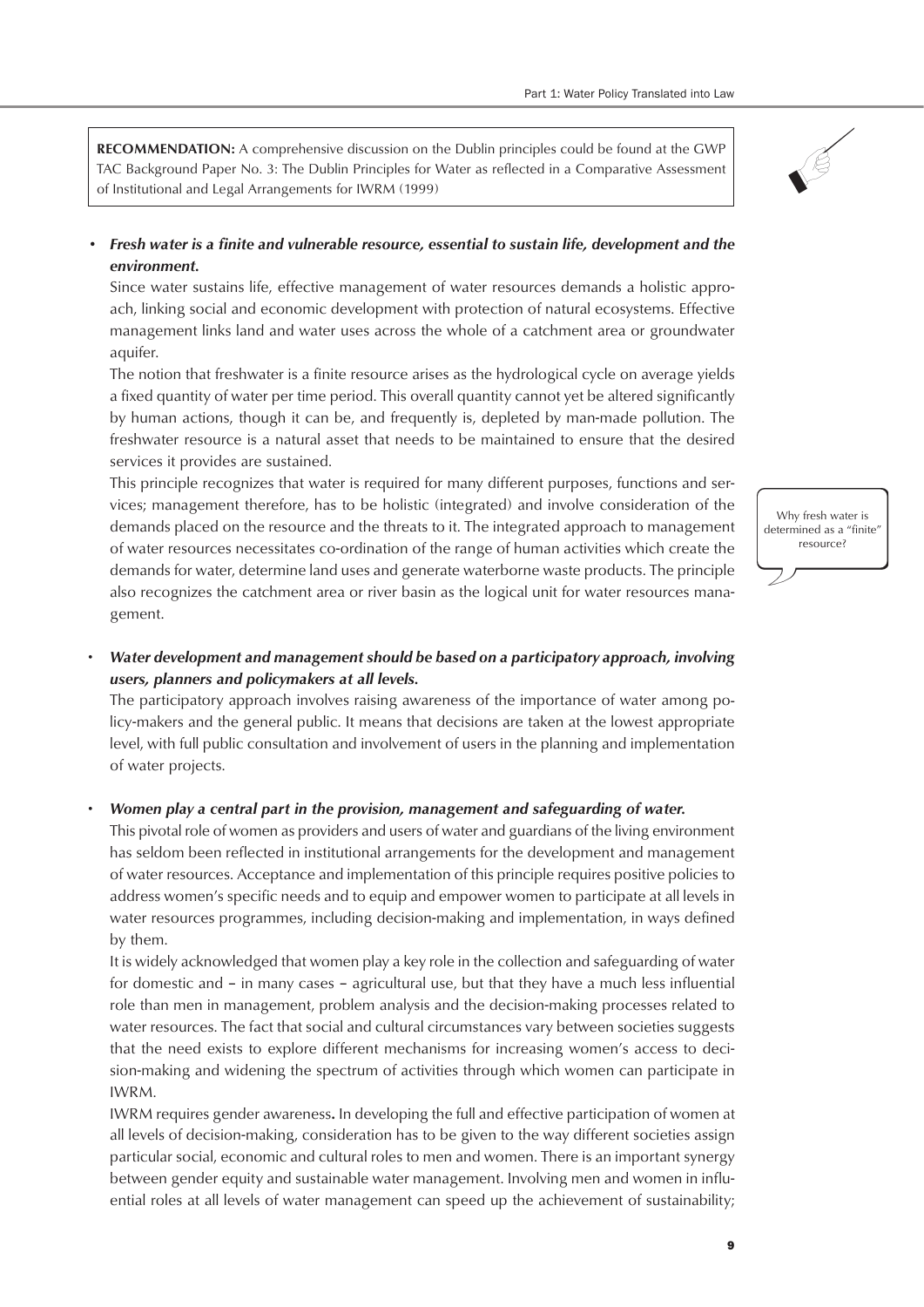In a water-scarce environment, would it be right that the next water resource developed should be assigned to a steel- manufacturing plant because the manufacturer can afford to pay more for the water than the thousands of poor people who have no access to safe water?



and managing water in an integrated and sustainable way contributes significantly to gender equity by improving the access of women and men to water and water-related services to meet their essential needs.

# *• Water has an economic value in all its competing uses and should be recognized as an economic good.*

 Within this principle, it is vital to recognize first the basic right of all human beings to have access to clean water and sanitation at an affordable price. Past failure to recognize the economic value of water has led to wasteful and environmentally damaging uses of the resource<sup>3</sup>. Managing water as an economic good is an important way of achieving efficient and equitable use, and of encouraging conservation and protection of water resources.

**RECOMMENDATION:** A comprehensive discussion on this principle could be found at the GWP TAC Background Paper No. 2: Water as a Social and Economic Good: How to Put the Principle into Practice (1998)

# 1.2. Identification of problems

Identification of problems is prerequisite to identification of solutions. There are several barriers that can limit the effectiveness of the role of political institutions in managing the water resources. These include:

- *Sectoralism* within and between the government departments and the fragmented nature of institutional structures, e.g. each with different functions as well as different political goals and each with different stakeholders, with "control" of a water sector often being more important than integration, with poor inter-agency linkages between risk management vs. water resources vs. irrigation vs. land management vs. international obligations;
- *•* Lack of clearly defined overall strategies, including management objectives, mechanisms for delivery to enable objectives to be achieved, and being "*high on rhetoric*" and talk at strategic level and "*low on action*" on the ground;
- *Lack of research to assess the resource base* with respect to water resources availability and risk, and the value of water in terms of economic production (e.g.  $\frac{1}{2}$ /m3 water or t/m3 water), or consideration of the entire hydrological cycle;
- *Water being a source of conflict*, not only between sectors (e.g. rural vs. urban) but also within a sector (e.g. dryland vs. irrigated agriculture; commercial vs. subsistence agriculture), but in particular with respect to upstream/downstream users and uses;
- *Deficiencies in information*, which can imply insufficient spatial information, and/or a lack of willingness among organizations to share data and information, and/or data/information not collated, out of date or not disseminated because it resides in obscure reports or theses, and/or networks of information flows being inadequate;
- *Deficiencies in land management options*, including how to use land impacts on quantity and quality of water under variable climate, how to cope with/adapt to changing hydrological conditions with respect to inter-annual climate variability or more permanent climate change, and trade-offs between land use practices, either within a sector and between sectors;

*<sup>3</sup> Value and charges are two different things. The value of water in alternative uses is important for the rational allocation of water as a scarce resource, whether by regulatory or economic means. Charging (or not charging) for water is applying an economic instrument to support disadvantaged groups, affect behavior towards conservation and efficient water usage, provide incentives for demand management, ensure cost recovery and signal consumers' willingness to pay for additional investments in water services.*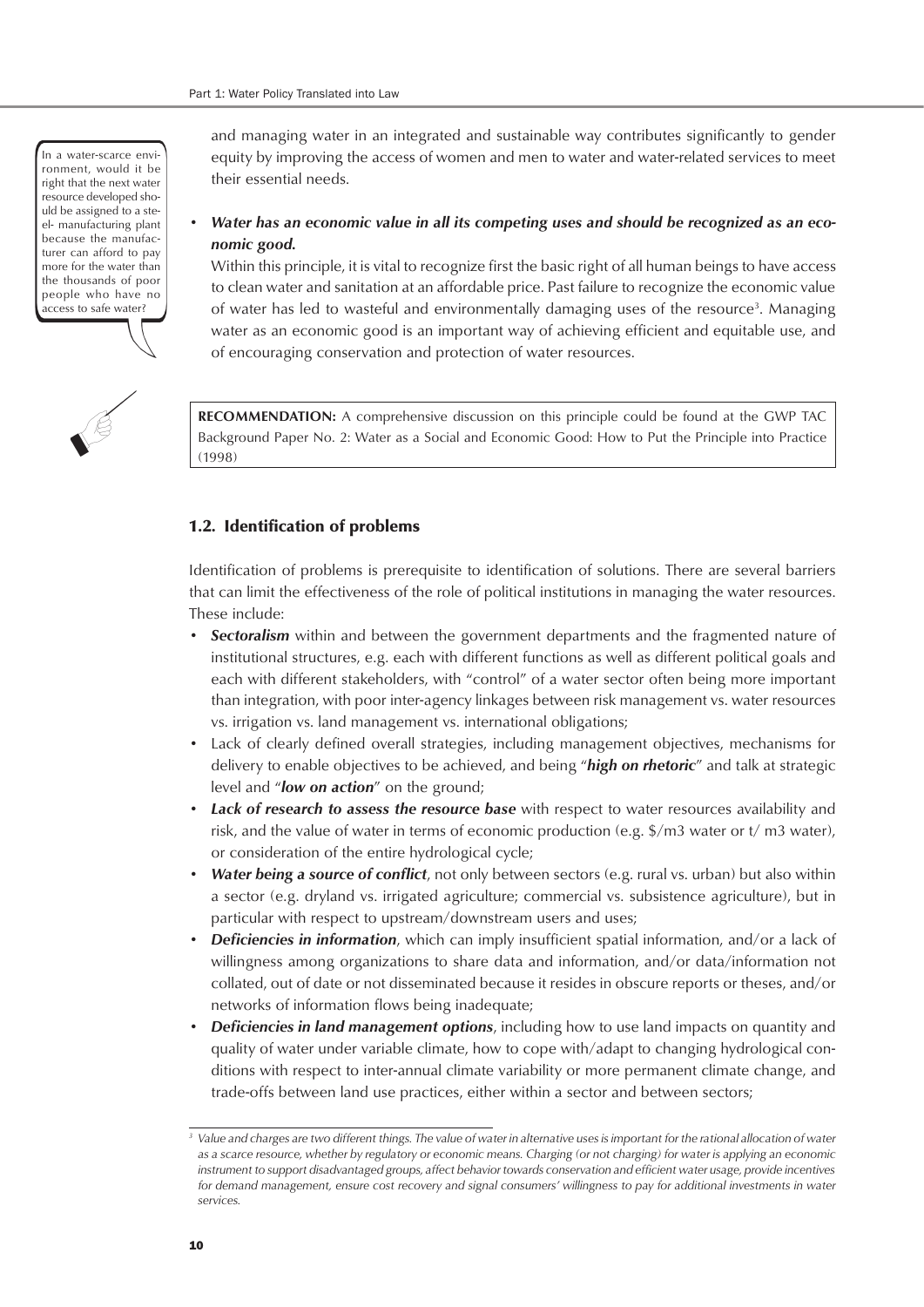11

- *Lack of willingness to integrate*, e.g. with land users and land use agencies each still seeking to assert their primacy in relation to how the land and its associated water resource should be used, and
- *Lack of audit and post-audit procedures* which embrace, *inter alia*, who is going to enforce and 'police' progress in coping strategies as well as who will critically evaluate the performance of actions during and after an extreme event.

# 1.3. IWMR change areas<sup>4</sup>

Adopting a more sustainable and integrated approach to water management and development requires change in many areas and at many levels. Two fundamental questions need to be addressed:

- 1) how to promote more coordinated decision-making across sectors
- 2) how to improve communication between levels of decision-making, from the water user to local water management organizations to basin and national decision-making structures.

Many organizations whose primary function is not water management are responsible for sectors where the impact of, and on water resources can be enormous – agriculture, industry, trade, and energy are examples. Similarly, water resources organizations need to consider issues, such as environment or tourism, that lie within domain of other agencies. Therefore, it is essential to have mechanisms for dialogue and coordination to ensure some measure of integration.

In order to reach coordinated decision-making across sectors, integration of (and changes in) functions and roles should be carried out<sup>5</sup>:

- among bodies involved directly with water management (e.g. those responsible for water storage and supply, and treatment of waste water)
- *•* between water managers and other sectors, such as land use planning, agriculture, industry, tourism
- *•* linkage of surface and ground water management
- *•* linkage of inland and coastal waters.

In northern France when cities and industries found their water supply endangered by rapidly dropping water tables due to over abstraction of groundwater, they proposed supply-side solutions – either building a dam on a river 30 miles away and piping water in, or building a desalination plant. The cost? The equivalent of one billion USD for the French taxpayer. But policy – makers chose a demand- side solution instead: they imposed a small tax on each cubic meter of water pumped from the aquifer. Confronted with this tax, industry operators and cities found that they could after all reduce their water consumption, and as a result groundwater use in the area is now sustainable.

*Provided by I. Cheret*

What to change in order to improve efficiency in water use?

**BOX 2: Improving water use efficiency – a case**

# 1.4. Planning processes for IWRM

Because of the existing institutional and legislative frameworks, implementing IWRM is likely to require reform at all stages in the water planning and management cycle. Before planning takes place, it is important to define issues and set priorities. Some examples of questions for defining substantive issues are in BOX 3.

*<sup>4</sup> Adapted from the Catalyzing Change: A handbook for developing IWRM and water efficiency strategies, TEC GWP, 2004*

*<sup>5</sup> Adapted from the Manual: Six Thinking Hats – Looking at a Decision From All Points of View; http://www.mindtools.com/pages/article/newTED07.htm.*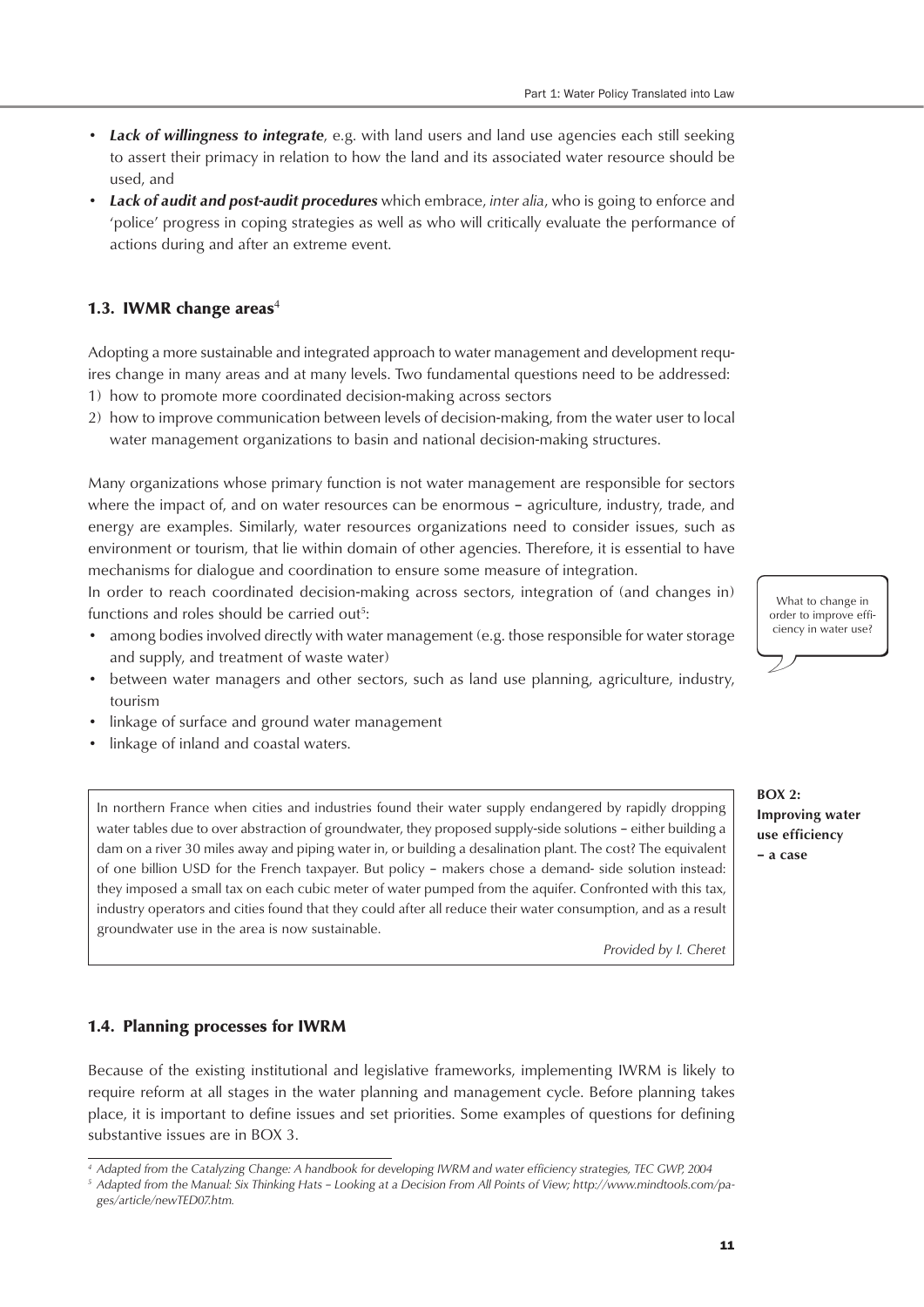| <b>BOX 3:</b>        |                                                                                                                                                                            |
|----------------------|----------------------------------------------------------------------------------------------------------------------------------------------------------------------------|
| <b>Questions for</b> | Linked to reducing poverty:                                                                                                                                                |
| defining             | • How to define poor people's water needs?                                                                                                                                 |
| substantive          | • What types of water development and service provision are most appropriate given users` needs,                                                                           |
|                      | their ability to pay, and their capacity to manage and maintain infrastructure?                                                                                            |
| issues               | • What additional elements are needed for people to take maximum advantage of water for farming,                                                                           |
|                      | livestock, fisheries, and cottage industries?                                                                                                                              |
|                      | Linked to addressing water scarcity and competition for water:                                                                                                             |
|                      | • How to allocate water strategically?                                                                                                                                     |
|                      |                                                                                                                                                                            |
|                      | • How to improve water efficiency and promote demand-side management?                                                                                                      |
|                      | • What is the potential for development of non-conventional water resources?                                                                                               |
|                      | Linked to protecting ecosystems:                                                                                                                                           |
|                      | • How to allocate water for environmental flows?                                                                                                                           |
|                      | • When evaluating trade-offs, how to value the goods and services ecosystems provide?                                                                                      |
|                      | • How to reduce water pollution?                                                                                                                                           |
|                      | Linked to human health:                                                                                                                                                    |
|                      | • What are the options for improving sanitation in urban and rural areas?                                                                                                  |
|                      | • How can water and sanitation be linked to hygiene education programs?                                                                                                    |
|                      | • What are the options for ensuring sustainable delivery of water and sanitation services for the poorest<br>populations?                                                  |
|                      | Linked to economic development:                                                                                                                                            |
|                      | • Water are the economic activities that are impacted by water availability and quality?                                                                                   |
|                      | • How to allocate water between sectors in a way that encourages economic development, while also<br>considering poverty reduction and environmental sustainability goals? |
|                      |                                                                                                                                                                            |

IWRM planning means (2):

- moving from a view that the state alone is the one responsible for water resources management towards one that sees responsibility with society as a whole
- moving from a centralized and controlled decision-making towards sharing result and opportunities, transparent negotiations, cooperation and concerted action
- moving from sectoral planning towards coordinated or fully integrated planning for water resources.

# 1.5. Planning cycle

The planning cycle is a logical sequence of phases (3):

- 1. Initiation, mobilization and stakeholder participation
- 2. Strategic vision
- 3. Situation analysis
- 4. Development and endorsement of IWRM plan
- 5. Implementation and evaluation of IWRM plan

# *1.5.1. Planning cycle – Initiation*

Whatever reason for government considering to embark on an IWRM planning exercise there are several key activities:

- obtaining government commitment
- raising awareness on water resources management
- establishment of a management team.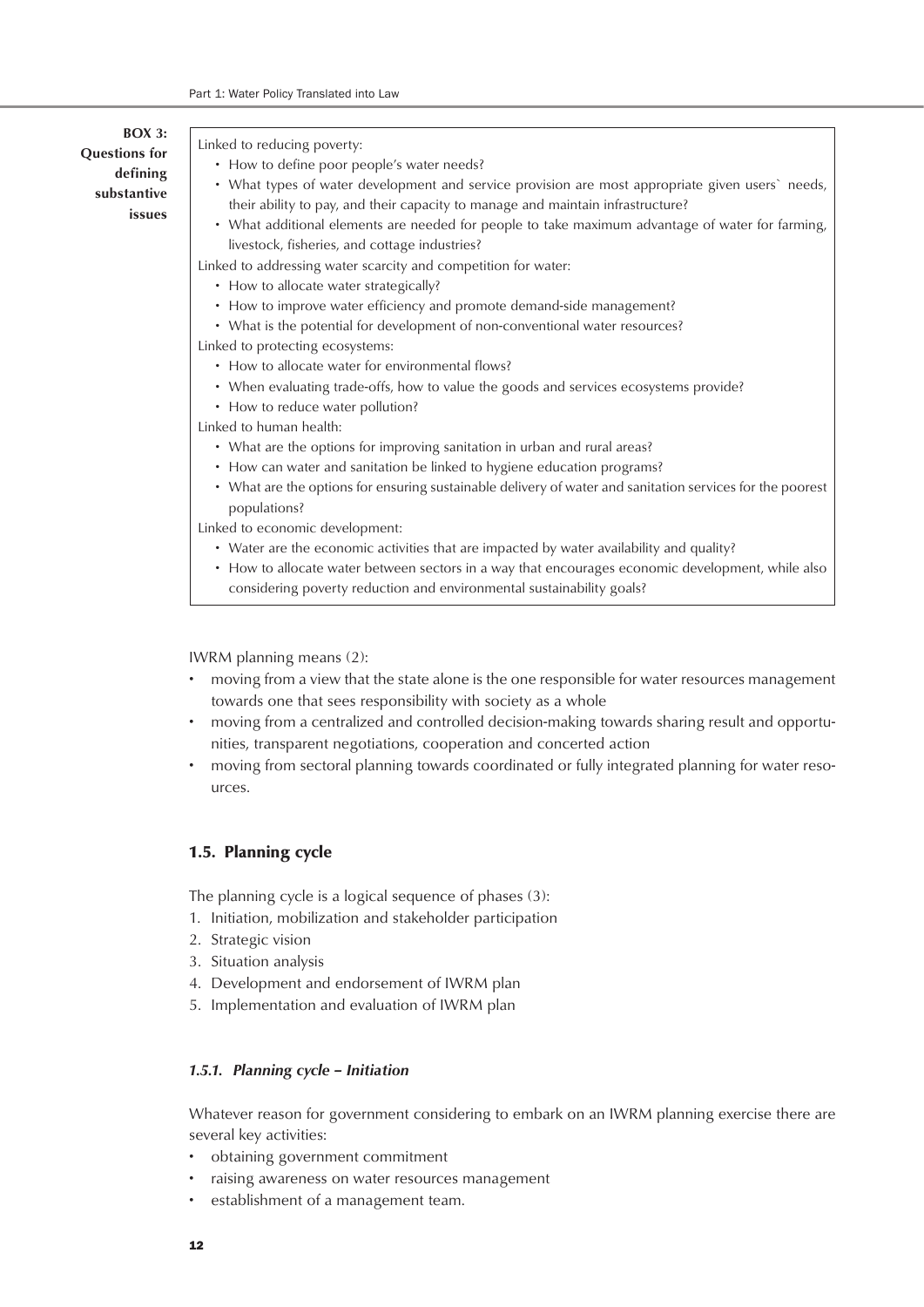**RECOMMENDATION:** Some ideas addressed by questions are listed in Cap-Net IWRM plans, Training module, 2005. It is recommended to discuss following:

- What might be reasons that IWRM planning process would arise from?
- Who are the most important and influential ministries concerning water (in your country)?
- What strategy would be appropriate to reach key political and senior government figures to explain IWRM?
- What would be a composition of management team (in your country)?
- How to gain political commitment?

#### *1.5.2. Planning cycle – Participation*

Water is a subject in which everyone is a stakeholder. Real participation only takes place when stakeholders are part of the decision-making process. The type of participation will depend upon the spatial scale relevant to particular water management and investment decisions. It will be affected by the nature of the political environment in which such decisions take place.

A participatory approach is the best mean for achieving long-lasting consensus and common agreement. Participation is about taking responsibility, recognizing the effect of sectoral actions on other water users and aquatic ecosystems and accepting the need for change to improve the efficiency of water use and allow the sustainable development of the resource. Participation does not always achieve consensus; arbitration processes or other conflict resolution mechanisms also need to be put in place.

Governments have to help create the opportunity and capacity to participate, particularly among women and other marginalized social groups. It has to be recognized that simply creating participatory opportunities will do nothing for currently disadvantaged groups unless their capacity to participate is enhanced. In table 2 there are some types of participation.

| Level of participation               | Characteristics                                                                                                                                                                                                                                       |  |  |  |  |
|--------------------------------------|-------------------------------------------------------------------------------------------------------------------------------------------------------------------------------------------------------------------------------------------------------|--|--|--|--|
| Manipulative participation           | Participation is simply a pretence                                                                                                                                                                                                                    |  |  |  |  |
| Passive participation                | People participate by being told what has been decided or has<br>already happened. Information shared belongs only to external<br>professionals                                                                                                       |  |  |  |  |
| Participation by consultation        | People participate by being consulted or by answering questions.<br>No share in decision-making is conceded and professionals are<br>under no obligation to take on board people's views                                                              |  |  |  |  |
| Participation of material incentives | People participate in return of food, cash or other material incenti-<br>ves. Local people have no stake in prolonging practices when the<br>incentives end                                                                                           |  |  |  |  |
| Functional participation             | Participation is seen by external agencies as a mean to achieve<br>project goals, especially reduced cost. People may participate by<br>forming groups to meet predetermined project objectives                                                       |  |  |  |  |
| Interactive participation            | People participate in joint analysis, which leads to action plans and<br>the formation or strengthening of local groups or institutions that<br>determine how available resources are used. Learning methods are<br>used to seek multiple view points |  |  |  |  |
| Self-mobilization                    | People participate by taking initiatives independently of external<br>institutions. They develop contacts with external institutions for<br>resources and technical advice but retain control over how resour-<br>ces are used                        |  |  |  |  |

# TABLE 2: Types of participation (adopted from (3))



Is it possible to get ministries and politicians responsible for land, water, environment, local government, energy to work together? How would you do it?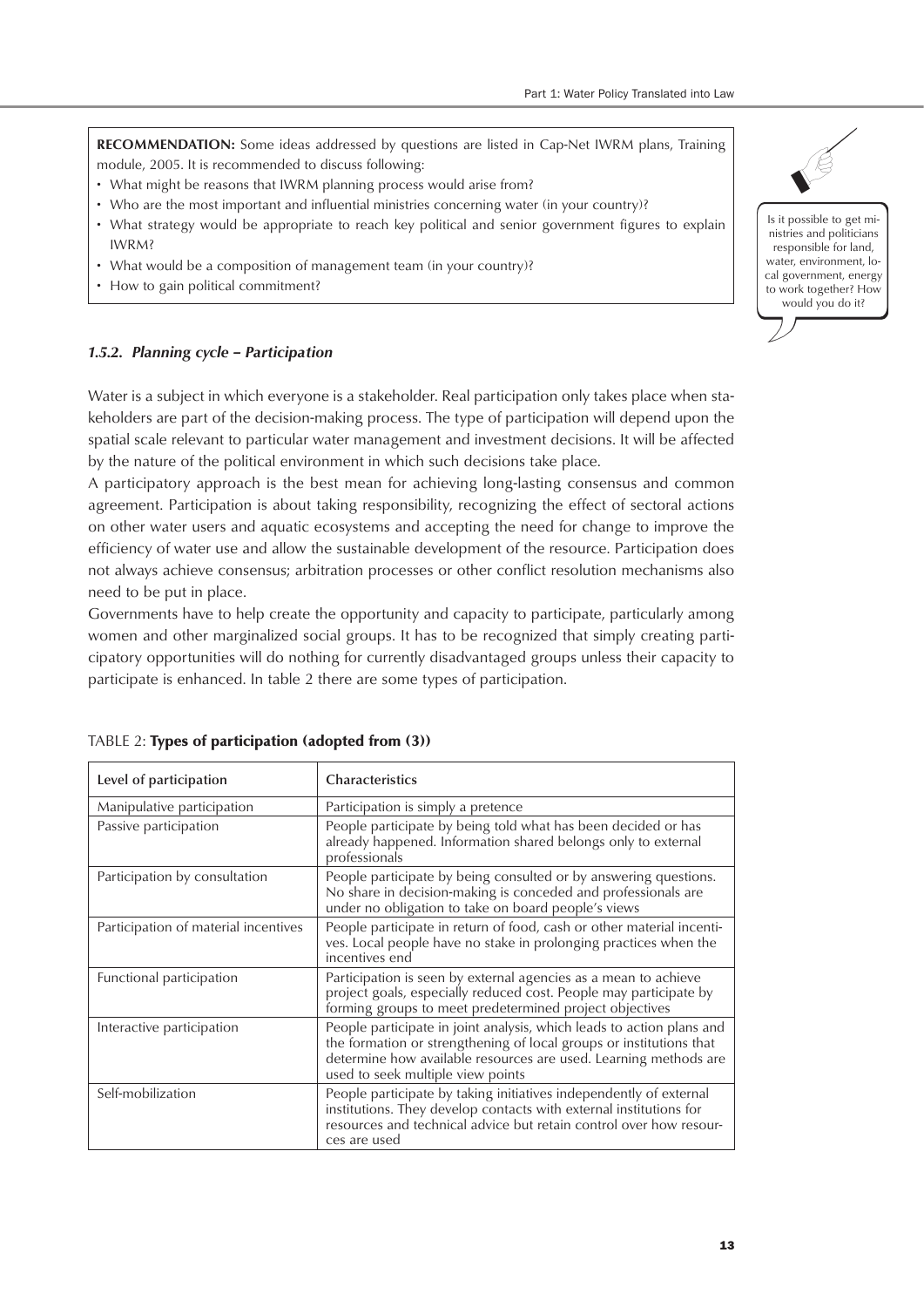It is highly unlikely that any River basin management plan can be implemented if it does not meet with broad public acceptance and if it is not supported by key stakeholder groups. In BOX 4, benefits of public and stakeholder participation are listed.

• key water management issues at the river basin level are correctly identified and agreed upon • knowledge, experience, aspirations and concerns of local communities are built into management plans and programs of measures • programs of measures are likely to be politically realistic and acceptable • conflicts can be minimized or avoided • future implementers of measures will be aware of costs • regulatory and voluntary approaches will be enforceable *Source: (4)* **BOX 4: Benefits of public and stakeholder participation** 

Badly organized public participation might lead to following situations:

- limited and un-representative response from stakeholders involved
- misleading of public opinion by specific interest groups
- mistrust in future decisions and unwillingness to implement measures adopted
- unaccomplished promises and expectations of requirements of legal framework
- passive position for new development plans in the area or, opposite, turbulence and unconstructive positions of stakeholders.

The importance of stakeholder participation should be recognized in a number of aspects of project preparation and implementation. These aspects include:

- the identification of stakeholders` interests in, importance to, and influence over the proposed project
- the identification of local institutions or processes upon which to build support for the project
- the provision of a foundation and strategy for involving the stakeholders in the various stages of preparing and implementing the IWRM plan.

In order to assess the importance and influence of the stakeholder, following aspects should be assessed:

- the power and status (political, social and economic) of the stakeholder
- the degree of organization of the stakeholder
- the control the stakeholder has over strategic resources
- the informal influence of the stakeholder (personal connections)
- the importance of these stakeholders to the success of the project.

Once the key stakeholders have been identified, the possible interest that these groups or individuals may have in the project can be considered. Important to realize when assessing the interests of the different stakeholders is that some stakeholders may have hidden, multiple or contradictory aims and interests.

Stakeholders should be engaged at all critical steps in the process of developing the plan. Methods of participation may include:

- workshops in which selected stakeholders are invited to discuss water issues
- representation in the management structure for the planning process
- local consultations
- surveys.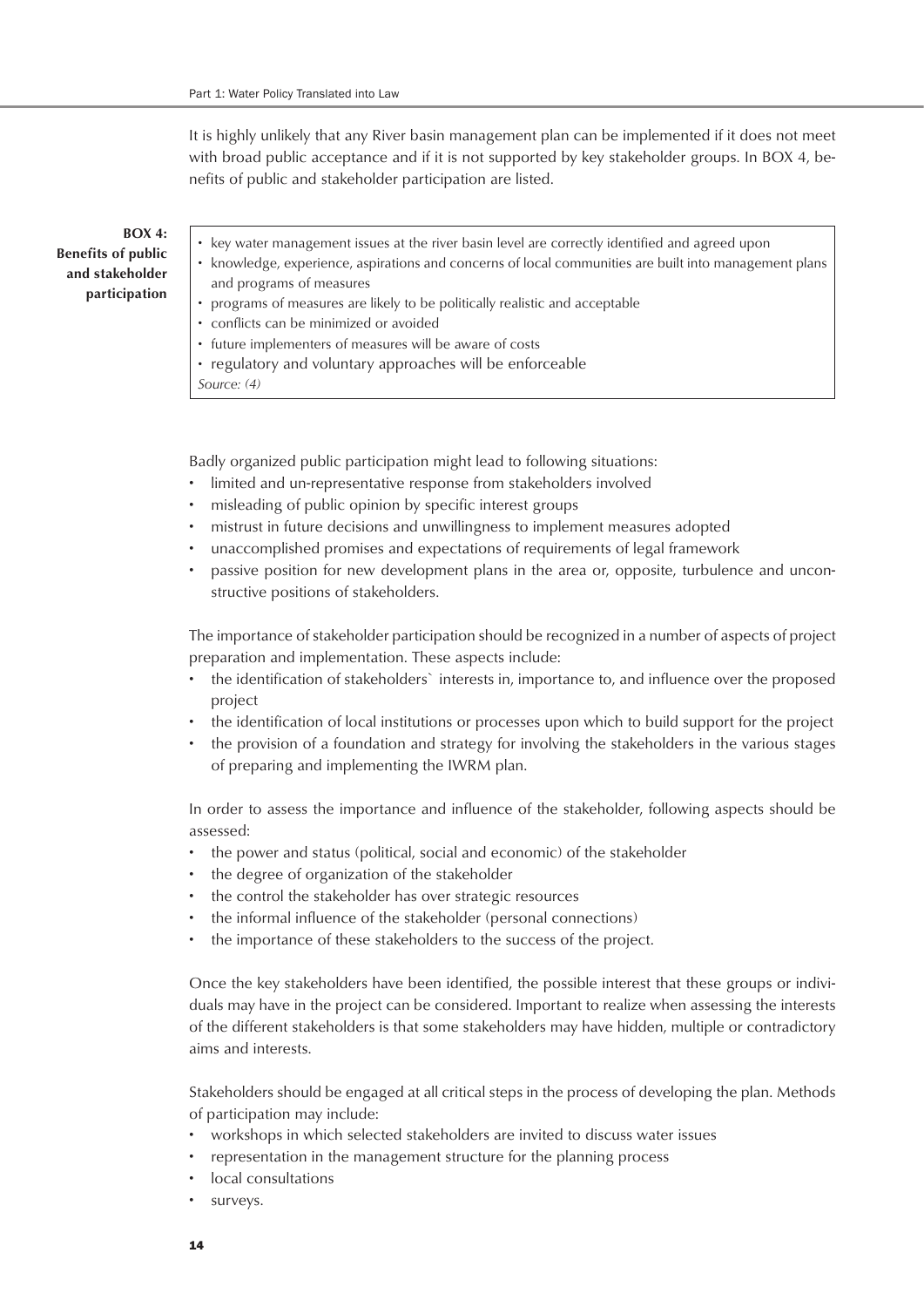Part 1: Water Policy Translated into Law

Consultation with the public on overall plans and detailed plans is compulsory in Sweden. Consultation and information are important procedures to realize the plans and to prevent appeal against the plans. Example from one of the municipalities in Sweden shows that up to 25% of the costs and time to produce such a plan, mentioned above, fall on consultation and information just to prevent appeal against the plan and to "get everybody on the train". This may seem expensive, but appeal against the plans may delay the realization of the plans to high costs of those involved both authorities and the publics. In Sweden, no formal costs of the participation process fall on the users – except the time they use for the process. *Source: Public Participation in Relation to WFD, Guidance Document No. 8, EC 2003*

Building trust tools: http://www.resolv.org/pubs/buildingtrust/index.html DFID: Stakeholder methodologies in natural resource management: http://www.dfid.gov.uk/pubs/files/ BPG02.pdf

# *1.5.3. Planning cycle – Capacity building*

Institutional capacity building is a means of enhancing performance. In the context of IWRM it represents the sum of efforts to utilize and enhance skills and capabilities of people and institutions at all levels. Capacity is needed at two levels:

- capacity to plan and develop IWRM programs
- operational capacity.

The term "capacity building" is used in many contexts, often with little reflection regarding its meaning. Capacity building can occur at local, national, or global levels and amongst any individual or group of stakeholders. Capacity building does not always involve the creation of new capacity, but often the redeployment or release of latent capacities. In general, the capacities are assessed at systemic, institutional and individual levels. Box 6 illustrates guiding questions to assess capacity constraints at all levels (5).

#### Systemic level:

- Policy framework: is the overall policy environment conducive?
- Legal and regulatory framework: is the appropriate legislation in place and are these laws effectively enforced?
- Management accountability framework: are institutional responsibilities clearly defined and are responsible institutions held publicly accountable?
- Economic framework: do markets function effectively and efficiently?
- Processes and relationships: do the different institutions and processes interact and work together effectively?

Institutional level:

- Mission/strategic management: do the institutions have clearly defined and understood missions and mandates?
- Culture/structure/competencies: are the institutions effectively structured and managed?
- Processes: do institutional processes such as planning, quality management, monitoring and evaluation, work effectively?
- Human resources: are the human resources adequate, sufficiently skilled, and appropriately deployed?
- Financial resources: are financial resources managed effectively and allocated appropriately to enable effective operation?
- Information resources: is required information available and effectively distributed and managed?

**BOX 5: Illustration from running spatial planning in Sweden**

**Useful resources at web:**

**BOX 6: Guiding questions to assess capacity constraints**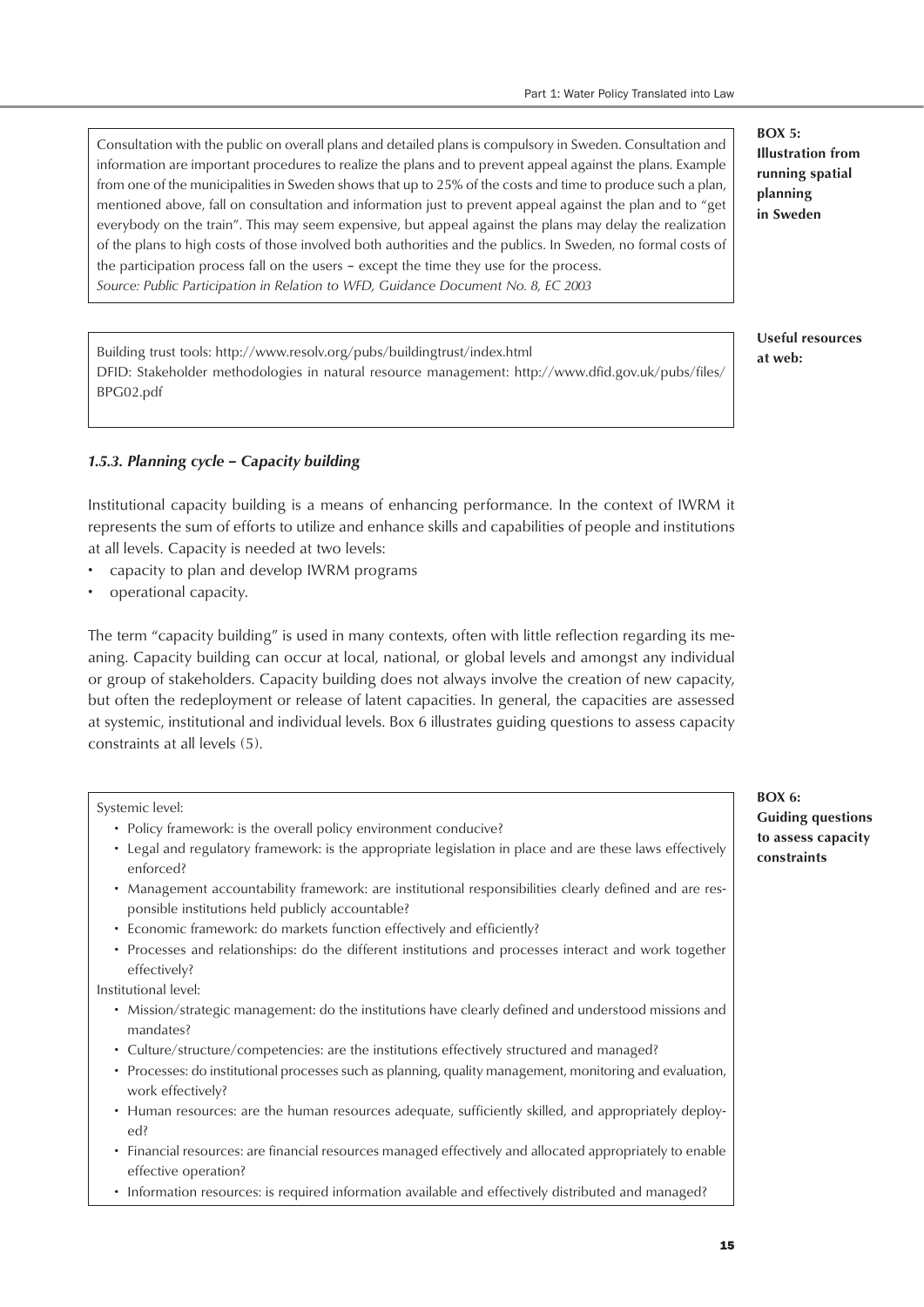• Infrastructure: are material requirements such as buildings, offices, vehicles, computers, allocated appropriately and managed effectively?

Individual level:

- Job requirements: are jobs correctly defined and are the required skills available?
- Training: is the appropriate learning taking place?
- Career progression: are individuals able to advance and develop professionally?
- Accountability/ ethics: is responsibility effectively delegated and are individuals held accountable?
- Access to information: is there adequate access to needed information?
- Networking: are individuals in contact and exchanging knowledge with appropriate peers?
- Communication skills: are these effective?

#### *1.5.4. Planning Cycle – Strategic vision*

The achievement of sustainability requires a strategic vision, which is both long-term in its perspective and linking various development processes so that they are as sophisticated as the challenges are complex. A strategic vision for the sustainable development and management of water resources at the national level implies:

- Linking long-term vision to medium-term targets and short-term action;
- "Horizontal" linkages across sectors, so that there is a coordinated approach to development;
- "Vertical spatial linkages, so that local, national and global policy, development efforts and governance are all mutually supportive; and
- Genuine partnership between government, business, and community and voluntary organizations since the problems are too complex to be resolved by any group acting alone.

A vision of how the water resources are expected to be in about 20 years time is a useful start to a planning process. It allows for a common appreciation to be built of the future avoiding concerns over present conflicts and systems. This common view of the future assists stakeholders to pull together and address difficult issues. While a policy and a vision are very different, either may act as a basis of agreement and form the foundation to move on to the development of an IWRM plan. In the context of the development of an IWRM plan there may be a need to convince government and other stakeholders that an IWRM approach is the correct one to achieve the long term goal of sustainable management and development of water resources. The vision starts with the development of common view of the future and may include defined common goals and objectives, and translates these into policies, legislation and practice. The vision can be applied at a regional (inter-country) level, a shared watercourse level (internal river basin), a national level or a local level (sub-catchment).

**BOX 7: Belgium Government recognizes water as a human right by the Constitution**

On 19 April 2005, the Belgian federal government has adopted a "water resolution" in which it recognises access to safe water as a human right that should be included in the Belgian constitution. The resolution also calls for a significant increase in development aid for drinking water and sanitation, taking into account that access and distribution of water remains in public hands and that developing countries should not be pressurised by international financial or trade institutions to liberalise or privatise their water markets. Read http://www.irc.nl/page/17853.

**Useful resource at web:** 

ECDPM, Facilitation tools, (from: Institutional Development, Learning by Doing and Sharing), http://www. cap-net.org/FileSave/34\_facilitation\_tools.doc How to run a brainstorming session: http://www.uiweb.com/issue34.htm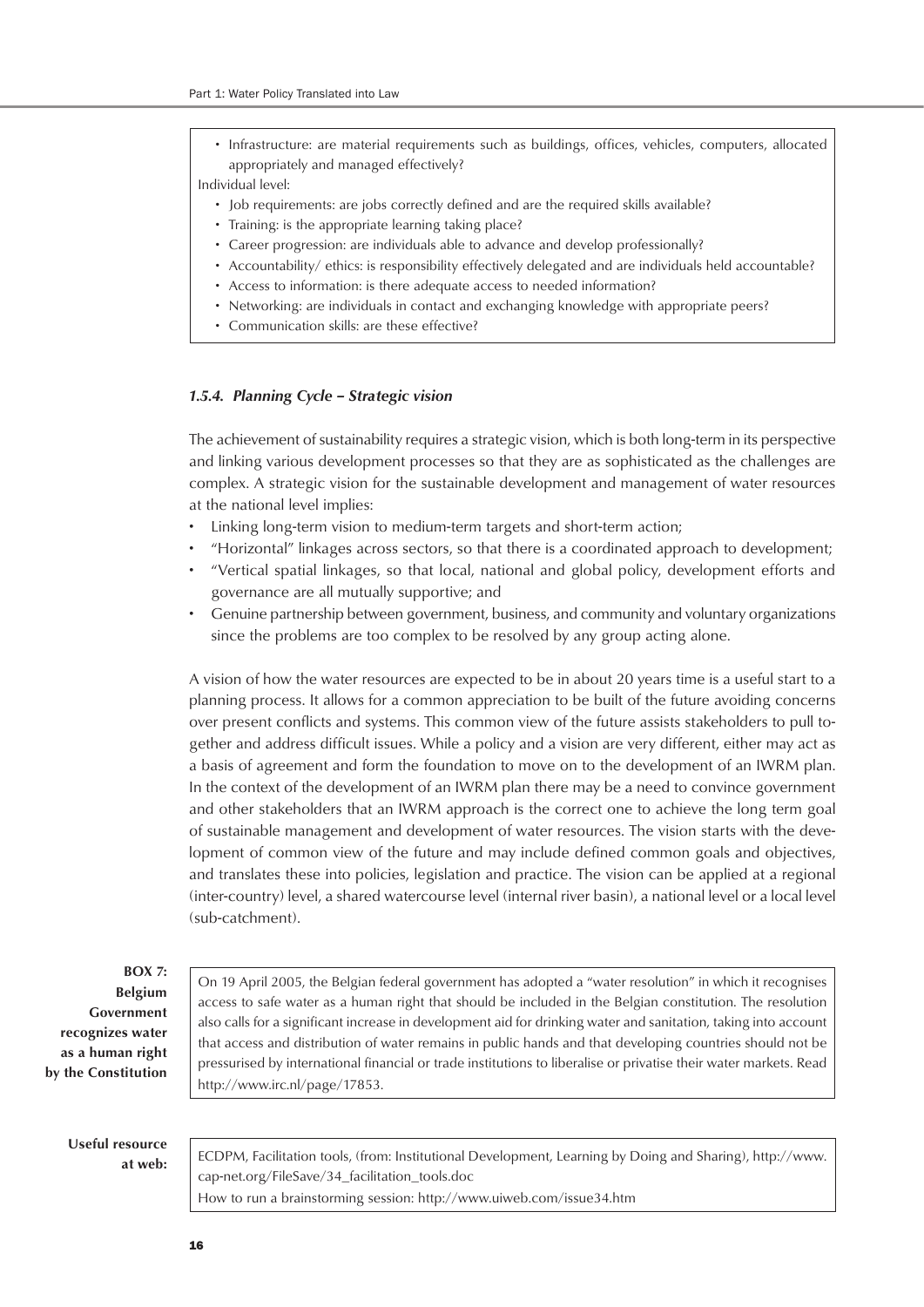#### *1.5.5. Planning cycle – Situation analysis*

The situation analysis examines the key factors of influence in a given situation. It is especially important to view the situation first from the perspective of those directly affected. Awareness of the problems and the motivation to seek solutions are a function of the condition experienced by the stakeholders.

For the purposes of an IWRM plan, the situation analysis is assessed against the principles of sustainable management and those embodied in the IWRM approach. Analysis and interpretation made against these goals and the national water vision or policy can be focused and targeted to address the main constraints and causes rather than the symptoms. A summary of the main areas to be covered in situation analysis is given in Box 8.

- Institutional and legal analysis. Assess the mandates of institutions, laws and policies for conflict, conformity, overlap and consistency with sustainable management of water resources.
- Hydrological and hydrogeological assessment examines the extent of the surface and groundwater resources available, taking account of seasonality and long-term trends in supply.
- Demand assessment examines the competing uses of water with the physical resource base and assesses demand for water (at various prices), thus helping also to determine the financial resources available from tariff revenues for water resource management in different development scenarios.
- Environmental impact assessments (EIA) collect data on the social and environmental implications of development programmes and projects. EIA is an important tool for cross-sectional integration involving project developers, water managers, decision-makers and the public. It can be seen as a special form of water resources assessment.
- Social assessment examines how social and institutional structures affect water use and management, degree of equitable access to water such as by gender and how specific projects might affect the social structure.
- Risk or vulnerability assessment analyses the likelihood of extreme events, such as flood assessment; the environmental implications of development programmes and projects; management, or how a specific project might affect social structures; and droughts, and the vulnerability of society to them.
- Demand management assessment assesses the potential for water savings through water conservation and demand management.
- Unconventional sources assessment examines the potential for water reclamation, re-use, recycling and desalination.

*Source: Adapted from the GWP IWRM Toolbox, Version 2, 2003*

The situation analysis should examine the quantity and quality of both surface and groundwater as well as the potential for utilizing unconventional sources (reclamation, re-use, recycling, desalinization). The analysis should pinpoint the major water resources issues and [potential conflicts, their severity and social implications, as well as risks and hazards such as flood and drought. Many times, necessary data are not available and this in itself is an indicator of the weakness of the water resource management system.

An integral part of situation analysis is to prioritize those problems and issues that require most urgent attention. The criteria for this should be developed. Some of them might be as follows:

- is a barrier to solving other problems
- has an impact on a large number of people
- is a major equity issue
- will improve development and reduce poverty
- will significantly improve efficiency
- will positively impact on environment
- will improve water resource availability.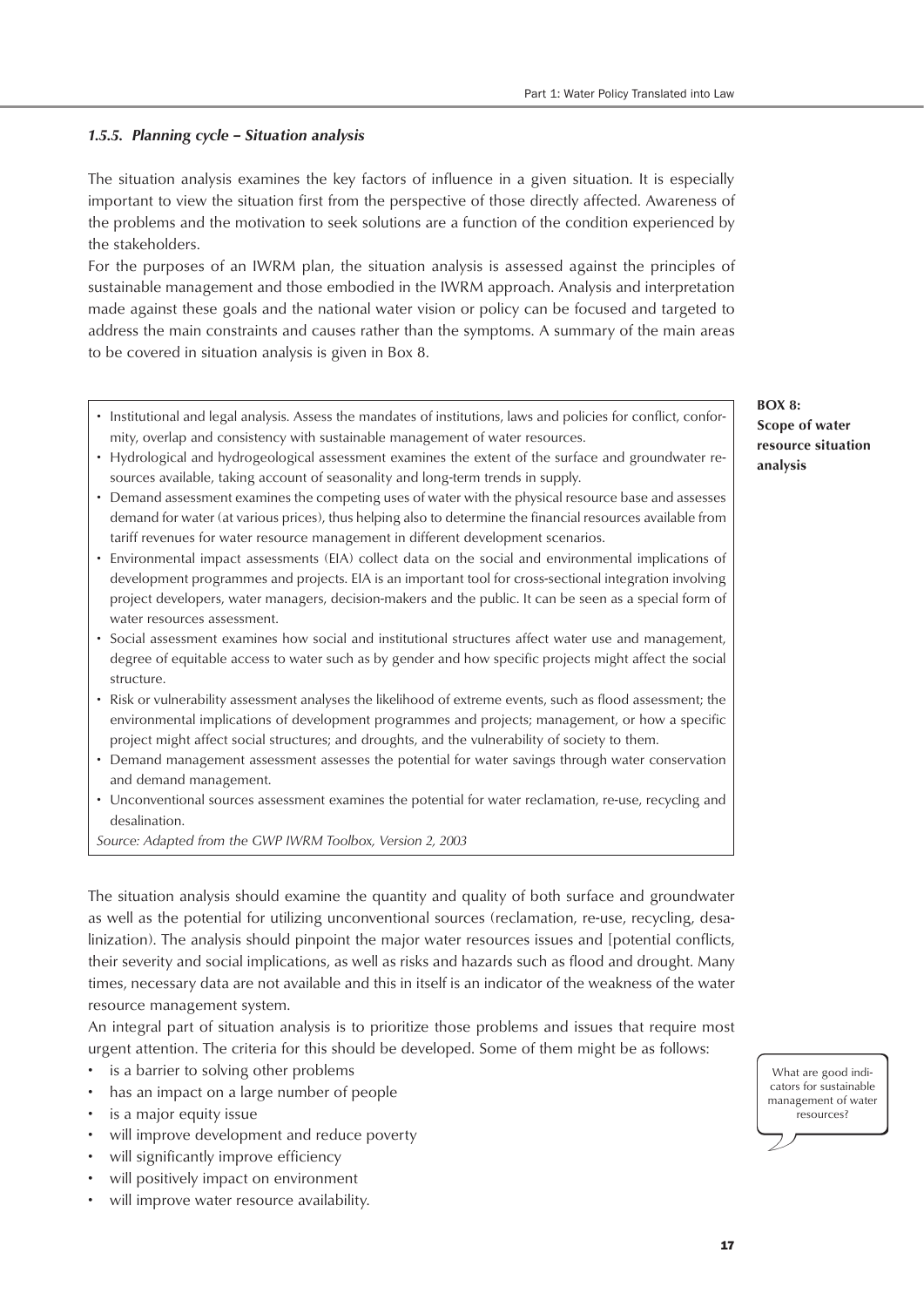# *1.5.6. Planning cycle – development and endorsement of IWMR plan*

The final action plans need political agreements on the highest political level, acceptance from the main stakeholders and raising the necessary financial means from domestic and international resources. There are a range of issues that an IWRM plan could address. These issues will differ from country to country depending on what the state of water and water management is in a particular country and should be driven by strategy and long terms objectives. At the minimum an IWRM plan should address the following:

- The description of the water management *approach* which is intended to be replaced by the IWRM Plan. Where it came from, how long has it been in place, what legal instruments (policies, laws and institutions) supports it, and what are the constraints of the current approach to water management.
- A description of the current *water resources situation* in the country (a water resource assessment)
- A description of the *scope of the plan* (what is the objectives we wish to attain with the IWRM Plan; the vision for water management and also the level at which the plan is addressed (national, provincial or local level)).
- A description of how we plan to achieve the vision and objectives. This means an *Implementation strategy*. (Achievement could be indicated either with direct reference to the water resources strategy or incorporating the relevant issues into the plan itself).
- The plan must include a section that *links* the IWRM plan to other national processes and/or plans. How relevant is the IWRM Plan for a Poverty Reduction Plan or an Integrated Development Plan, for example.

**BOX 9: The SDAGE projects, France**

For each of the 10 French large river basins, a management plan has been produced according to the 1992 French Water Act, called SDAGE. In a modified form they will become the river basin management plan according to the Water Framework Directive. The so-called Basin Committee is responsible for their initial elaboration. This Committee is composed of the representatives of all stakeholders and users in the River Basin District (about 100 members):

- 1/3 local elected officials (i.e. mayors, local communities);
- 1/3 users, consumers, NGOs;
- 1/3 representatives of the State.

The Basin Committee defines the management plan (SDAGE) and co-ordinates the coherence between SAGE Projects (management plans at the sub-basin/local scale). It arbitrates water conflicts, decides on the taxes to be paid by the users and defines action programmes. The SDAGE document was made available to the general public only after its approval, but this will have to change.

Each Basin Committee created a Planning Commission and several Geographic Commissions (implanted at a more local level) in which a number of debates and meetings took place. Hundreds of interested parties were able to voice their opinions in the meetings of these geographic commissions.

For example in the Rhone-Mediterranean-Corsica (RMC) Basin, the stakeholders were consulted through 10 geographic commissions, 6 technical committees and 7 socio-professional committees.

Besides, the SDAGE Project was submitted to the associations by way of a specific dialogue. 1500 written comments from stakeholders and the general public were received.

After completion of the plan, it needs to be accepted by the all stakeholders including government. It makes no sense to spend all the resources on a developing plan that is rejected at the end or consigned to the shelf never to be implemented. That is why political and stakeholder participation from the onset of the process of developing an IWRM plan is so important. A communication strategy for the plan should have been part of the communication strategy established by the management team during the whole planning process. The final IWRM plan should be made widely known and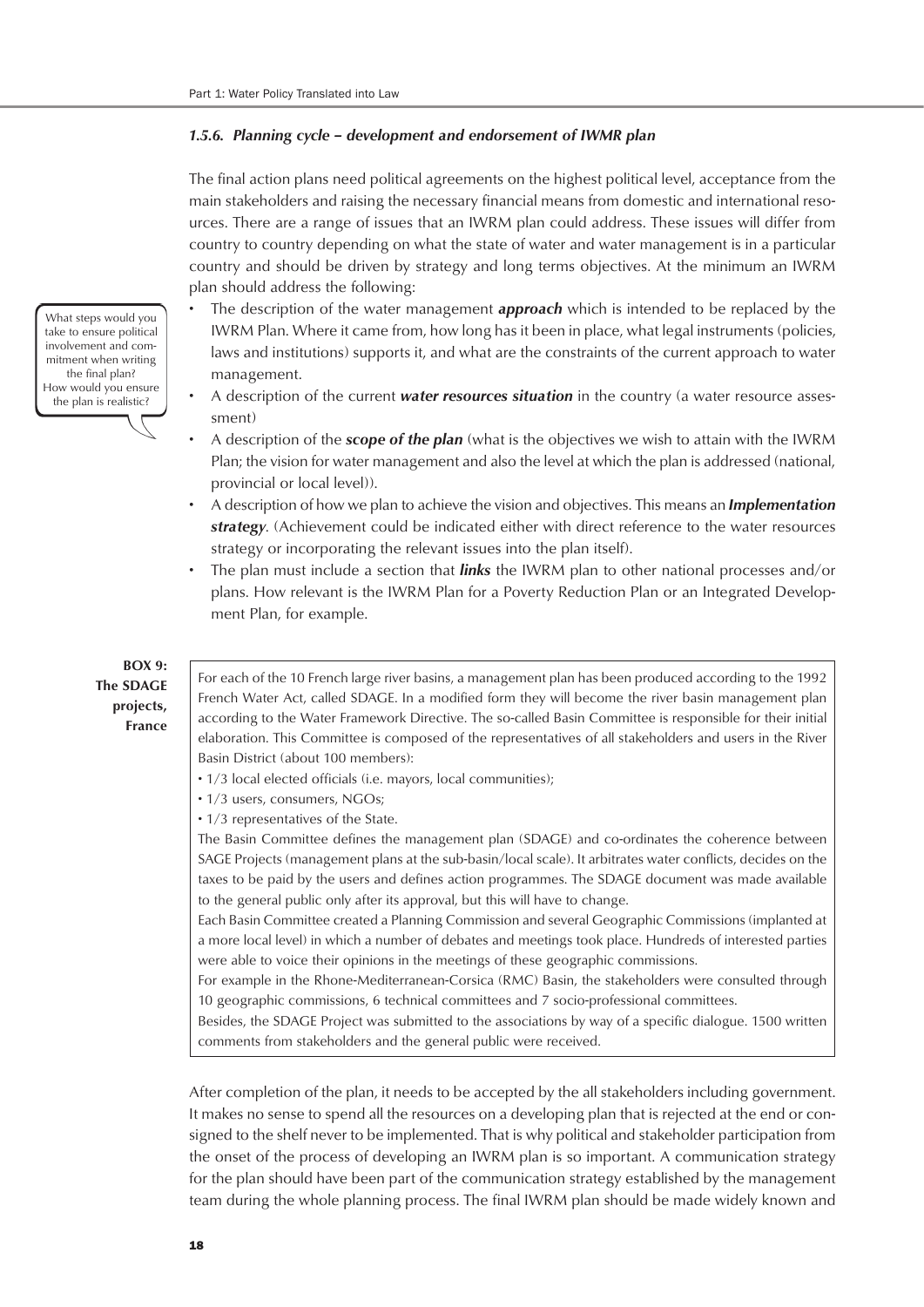easily accessible. This is important because, whatever the consultation process, it will have been impossible to reach all interested parties. Most consultation processes can only be samples and therefore once a national plan has been adopted it is important that everyone has access to it and is able to debate and prepare for the implications of implementation.

In Mediterranean Europe, irrigated agriculture is the heaviest user of abstracted water and accounts for 80% of total demand in Greece, 50% in Italy and 65% in Spain (EEA, 1996). Much of this water derives from groundwater, since surface runoff is insufficient to meet irrigation demand. For example, of the 5500 Mm3 abstracted annually from aquifers in Spain, 4000 million m3 is used for irrigation. An imbalance between supply and demand occurs occasionally owing to reduced recharge as a result of droughts and other climatic variability, which may be accentuated by future climate change. For example, it is predicted that by 2050 only a slight decrease (5%) in annual rainfall will occur over central Spain with no change in its seasonal pattern, whereas early wet season rainfall is expected to decrease significantly in Greece, with annual totals 25% less than at present.

A water law was passed in 1995 to limit abstraction in 15 hydrogeological units which had been declared overexploited in 1994. This water law could, in theory, solve the situation of water exploitation if the regulations were to be applied in aquifers declared as 'overexploited'. For these aquifers, the relevant water authority should prepare a water plan indicating the maximum amount of water available to each ground- -water-licensed user. In practice, the situation has become much more complicated. Since the aquifer was legally declared 'over-exploited', and the authority attempted to impose abstraction restrictions, farmers have drilled an estimated 8000 to 9000 new, but illegal, water wells. Before this declaration, about 16 000 wells had been drilled (Acreman, 2000). This case study shows a region where water supply and demand are finely balanced and where the authorities are trying to implement sound management measures, but where collaboration with water users is proving the obstacle to sustainable water use.

#### References

- 1. GWP: Catalyzing Change: A handbook for developing integrated water resources management and water efficiency strategies, 2004
- 2. UNESCAP: Strategic Panning and Management of Water Resources, http://www.unescap.org/esd/water/ spm
- 3. Cap-Net IWRM plans: training module, March 2005, www.cap-net.org
- 4. WWF: Elements of Good Practice in Integrated River Basin Management, Water Seminar series, 2000/2001, 2001
- 5. The GEF Guide for Self-assessment of country capacity needs for global environmental management, 2002, http://www.gefweb.org/Documents/enabing\_activity\_projects/enabling\_activity\_projects.html

**BOX 10: Good water legislation might be jeopardized by weak collaboration of water users**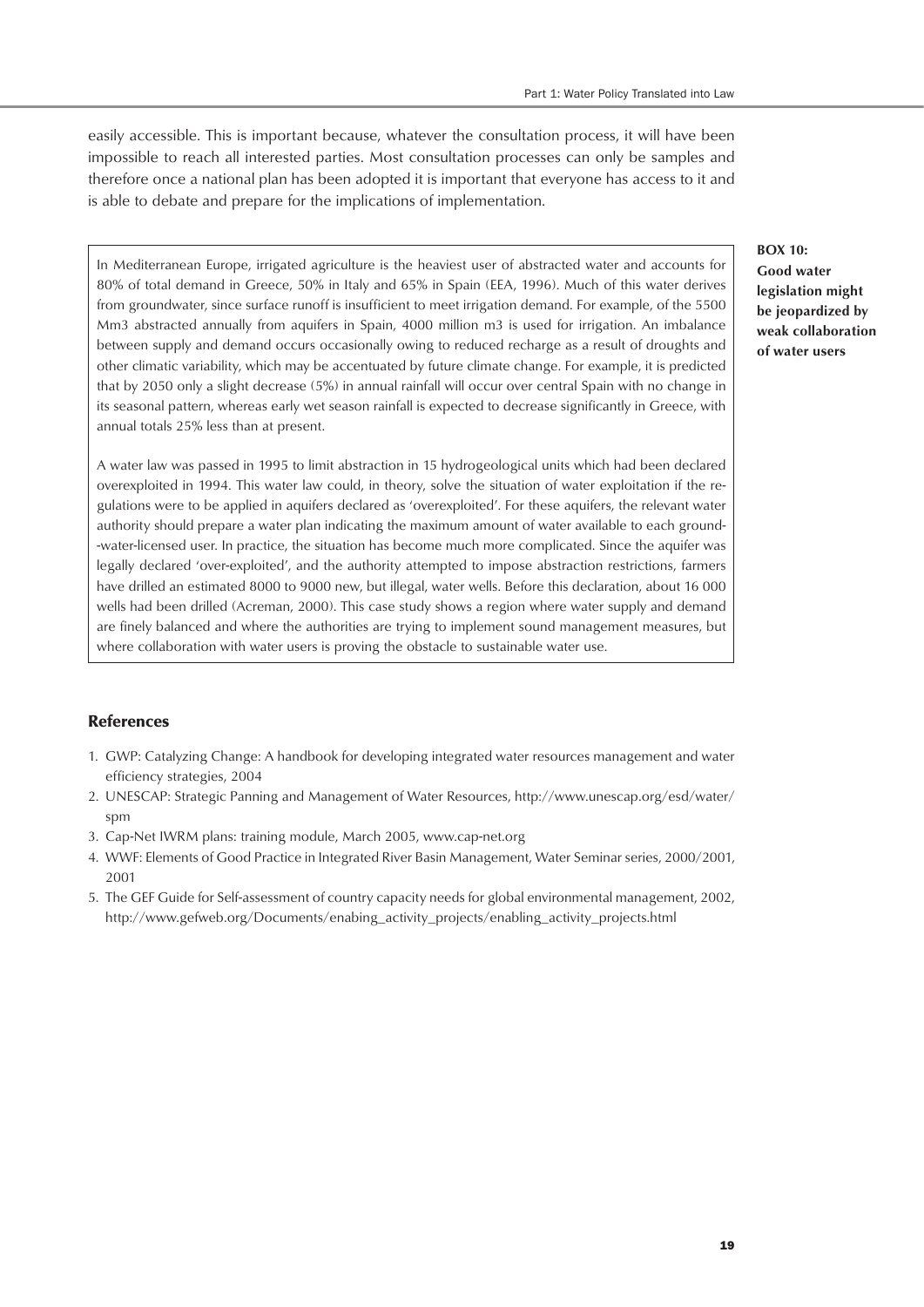# 2. Water legislation of the EU

# Chapter Objective:

This chapter aims to provide the participants with the overview of the EU water related legislation, description of the individual directives in order to understand the approach of the EU in a broader economic and political content. This chapter also outlines that implementation measures directed by the EC which must be transposed into national legislations are difficult and complex tasks.

# Introduction

Early European water legislation began, in a "*the first wave*", with standards for those of rivers and lakes used for drinking water abstraction in 1975, and culminated in 1980 in setting binding quality targets for drinking water. It also included quality objective legislation on fish waters, shellfish waters, bathing waters. Its main emission control element was the Dangerous Substances Directive.

In 1988, the Frankfurt ministerial seminar on water reviewed the existing legislation and identified a number of improvements that could be made and gaps that could be filled. This resulted in "*the second wave*" of water legislation, oriented on emission control. The first results of this were focused on the pollution from urban waste water and from agriculture and the adoption in 1991, of the Urban Waste Water Treatment Directive, providing for secondary (biological) waste water treatment, and even more stringent treatment where necessary and the Nitrates Directive, addressing water pollution by nitrates from agriculture.

Other legislative results of these developments were Commission proposals for action on a new Drinking Water Directive, reviewing the quality standards and, where necessary, tightening them (adopted in November 1998) and the Directive for Integrated Pollution and Prevention Control (IPPC), adopted in 1996, addressing pollution from large industrial installations.

From 1995, the Community began to adopt a more global approach to water management. This has led to the framework directive for a policy on water which seeks to promote sustainable use of water resources and to ensure the coherence of policy in this area (Directive 2000/60/EC of the European Parliament and of the Council of 23 October 2000, establishing a framework for Community action in the field of water policy).

**BOX 1: The international conventions in field of water joint by the EU**

The Community is a party to various international conventions aimed at protecting the marine environment: the OSPAR Convention, the Barcelona Convention for the Protection of the Mediterranean Sea and the Paris Convention for the Protection of the Marine Environment of the North East Atlantic. Other conventions seek to protect water courses: the Helsinki Convention on Transboundary Water Courses and International Lakes, the Convention on Cooperation for the Protection and Sustainable Use of the River Danube, the Convention on the Protection of the Rhine.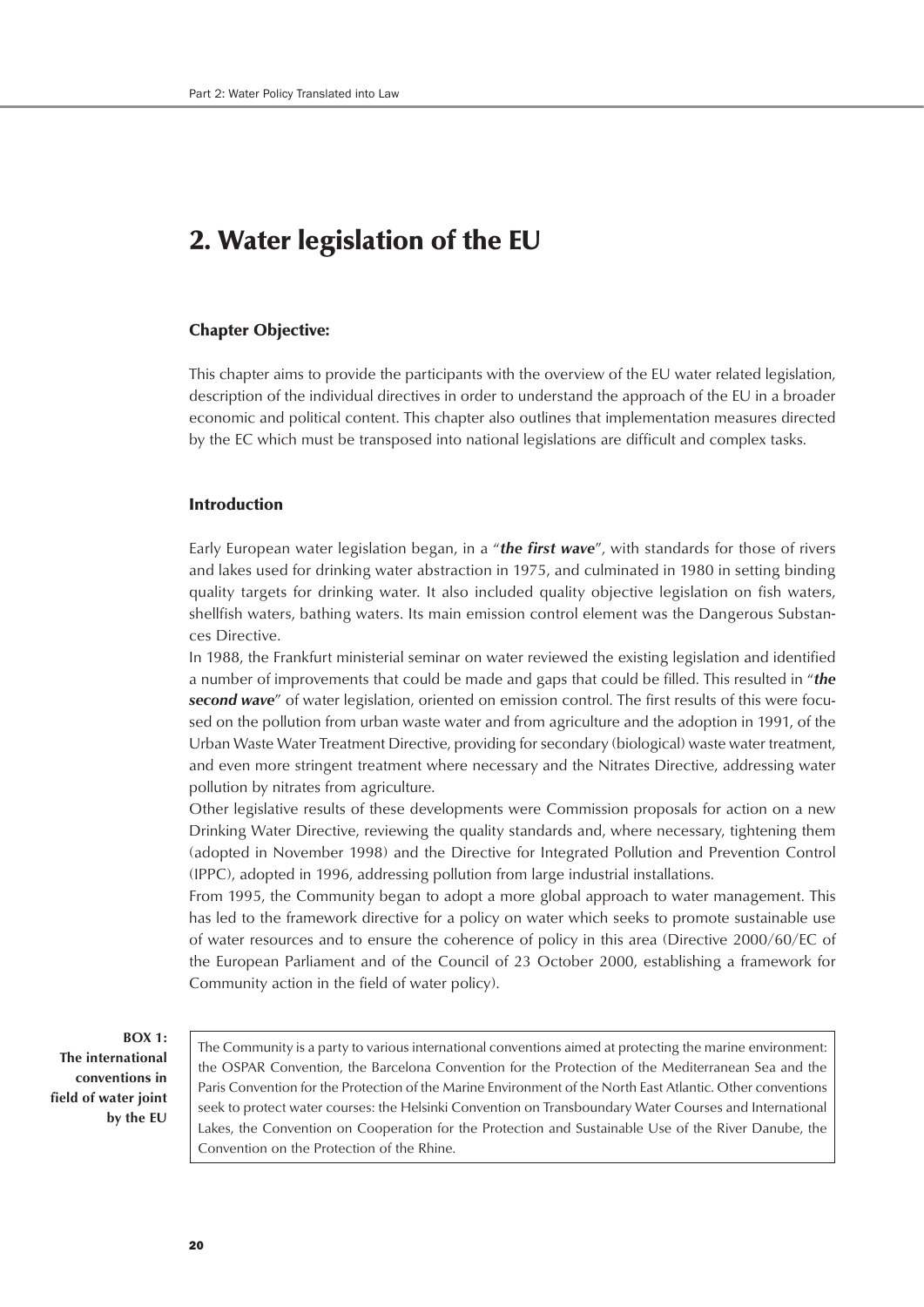# 2.1. EU water legislation oriented on water quality

# **Council Directive 75/440/EEC concerning the quality required of surface water intended for the abstraction of drinking water in the Member States1 .**

The objective of the Directive $^2$  concerns surface water used or intended for the abstraction of drinking water after appropriate treatment and supplied by public distribution networks. The Directive sets the minimum quality requirements to be met by surface fresh water:

- parameters defining the physical, chemical and microbiological characteristics;
- limit values and guide values for these parameters;
- the minimum frequency of sampling and analysis;
- common non-mandatory reference methods for measuring the parameters.

Surface water is classified on the basis of its characteristics into three categories with different limit values. The categories A1, A2 and A3 correspond to the appropriate standard methods of treatment given in Annex I. These groups correspond to three different qualities of surface water, the respective physical, chemical and microbiological characteristics of which are set out in Annex II. A standard method of treatment is defined for each category. Subject to certain conditions, surface water is assumed to conform to the parameters, even if a certain percentage of samples fail to meet the limit values.

The Member States set the values for the parameters and the frequency of analysis of surface water in accordance with the guidelines set out in the Directive. If no values are set for the parameter in the Directive, Member States are under no obligation to set one. Member States may set more stringent requirements than laid down in the Directive.

The Member States are obligate to implement national programmes to improve surface water. Various exemptions are allowed from the provisions in the Directive. There is a procedure for adapting to technical progress the reference methods of measurement, the limit of detection, and the precision and accuracy of these methods. The Member States report every three years on implementation of the Directive on the basis of a questionnaire or outline drafted by the Commission<sup>3</sup>. This Directive will be integrated into the Water Framework Directive.

- The competent authority should identify existing and future surface water abstraction points and agree a sampling point in each case
- In conjunction with the laboratory appointed, carry out a sampling program to ascertain the quality of the water (existing data may be used if the sampling procedures are in compliance with the Directive procedures)
- Using the data, the competent authority must assign the waters to a quality class (A1, A2, or A3)
- The competent authority mist establish an ongoing sampling program
- The competent authority should issue guidance on sampling and analytical methods to ensure that these conform to the requirements of the Directive.

**BOX 2: Sampling and monitoring – key tasks**

*<sup>1</sup> The directive was amended by Directive 79/869/EEC, concerning the methods of measurement and frequencies of sampling and analysis of surface water intended for the abstraction of drinking water and Directive 91/692/EEC, standardizing and rationalizing reports on the implementation of certain Directives relating to the environment.*

*<sup>2</sup> The directive is usually named as Surface Water Directive.*

*<sup>3</sup> The procedures are laid down in Directive 91/692/EEC.*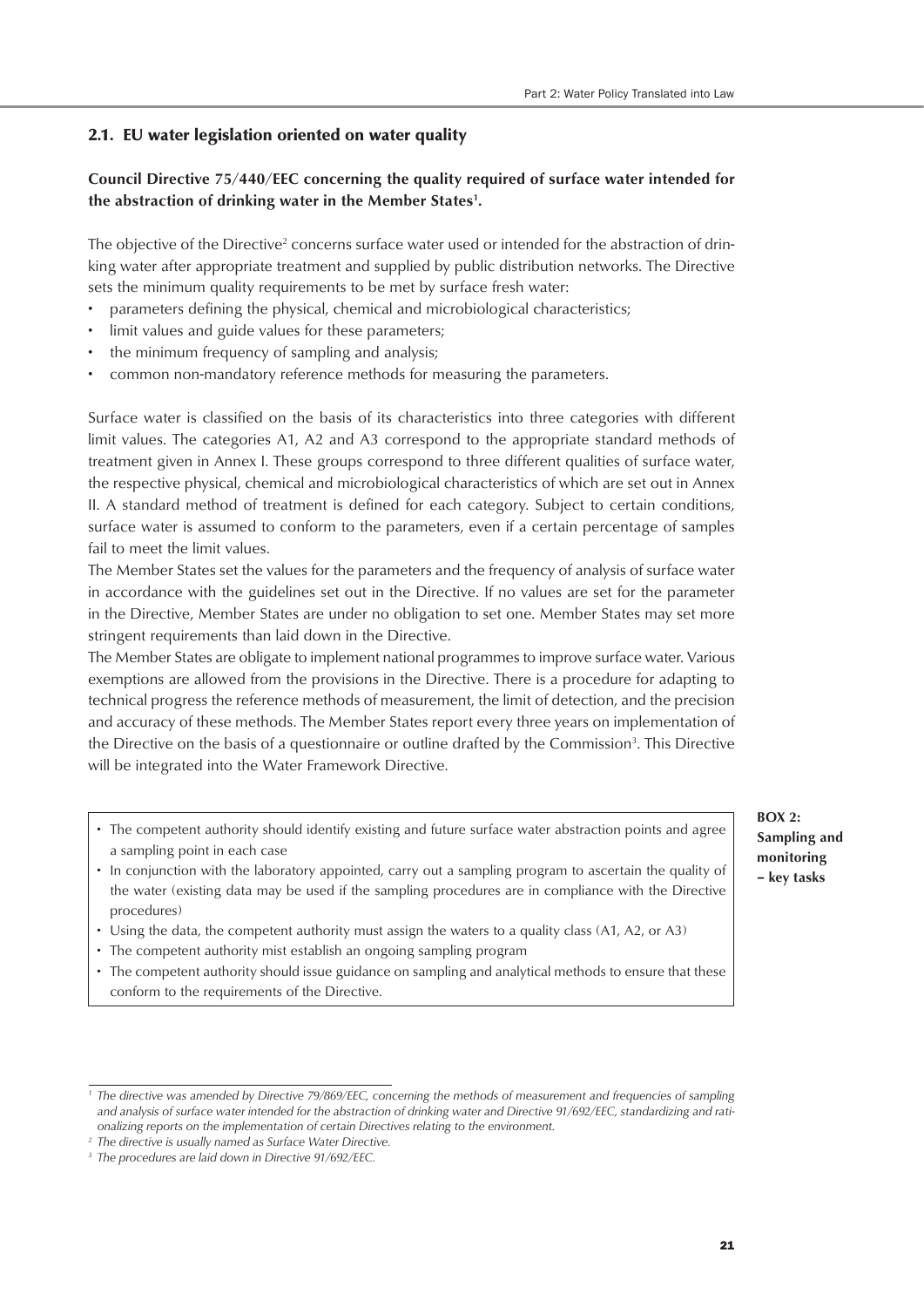# **Council Directive 76/160/EEC concerning the quality of bathing water**

The Directive concerns the quality of bathing water (both for fresh and coastal water bathing areas), with the exception of water intended for therapeutic purposes and water used in swimming pools. Directive lays down the minimum quality criteria to be met by bathing water:

- the physical, chemical and microbiological parameters;
- the mandatory limit values and indicative values for such parameters;
- the minimum sampling frequency and method of analysis or inspection of such water.

The Member States fix the values that they apply to bathing water in accordance with the guidelines of Directive. The Member States may fix more stringent values than those laid down in the Directive. Under certain conditions, bathing water is deemed to conform to the relevant parameters, even if a certain percentage of samples taken during the bathing season do not conform to the limit values.

The Directive on the quality of bathing waters requires that Member States submit to the Commission a comprehensive report on their bathing water and the most significant characteristics thereof. The Commission then publishes this information by means of a report just before the beginning of the next bathing season. The public gets as such an idea of what quality he might expect on his next visit to his favourite bathing place. It is, for the moment, not yet possible to provide the public with the information on the current bathing season. In the mean time, the Commission still publishes yearly a "paper" report (and Internet site).

The Member States are obliged to determine the cause of the problem where bathing waters fail the standards, and identify what action is required to bring the waters into compliance. As a result of the investigations, the competent authorities should draw up plans for water quality improvements.

#### **BOX 3: Definitions**

- "bathing water" means all running or still fresh waters or parts thereof and sea water, in which bathing is explicitly authorized by the competent authorities of each member State, or bathing is not prohibited and is traditionally practised by a large number of bathers;
- "bathing area" means any place where bathing water is found;
- "bathing season" means the period during which a large number of bathers can be expected, in the light of local custom, and any local rules which may exist concerning bathing and weather conditions.

# **Council Directive 78/659/EEC on the quality of fresh waters needing protection or improvement in order to support fish life**

This Directive concerns the protection and/or improvement of the quality of running or standing fresh waters which support or which, if pollution were reduced or eliminated, would become capable of supporting certain fish species. Waters in natural or artificial fish ponds used for intensive fish-farming are excluded from the scope of the Directive.

The Member States are required to designate the fresh waters which are to be considered suitable for fish-breeding. These are subdivided into

- salmonid waters (waters which support or become capable of supporting fish belonging to species such as salmon, trout, grayling or whitefish) and,
- cyprinid waters (waters which support or become capable of supporting fish belonging to the cyprinids or other species such as pike, perch and eel).

The Directive lays down the minimum quality criteria to be met by such waters:

• physical, chemical and microbiological parameters;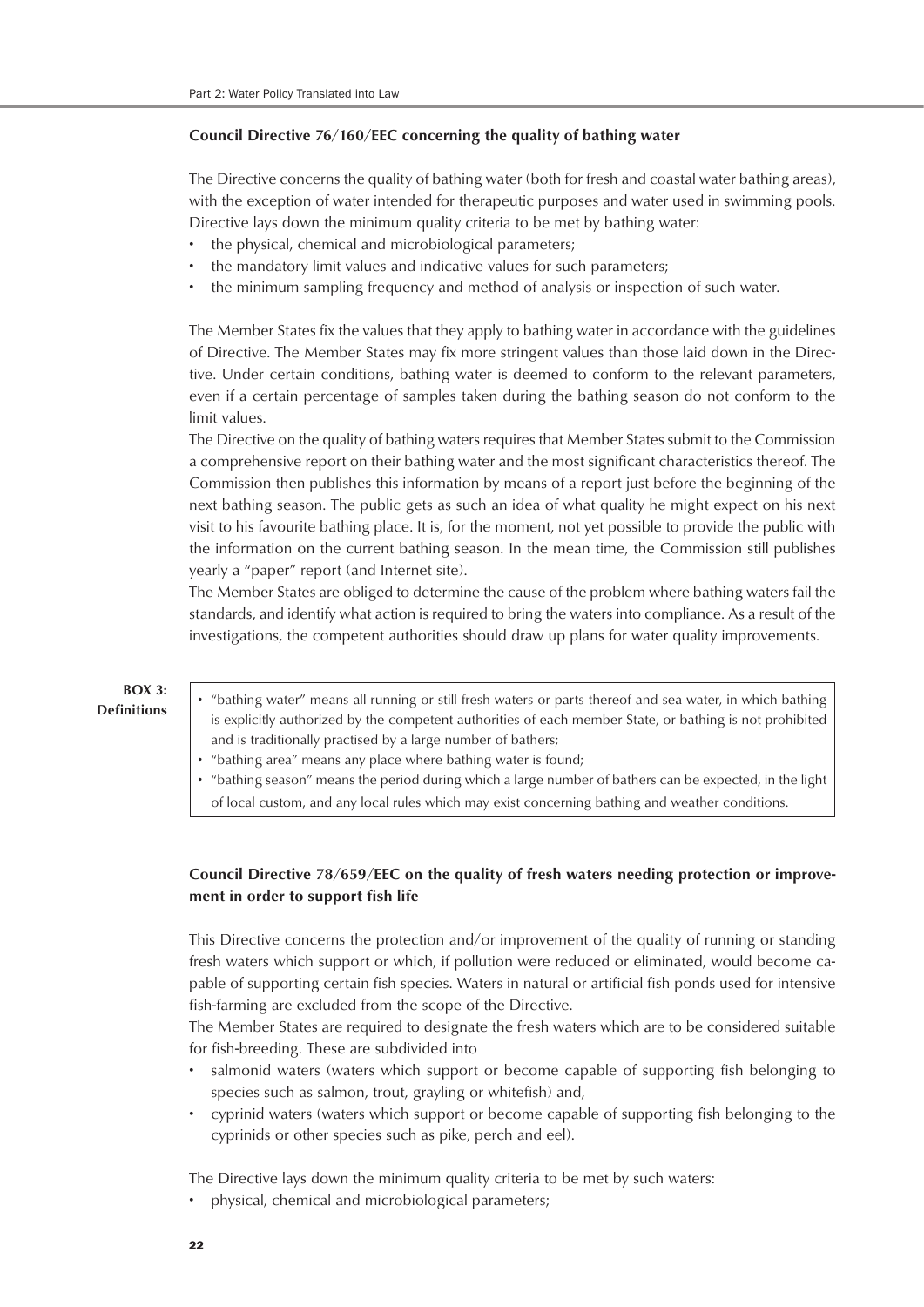- binding limit values and indicative values for these parameters;
- minimum frequency of sampling and reference methods of analysis for such waters.

There are two types of standards within each water category:

- Imperative (I) values these are standards that must be met if the stretch is to pass the Directive (for the stretch to be 'compliant'). Values have been set for dissolved oxygen, pH, non-ionised ammonia, total ammonium, total residual chlorine, zinc and (for thermal discharges) temperature.
- Guideline (G) values these are quality standards that should be achieved where possible. Values have been set here for other chemical parameters, such as copper, biochemical oxygen demand and suspended solids.

The Member States are required to set the values which they will apply to such waters in accordance with the guidelines contained in the Directive. They may set more stringent requirements than those laid down in the Directive. The Directive lays down the procedure for adapting the methods of analysis and the binding limit values to technical and scientific progress.

At intervals of three years, the Commission presents a report on the implementation of the Directive. This report is drawn up on the basis of a questionnaire or outline drafted by the Commission. This Directive will be integrated into the Water Framework Directive.

#### **Council Directive 98/83/EC on the quality of water intended for human consumption**

The Directive is intended to protect human health from adverse effects of contamination of water intended for human consumption by laying down healthiness and purity requirements which must be met by drinking water within the Community. It applies to all water intended for human consumption apart from natural mineral waters and waters which are medicinal products.

The Directive requires Member States (and designated competent authorities) to regularly monitor the quality of water intended for human consumption by using the methods of analysis specified in the Directive, or equivalent methods. For this purpose they shall determine the sampling points and draw up monitoring programmes. Where the parametric values are not attained, the Member States concerned shall ensure that the corrective action needed is taken as quickly as possible in order to restore water quality. Regardless of compliance, or otherwise, with the parametric values, Member States shall prohibit the distribution of drinking water or shall restrict its use and shall take any action needed where that water constitutes a potential human health hazard. Consumers shall be informed of any such action.

The Member States shall ensure that such drinking water:

- does not contain any concentration of micro-organisms, parasites or any other substance which constitutes a potential human health risk;
- meets the minimum requirements (microbiological and chemical parameters and those relating to radioactivity) laid down by the Directive.

The Directive shall provide the Member States with scope to provide for exemptions from the parametric values up to a maximum value, provided that:

- the exemption does not constitute a human health hazard;
- there is no other reasonable means of maintaining the distribution of drinking water in the area concerned;
- the exemption must be as restricted in time as possible and not exceed three years (it being possible to renew the exemption for two further three-year periods).

## **BOX 4: Exemptions**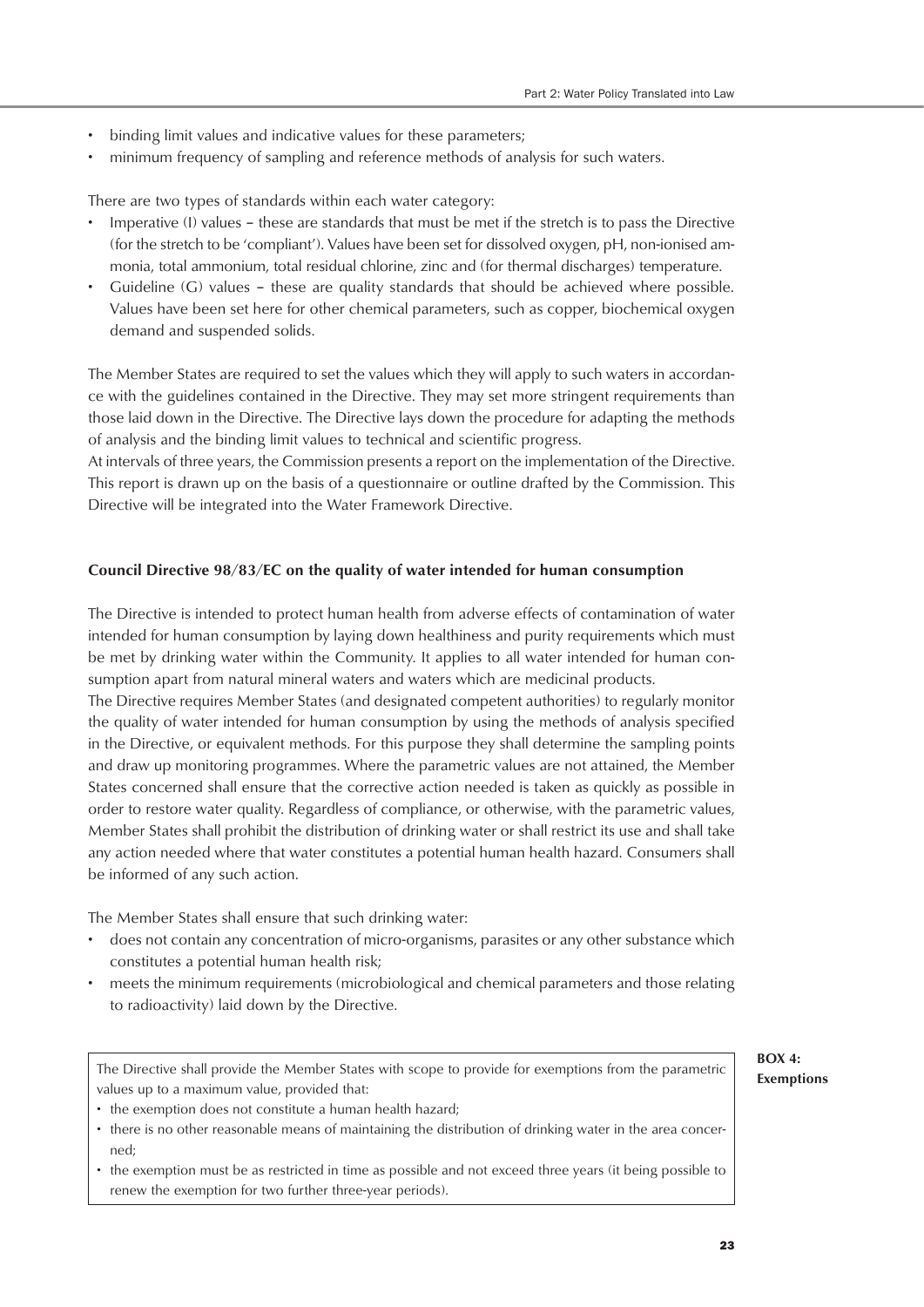Any exemption granted must be accompanied by a detailed justification except if the Member State concerned feels that failure to meet the limit value is not serious and may be quickly remedied. Water sold in bottles or containers may not be exempted. Any Member State granting an exemption must inform the following thereof:

- the population affected;
- the Commission within a two-month period if the exemption covers the distribution of more than 1000 m3 per day on average, or supplies for more than 5000 persons.

#### REMARK:

• The member states must inform the population concerned of any exemptions granted and provide advice to them on measures to be taken to protect human health from the adverse effects of contamination of drinking water.

The materials used in new installations for preparing and distributing drinking water may not continue to be present in drinking water beyond a strictly necessary level.

At least every five years the Commission shall re-examine the parameters laid down by the Directive in the light of scientific and technical progress. It will be assisted in that process by the Committee comprising representatives of the Member States. Every three years Member States shall publish a report on the quality of drinking water for its consumers. On the basis of those reports the Commission will, every three years, draw up a summary report on the quality of the water intended for human consumption within the Community.

Within five years at the latest Member States shall take any action needed in order to guarantee that water quality complies with the Directive. In exceptional cases that period may be extended provided that it does not exceed three years.

#### **Council Directive 79/923/EEC on the quality required of** *shellfish waters***<sup>4</sup>**

The Directive aims to improve and to protect the quality of coastal and brackish water bodies which shellfish live<sup>5</sup>, in order to contribute to the quality of edible shellfish products.

The Directives set the minimum quality criteria which must be met by shellfish waters:

- the physico-chemical and microbiological parameters;
- the mandatory limit values and the guide values of these parameters;
- the minimum sampling frequency and the reference methods of analysis of these waters.

The Member States shall set the values to be applied to shellfish waters in accordance with the guidelines in the Directives. They may set more stringent values than those laid down in the Directives. A procedure is laid down for adapting the methods of analysis and the parametric values to technical progress.

Every three years the Commission shall publish a sectoral report on the implementation of the Directive. This report shall be drawn up on the basis of a questionnaire or outline drafted by the Commission.

*<sup>4</sup> Amended by Council Directive 91/692/EEC*

*<sup>5</sup> Shellfish waters are waters which can support shellfish life (bivalve and gasteropod molluscs)*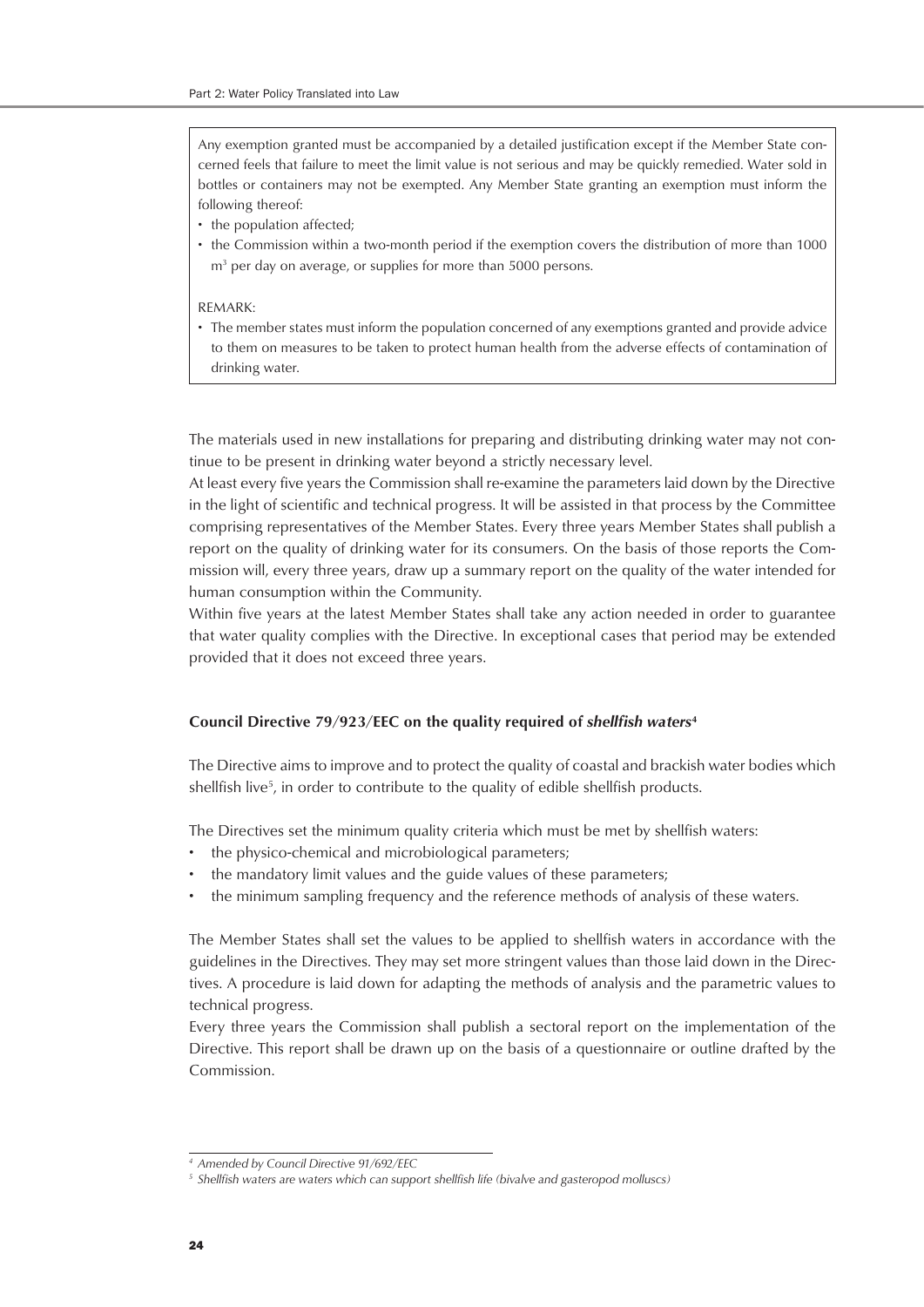# 2.2. EU water legislation oriented on emission control

# **Council Directive 76/464/EEC on pollution caused by certain** *dangerous substances* **discharged into the aquatic environment of the Community**

The Directive applies to inland surface water, territorial waters, internal coastal waters and groundwater. The aim is to eliminate pollution of these waters, two lists of dangerous substances to be monitored are established:

- pollution caused by discharges of substances on list I must be eliminated,
- pollution caused by products on list II must be reduced.

**List I** contains certain individual substances which belong to the following families and groups of substances, selected mainly on the basis of their toxicity, persistence and bioaccumulation, with the exception of those which are biologically harmless or which are rapidly converted into substances which are biologically harmless must be ended.

**List II** contains substances belonging to the families and groups of substances in List I for which the limit values referred to in Article 6 of the Directive have not been determined, certain individual substances and categories of substances belonging to the families and groups of substances listed below, and which have a deleterious effect on the aquatic environment, which can, however, be confined to a given area and which depend on the characteristics and location of the water into which they are discharged.

- 82/176/EEC on limit values and quality objectives for mercury discharges by the chlor-alkali electrolysis industry. This Directive was amended by Council Directive 91/692/EEC.
- 83/513/EEC on limit values and quality objectives for cadmium discharges. This Directive was amended by Council Directive 91/692/EEC.
- 84/156/EEC on limit values and quality objectives for mercury discharges by sectors other than the chlor- -alkali electrolysis industry. This Directive was amended by Council Directives 91/692/EEC.
- 84/491/EEC on limit values and quality objectives for discharges of hexachlorocyclohexane. This Directive was amended by Council Directive 91/692/EEC.
- 86/280/EEC on limit values and quality objectives for discharges of certain dangerous substances included in List I of the Annex to Directive 76/464/EEC. This Directive was amended by Council Directives 88/347/EEC, 90/415/EEC and 91/692/EEC.

Quality objectives and emission standards are laid down for the substances on list I, based on the best available technology (BAT). These are compulsory unless the Member States prove that the quality objectives are being met and continuously maintained. Authorisation for new plants can only be issued if they intend to operate in accordance with BAT. All discharges require prior authorisation by the competent authority in the Member State concerned. The authorisation is granted for a limited period and lays down the emission standards. It is up to the Member State to ensure compliance with the emission standards.

For the substances on list II, the Member States adopt and implement programmes to preserve and improve water quality. All discharges are subject to prior authorisation by the competent authority in the Member State concerned, once again laying down the emission standards.

Every listed dangerous substance has a concentration limit called an Environmental Quality Standard (EQS). EQSs must not be exceeded in any controlled watercourse. The dangerous substance is not believed to be detrimental to aquatic life at any concentration below its EQS limit. The EQS is set **BOX 5: Daughters directives that improve origin directive** 

Could you think why these substances are dangerous for aquatic environment?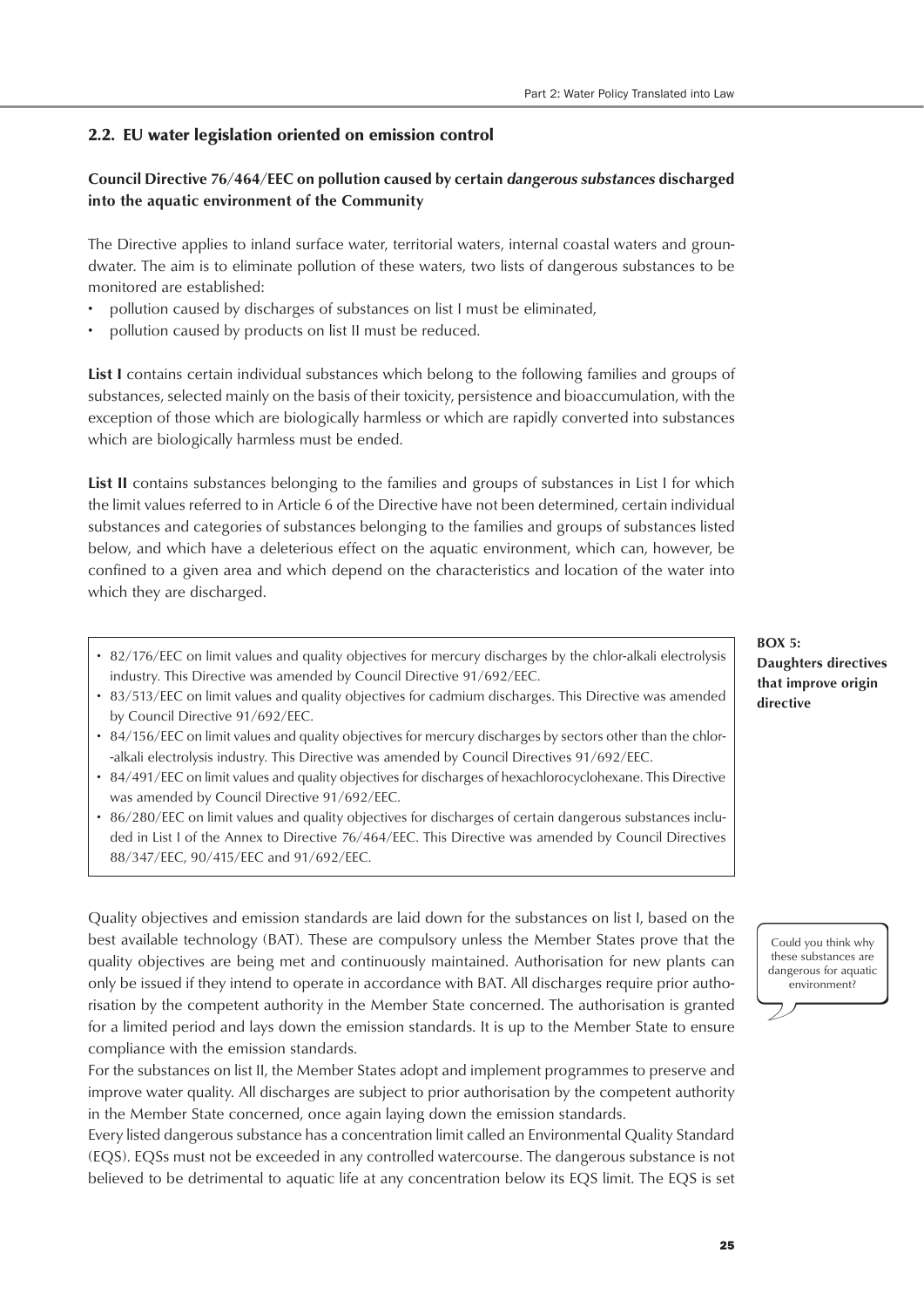for the receiving watercourse and not the discharge itself. EQSs vary for each substance and can be different for fresh, estuarine or coastal waters.

The Member States systematically monitor water quality and may take more stringent measures than provided for by Directive. A procedure is laid down for revising and adding to the lists or transferring specific substances from list II to list I. Every three years Member States report on implementation of Directive, based on a questionnaire or outline drafted by the Commission.

# **BOX 6:**

**Examples of institutional arrangements in Member States**

In UK, the national Environment Agency has been appointed the competent authority for this directive. The Agency also has responsibility for IPPC and river basin management, so there is close cooperation between the individual inspectors who deal with industrial pollution and water management.

In Portugal, the competent body is the Water Institute, which reports to the EC and funds the Regional Directorates of the Environment. The Regional Directorates are also funded from licence fees and dredging rivers, and are not obliged by law to report to the national Water Institute or inform or coordinate with other Regional Directorates. In this country, the Dangerous Substances Directive has been transposed in three different national laws. However, the transposition was not adequate because it allowed an adoptive period for the industries to comply with the directive without specifying a time limit.

Thirteen years after the entry into force of the Water Framework Directive, the Directive on dangerous substances will be repealed.

# **Council Directive 80/68/EEC on the protection of** *groundwater* **against pollution caused by certain dangerous substances6**

The purpose of the Directive is to

- prevent the discharge of certain toxic, persistent and bioaccumable substances into groundwater
- combat pollution by harmonizing the laws of the Member States on the discharge of certain dangerous substances into groundwater and by establishing systematic monitoring of the quality of such water.

There are two lists of dangerous substances drawn up for the protection of groundwater:

- direct discharge of substances in list I is prohibited;
- discharge of substances in list II must be limited.

The following are excluded:

- discharges of domestic effluents from isolated dwellings;
- discharges containing substances listed in Directive 80/68/EEC in very small quantities and concentrations
- discharges of matter containing radioactive substances.

All indirect discharges of substances in list I and all direct or indirect discharges of substances in list II are subject to prior authorization. Such authorization:

- is granted after an investigation into the receiving environment;
- is granted for a limited period and subject to regular review;
- lays down the conditions that have to be met for discharges. If they have not been or cannot be met, the authorization is withdrawn or refused.

*<sup>6</sup> Amended by Council Directive 91/692/EEC*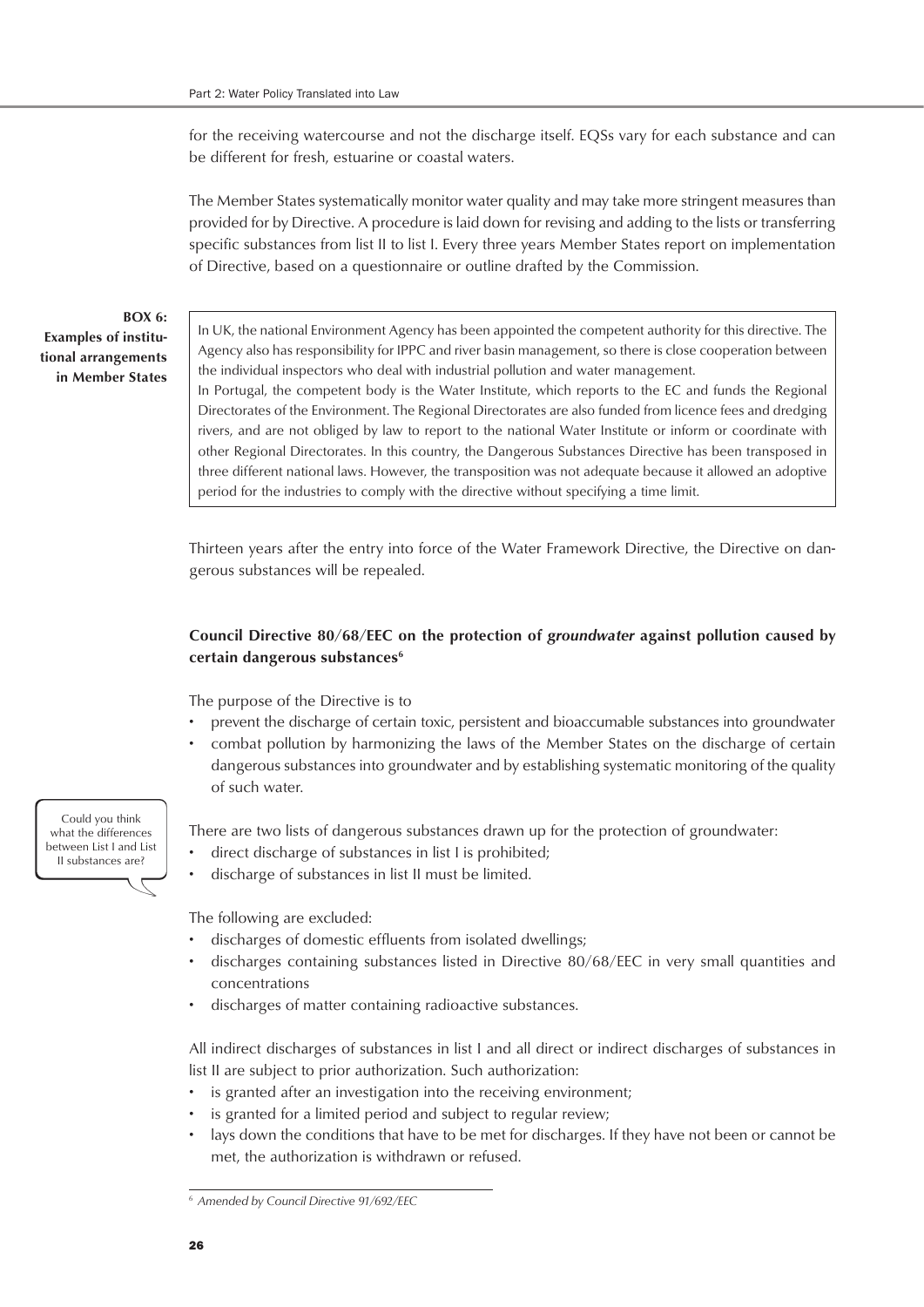- "groundwater" means all water which is below the surface of the ground in the saturation zone and in direct contact with the ground or subsoil;
- "direct discharge" means the introduction into groundwater of substances in lists I or II without percolation through the ground or subsoil;
- "indirect discharge" means the introduction into groundwater of substances in lists I or II after percolation through the ground or subsoil;
- "pollution" means the discharge by man, directly or indirectly, of substances or energy into groundwater, the results of which are such as to endanger human health or water supplies, harm living resources and the aquatic ecosystem or interfere with other legitimate uses of water.

The obligation is to prohibit the discharge into groundwater of List I substances, unless the groundwater is permanently unsuitable for other uses (in this case, the discharge may be allowed subject to specified conditions).

Monitoring of compliance with these conditions and of the effects of discharges on groundwater is the responsibility of the competent authorities of the Member States.

Brussels, (27 June 2005) Last Friday, Environment Ministers agreed on a new Groundwater Protection Directive. According to the EEB, Europe's largest federation of environmental citizen's organisations, the agreed Directive does no more than backtrack on existing groundwater protection levels, giving cause for increased concern about EU's responsibility towards its citizens.

"Clearly, citizens are worried about chemical contamination of their drinking water. But the response from EU governments is to allow even further contamination of groundwater – our main drinking water resource", says Stefan Scheuer, EEB Policy Director. "Almost every government that asked for it got its specific exemption, leaving the law with more loopholes than actual obligations. This is the EU a la carte."

#### **Council Directive 91/271/EEC concerning** *urban waste water treatment*

This Directive concerns the collection, treatment and discharge of urban waste water and the treatment and discharge of waste water from certain industrial sectors. Its aim is to protect the environment from any adverse effects due to discharge of such waters. Industrial waste water entering collecting systems, and the disposal of waste water and sludge from urban waste water treatment plants, are both subject to regulations and/or specific authorisations on the part of the competent authorities. The Directive lays down specific requirements for discharges from certain industrial sectors of biodegradable industrial waste water not entering urban waste water treatment plants before discharge to receiving waters.

- **urban waste water** means waste water from residential settlements and services which originates predominantly from the human metabolism and from household activities (domestic waste water) or a mixture of domestic waste water with waste water which is discharged from premises used for trade or industry (industrial waste water) and/or run-off rain water;
- **eutrophication** means the enrichment of water by nutrients, especially compounds of nitrogen and/or phosphorus, causing an accelerated growth of algae and higher forms of plant life to produce an undesirable disturbance to the balance of organisms present in the water and to the quality of the water concerned;
- **population equivalent** (p.e.) is a measure of pollution representing the average organic biodegradable load per person per day identified as the organic biodegradable load having a five-day biochemical oxygen demand (BOD5) of 60g of oxygen per day.

**BOX 7: Ground Water Directive – key terms**

**BOX 8: From news ... POPs not added to a new Groundwater directive**

**BOX 9: Key terms used in the act**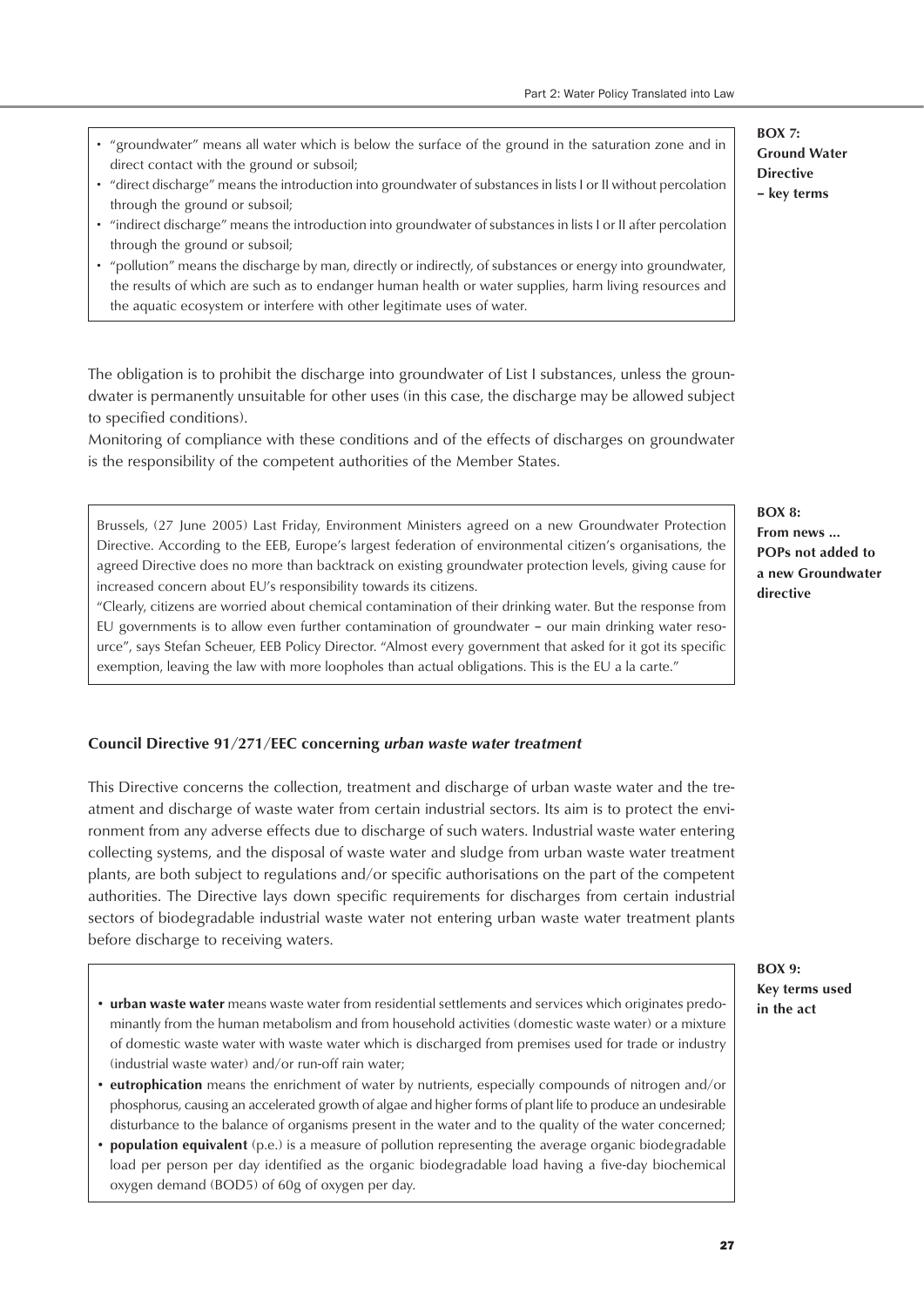- **agglomeration** means an area where the population and/or economic activities are sufficiently concentrated for urban waste water to be collected and conducted to an urban waste water treatment plant or to a final discharge point;
- **primary treatment** means treatment of urban waste water by a physical and/or chemical process involving settlement of suspended solids, or other processes in which the BOD5 of the incoming waste water is reduced by at least 20 % before discharge and the total suspended solids of the incoming waste water are reduced by at least 50 %;
- **secondary treatment** means treatment of urban waste water by a process generally involving biological treatment with a secondary settlement or other process in which the requirements established in Table 1 of Annex I are respected;
- **appropriate treatment** means treatment of urban waste water by any process and/or disposal system which after discharge allows the receiving waters to meet the relevant quality objectives.

The Member States shall ensure that urban waste water entering collecting systems before discharge is subject to secondary treatment or an equivalent treatment. As for the treatment objective:

- secondary (i.e. biological) treatment is the general rule,
- additional nutrient removal or further measures are mandatory in so-called sensitive areas with a population equivalent more that 10 000,
- in certain marine areas primary treatment (less sensitive areas) might be sufficient; less stringent objectives might so apply for agglomerations in high mountain areas
- for agglomerations with a population equivalent of less than 2000, but equipped with a collecting system, appropriate treatment has to be provided, i.e. a treatment that ensures good quality of the receiving water.

The Member States, which have decided not to introduce an advanced standard of treatment throughout their territory, must ensure that their list of sensitive areas is revised at least every four years. The disposal of sludge at sea has been banned. The sludge arising from wastewater treatment and treated wastewater must be re-used whenever appropriate. Disposal routes should minimise adverse effects on the environment.

Member States are responsible for monitoring both discharges from treatment plants and the receiving waters. They will ensure that the competent national authorities publish a situation report every two years.

The Member States will set up national programmes for the implementation of this Directive and will present these to the Commission. These programs should include technical and financial measures for the implementation of the Directive.

**BOX 10: UWWTD the most difficult to comply...**

Due to the serious time-lag of the implementation of the Directive there are currently a significant number of ongoing infringement cases. All the horizontal infringement cases are based on detailed technical assessments of the situation, while single cases against Member States are based on the individual complaints from citizens, NGOs or have been initiated by the Commission.

The following infringements for the Directeve currently ongoing (as 2005):

- Court cases: In total 10 cases are in front of the European Court of Justice.
- Horizontal infringements in relation to designation of sensitive areas: there are 11 cases (9 of them at the stage of reasoned opinion).
- Horizontal infringements in relation to normal areas: 7 cases (2 of them at the stage of reasoned opinion) in relation of lack of infrastructure for agglomerations >15,000 p.e., discharging into normal areas (deadline of 31/12/2000).

Could you think what does mean "sensitive areas" and what kind of measures should be adopted for waste water treatment in these areas?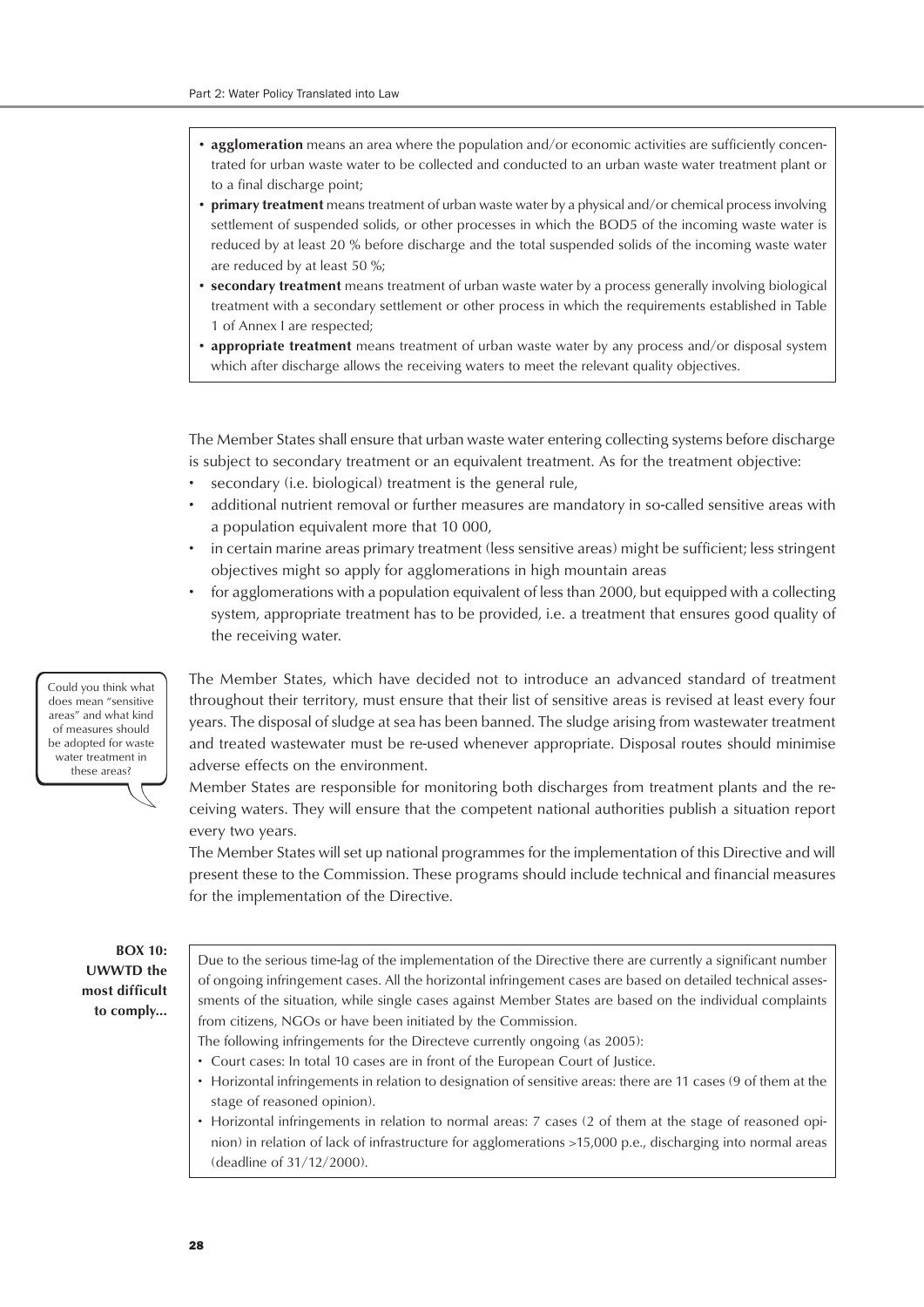• Single cases: 13 cases (6 of them at the stage of reasoned opinion and 7 at the stage of letter of formal notice). Six previous cases were merged with the horizontal cases, which highlights the concern of pollution by waste water by the EU citizens. The main issues related to single cases are collecting systems (especially storm water overflows), lack of infrastructure and industrial pollution (food-processing industries). More and more cases are having a mixed character i.e. in breach of several Directives (i.e. Dangerous substances directive, Birds and Habitats Directive, Sewage sludge directive etc.).

# **Council Directive 91/676/EEC concerning the protection of waters against pollution caused by nitrates from agricultural sources (***nitrate directive***)**

Objective of the Directive is to reduce or prevent water pollution caused or induced by nitrates from agricultural sources.

Water pollution by nitrates has been worsened by the introduction of intensive farming methods, with increased use of chemical fertilisers and higher concentrations of animals in smaller areas. Water pollution by nitrates is causing problems in all the Member States. The sources of nitrate pollution are diffuse (multiple discharges, difficult to locate), and the main polluters – farms – are sensitive to anything which affects the economic viability of their activity. The 1980s saw a progressive worsening of the situation (nitrate concentrations in water rose by an average of 1 mg/l per year) owing to the growth of intensive livestock farming (chickens, pigs) in areas already saturated, and of intensive crop-growing involving chemical weed killers and over fertilisation.

The Member States must identify, on their territory:

- surface waters and groundwater affected or which could be affected by pollution, in accordance with the procedure and criteria set out in the Directive;
- vulnerable zones which contribute to pollution.

The Member States must establish codes of good agricultural practice to be implemented by farmers on a voluntary basis, as defined in Annex II to the Directive. The Member States must establish and implement action programmes in respect of vulnerable zones. These must include the measures prescribed in the codes of good agricultural practice and measures:

- to limit the spreading on land of any fertiliser containing nitrogen;
- to set limits for the spreading of livestock effluent.

The Directive authorises Member States to take additional measures or to reinforce the action programmes in order to attain the objectives of the Directive. The Member States must monitor water quality, applying standardised reference methods to measure the nitrogen compound content. Member States must report regularly to the Commission on implementation of the Directive.

All the Member States have transposed the Directive, set up a monitoring network, drawn up a code of good practice and designated vulnerable zones (apart from Ireland). The monitoring networks indicate that over 20% of groundwater in the EU and between 30 and 40% of lakes and rivers are showing excessive nitrate concentrations. Nitrogen from agricultural sources accounts for between 50 and 80% of the nitrates entering Europe's water. The impact of the Directive's implementation will only be felt in a few years' time, though positive results are already starting to be seen in some regions.

Though the report considers the Directive to be fully up-to-date and in no need of revision, action to improve its implementation is desirable:

• cost-effectiveness studies on preventive measures;

• reinforced controls at field level and penalties for those who fail to comply with the Directive.

Could you think what is the difference between "sensitive area" and "vulnerable zone"?

**BOX 11:** 

**EC report of 17 July 2002 on implementation of the Directive 91/676/EEC**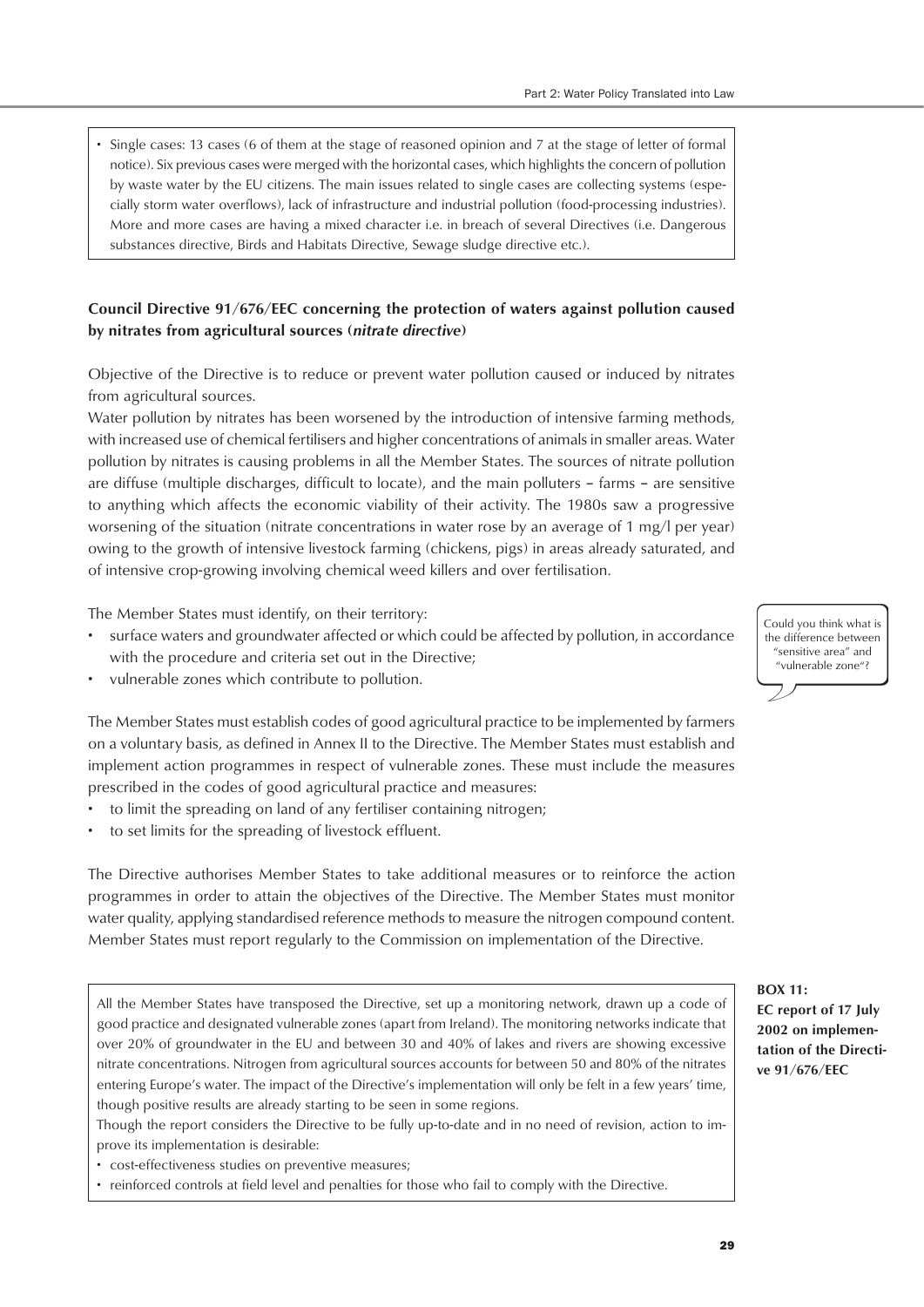Synergy needs to be developed for common implementation of the water directives, on items such as:

- harmonisation of water sampling points, networks, parameters and frequencies for quality monitoring;
- assessment of losses of nutrients to waters and of the breakdown of their origin;
- development of models correlating environmental impacts and causative factors.

# 2.3. Integrated EU approach in the field of water management

# **Directive 2000/60/EC of the European Parliament and of the Council, establishing a framework for Community action in the field of water policy (***Water Framework Directive***)**

Much progress has been made in water protection in Europe, in individual Member States, but also in tackling significant problems at European level. But Europe's waters are still in need of increased efforts to get them clean or to keep them clean. After 25 years of European water legislation, this demand is expressed, not only by the scientific community and other experts, but to an ever increasing extent by citizens and environmental organisations. The initiative generated by the present political process on the Water Framework Directive for the benefit of all Europe's citizens and waters included:

- Getting Europe's waters cleaner
- Getting the citizens involved.

The central feature of the WFD is the use of river basins as the basic unit for all water planning and management actions. Thus, it obliges the Member States to establish integrated river basin management. The principal environmental objectives are:

- to prevent deterioration in status of all Community waters
- to ensure achievement and maintenance of good status for all Community waters by 2015.

One advantage of the framework directive approach, in its own way a significant one, is that it will rationalise the Community's water legislation by replacing seven of the "first wave" directives: those on surface water and is two related directives on measurement methods and sampling frequencies and exchanges of information on fresh water quality; the fish water, shellfish water, and groundwater directives; and the directive on dangerous substances discharges. The operative provisions of these directives will be taken over in the framework directive, allowing them to be repealed.

#### *Key actions*

- to identify the individual river basins lying within their national territory and assign them to individual River Basin Districts (RBDs) and identify competent authorities by 2003 (*Article 3, Article 24*);
- to characterise river basin districts in terms of pressures, impacts and economics of water uses, including a register of protected areas lying within the river basin district, by 2004 (*Article 5, Article 6, Annex II, Annex III*);
- to carry out, jointly and together with the European Commission, the intercalibration of the ecological status classification systems by 2006 (Article 2 (22), *Annex V*);
- To make operational the monitoring networks by 2006 (*Article 8*);
- Based on sound monitoring and the analysis of the characteristics of the river basin, to identify by 2009 a programme of measures for achieving the environmental objectives of the Directive cost-effectively (*Article 11, Annex III*);
- to produce and publish River Basin Management Plans (RBMPs) for each RBD including the designation of heavily modified water bodies, by 2009 (*Article 13, Article 4.3*);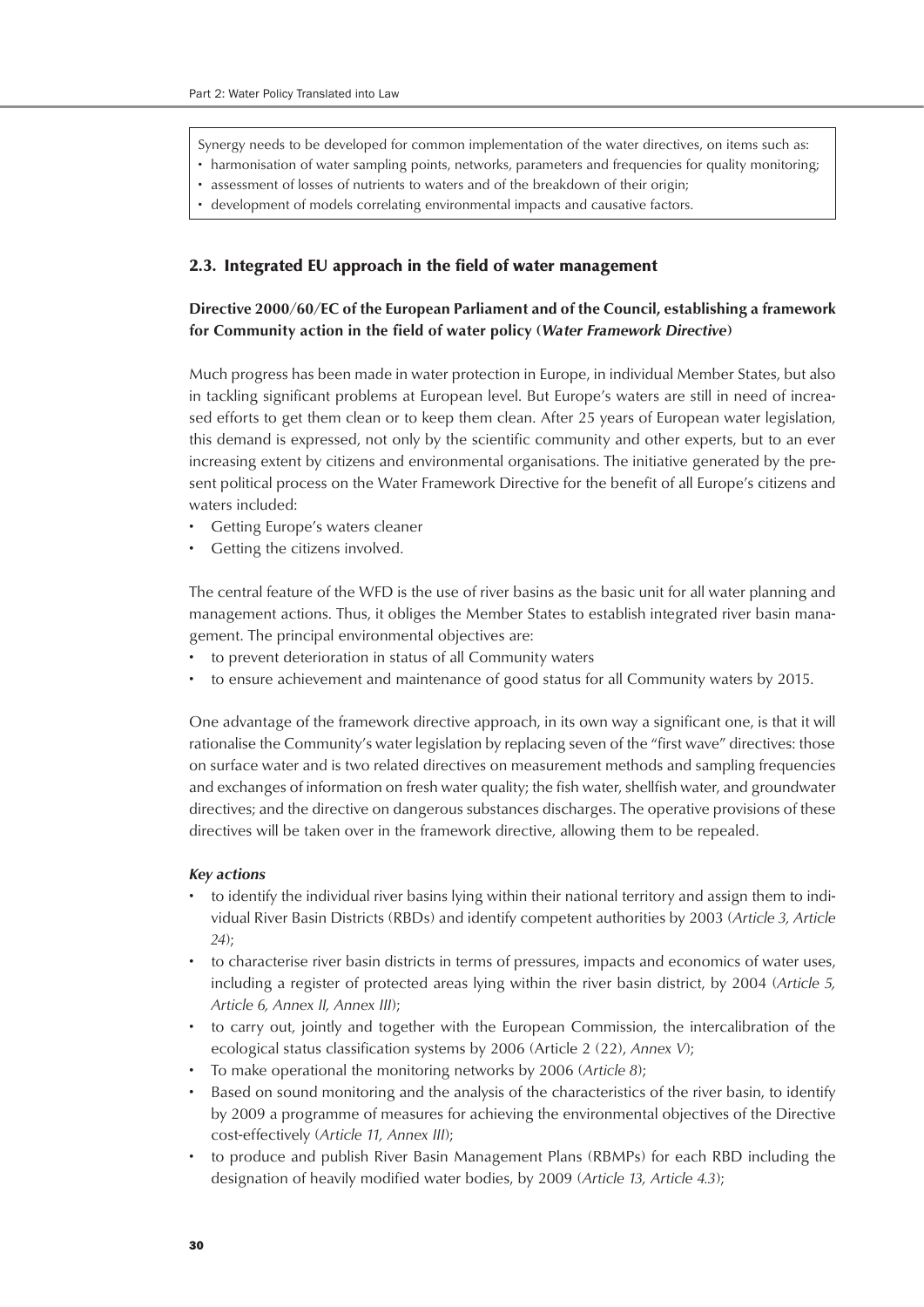- to implement water pricing policies that enhance the sustainability of water resources by 2010 (*Article 9*);
- to make the measures of the program operational by 2012 (*Article 11*); and
- to implement the programmes of measures and achieve the environmental objectives by 2015 (*Article 4*).

## *River Basin Management*

The best model for a single system of water management is management by river basin – the natural geographical and hydrological unit – instead of according to administrative or political boundaries. While several Member States already take a river basin approach, this is at present not the case everywhere. For each river basin district – some of which will traverse national frontiers – a "river basin management plan" will need to be established and updated every six years, and this will provide the context for the co-ordination requirements identified above.

#### *Surface water – ecological protection*

A general requirement for ecological protection, and a general minimum chemical standard, was introduced to cover all surface waters. These are the two elements "good ecological status" and "good chemical status". Good ecological status is defined in Annex V of the Water Framework Directive, in terms of the quality of the biological community, the hydrological characteristics and the chemical characteristics. As no absolute standards for biological quality can be set which apply across the Community, because of ecological variability, the controls are specified as allowing only a slight departure from the biological community which would be expected in conditions of minimal anthropogenic impact. A set of procedures for identifying that point for a given body of water, and establishing particular chemical or hydromorphological standards to achieve it, is provided, together with a system for ensuring that each Member State interprets the procedure in a consistent way (to ensure comparability). The system is somewhat complicated, but this is inevitable given the extent of ecological variability, and the large number of parameters, which must be dealt with.

#### *Surface water – chemical protection*

Good chemical status is defined in terms of compliance with all the quality standards established for chemical substances at European level. The Directive also provides a mechanism for renewing these standards and establishing new ones by means of a prioritisation mechanism for hazardous chemicals. This will ensure at least a minimum chemical quality, particularly in relation to very toxic substances, everywhere in the Community.

The Commission proposed a procedure for the identification of priority hazardous substances outlined in the Working Document (ENV/191000/01, 2001). The proposed procedure in the Working Document groups the proposed 32 priority substances according to their "level of concern" taking particular account of their "level of hazard". The procedure is based on the best available knowledge. The main emphasis was put on available "hazard assessments", in particular work carried out under the OSPAR Strategy with regard to Hazardous Substances, the classification and labelling of dangerous substances under Directive 67/548/EEC and the Protocol on POPs under the UN-ECE Convention on Long-Range Transboundary Air Pollution. Furthermore, the procedure considered the finalised risk assessments made under Council Regulation No. 793/93/EEC and Directive 91/414/EEC and the information under the regulations of pollution by certain dangerous substances discharged into the aquatic environment under Directive 76/464/EEC and its five 'daughter' directives. The above-mentioned information was used to group the priority substances into clusters with increasing "levels of concern".

For the final assignment of a priority substance, "additional considerations" were considered to confirm or reject the status of the substance. The "additional considerations" included other relevant Community **BOX 12: Preparation of priority hazardous substances list**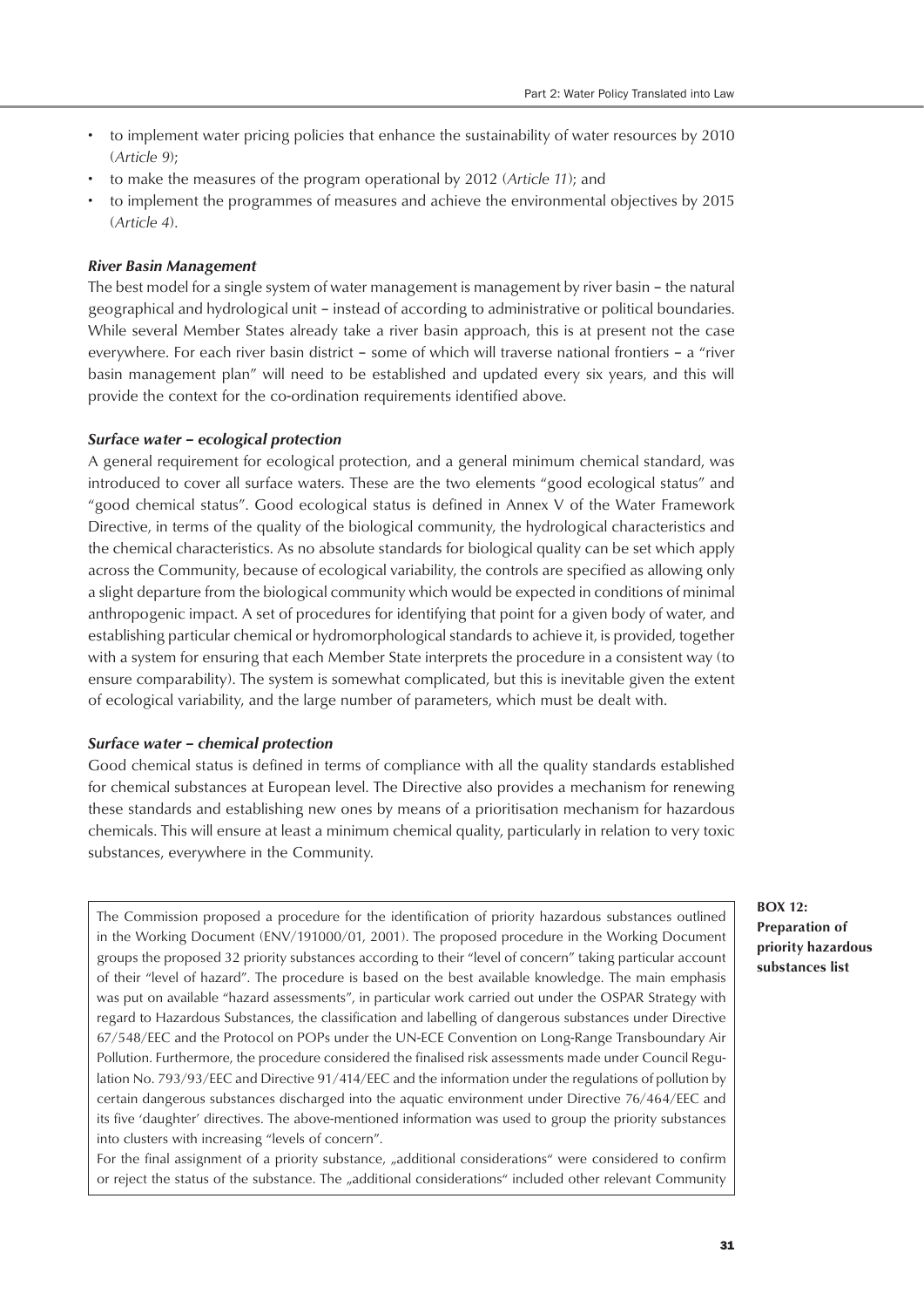legislation or relevant international agreements, the production and use of the substance, the socio-economic impacts of a cessation or phase-out and the suspected endocrine disrupting potential of the substance. The final qualitative assessment of the socio-economic costs related to the identification of substances for inclusion as priority hazardous substances was carried out in the study *"Socio-Economic Impacts of the Identification of Priority Hazardous Substances under the Water Framework Directive"*, conducted by RPA December 2000 (Report).

#### *Other uses of surface water*

The other uses or objectives for which water is protected apply in specific areas, not everywhere. Therefore, the obvious way to incorporate them is to designate specific protection zones within the river basin which must meet these different objectives. The overall plan of objectives for the river basin will then require ecological and chemical protection everywhere as a minimum, but where more stringent requirements are needed for particular uses, zones will be established and higher objectives set within them.

There is one other category of uses which does not fit into this picture. It is the set of uses which adversely affect the status of water but which are considered essential on their own terms – they are overriding policy objectives. The key examples are flood protection and essential drinking water supply, and the problem is dealt with by providing derogations from the requirement to achieve good status for these cases, so long as all appropriate mitigation measures are taken. Less clear-cut cases are navigation and power generation, where the activity is open to alternative approaches (transport can be switched to land, other means of power generation can be used). Derogations are provided for those cases also, but subject to three tests: that the alternatives are technically impossible, that they are prohibitively expensive, or that they produce a worse overall environmental result.

#### *Ground water – Chemical status*

The case of groundwater is somewhat different. The presumption in relation to groundwater should broadly be that it should not be polluted at all. For this reason, setting chemical quality standards may not be the best approach, as it gives the impression of an allowed level of pollution to which Member States can fill up. A very few such standards have been established at European level for particular issues (nitrates, pesticides and biocides), and these must always be adhered to. But for general protection the approach of precautionary was taken. It comprises a prohibition on direct discharges to groundwater, and (to cover indirect discharges) a requirement to monitor groundwater bodies so as to detect changes in chemical composition, and to reverse any antropogenically induced upward pollution trend. Taken together, these should ensure the protection of groundwater from all contamination, according to the principle of minimum anthropogenic impact.

#### *Quantitative status of ground water*

Quantity is also a major issue for groundwater. Briefly, the issue can be put as follows. There is only a certain amount of recharge into a groundwater each year, and of this recharge, some is needed to support connected ecosystems (whether they be surface water bodies, or terrestrial systems such as wetlands). For good management, only that portion of the overall recharge not needed by the ecology can be abstracted – this is the sustainable resource, and the Directive limits abstraction to that quantity.

#### *The combined approach*

Historically, there has been a dichotomy in approach to pollution control at European level, with some controls concentrating on what is achievable at source, through the application of technology; and some dealing with the needs of the receiving environment in the form of quality objectives. Each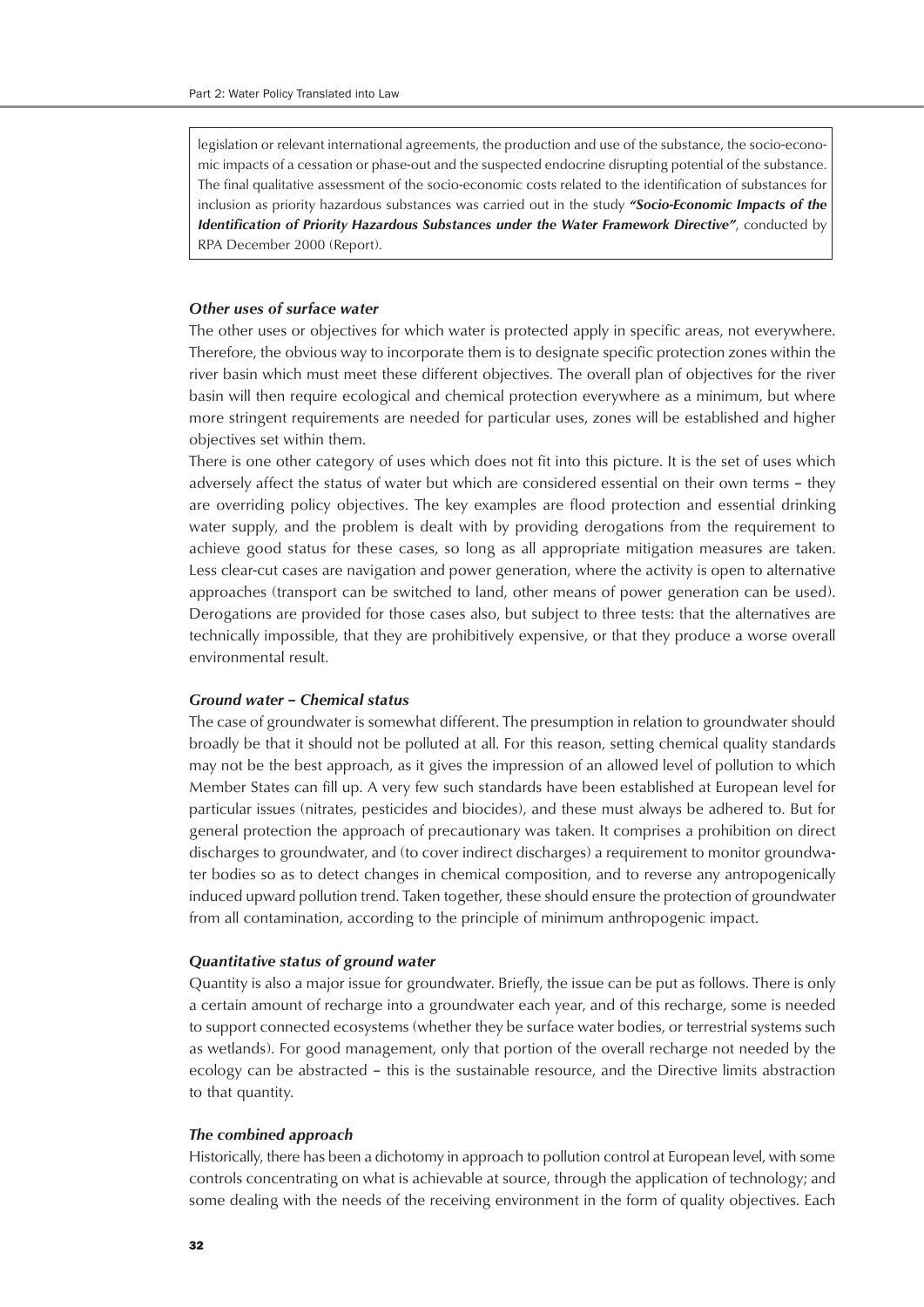approach has potential flaws. Source controls alone can allow a cumulative pollution load which is severely detrimental to the environment, where there is a concentration of pollution sources. And quality standards can underestimate the effect of a particular substance on the ecosystem, due to the limitations in scientific knowledge regarding dose-response relationships and the mechanics of transport within the environment.

For this reason, a consensus has developed that both are needed in practice – *a combined approach*. The Water Framework Directive formalises this. On the source side, it requires that as part of the basic measures to be taken in the river basin, all existing technology-driven source-based controls must be implemented as a first step. But over and above this, it also sets out a framework for developing further such controls. The framework comprises the development of a list of priority substances for action at EU level, prioritised on the basis of risk; and then the design of the most cost-effective set of measures to achieve load reduction of those substances, taking into account both product and process sources.

On the effects side, it co-ordinates all the environmental objectives in existing legislation, and provides a new overall objective of good status for all waters, and requires that where the measures taken on the source side are not sufficient to achieve these objectives, additional ones are required.

# *The river basin management plan*

The plan is a detailed account of how the objectives set for the river basin (ecological status, quantitative status, chemical status and protected area objectives) are to be reached within the timescale required.

The plan will include all the results of the analysis:

- the river basin's characteristics,
- a review of the impact of human activity on the status of waters in the basin,
- estimation of the effect of existing legislation and the remaining "gap" to meeting these objectives; and
- a set of measures designed to fill the gap.

One additional component is that an economic analysis of water use within the river basin must be carried out. This is to enable there to be a rational discussion on the cost-effectiveness of the various possible measures. It is essential that all interested parties are fully involved in this discussion, and indeed in the preparation of the river basin management plan as a whole.

# *Participation*

The WFD requires encouraging the active involvement of all interested parties in the implementation of this Directive. There are two main reasons for an extension of public participation. The first is that the decisions on the most appropriate measures to achieve the objectives in the river basin management plan will involve balancing the interests of various groups. The economic analysis requirement is intended to provide a rational basis for this, but it is essential that the process is open to the scrutiny of those who will be affected.

The second reason concerns enforceability. The greater the transparency in the establishment of objectives, the imposition of measures, and the reporting of standards, the greater the care Member States will take to implement the legislation in good faith, and the greater the power of the citizens to influence the direction of environmental protection, whether through consultation or, if disagreement persists, through the complaints procedures and the courts. Caring for Europe's waters will require more involvement of citizens, interested parties, non-governmental organisations (NGOs). To that end the Water Framework Directive will require information and consultation when river basin management plans are established: the river basin management plan must be issued in draft, and the background documentation on which the decisions are based must be made accessible.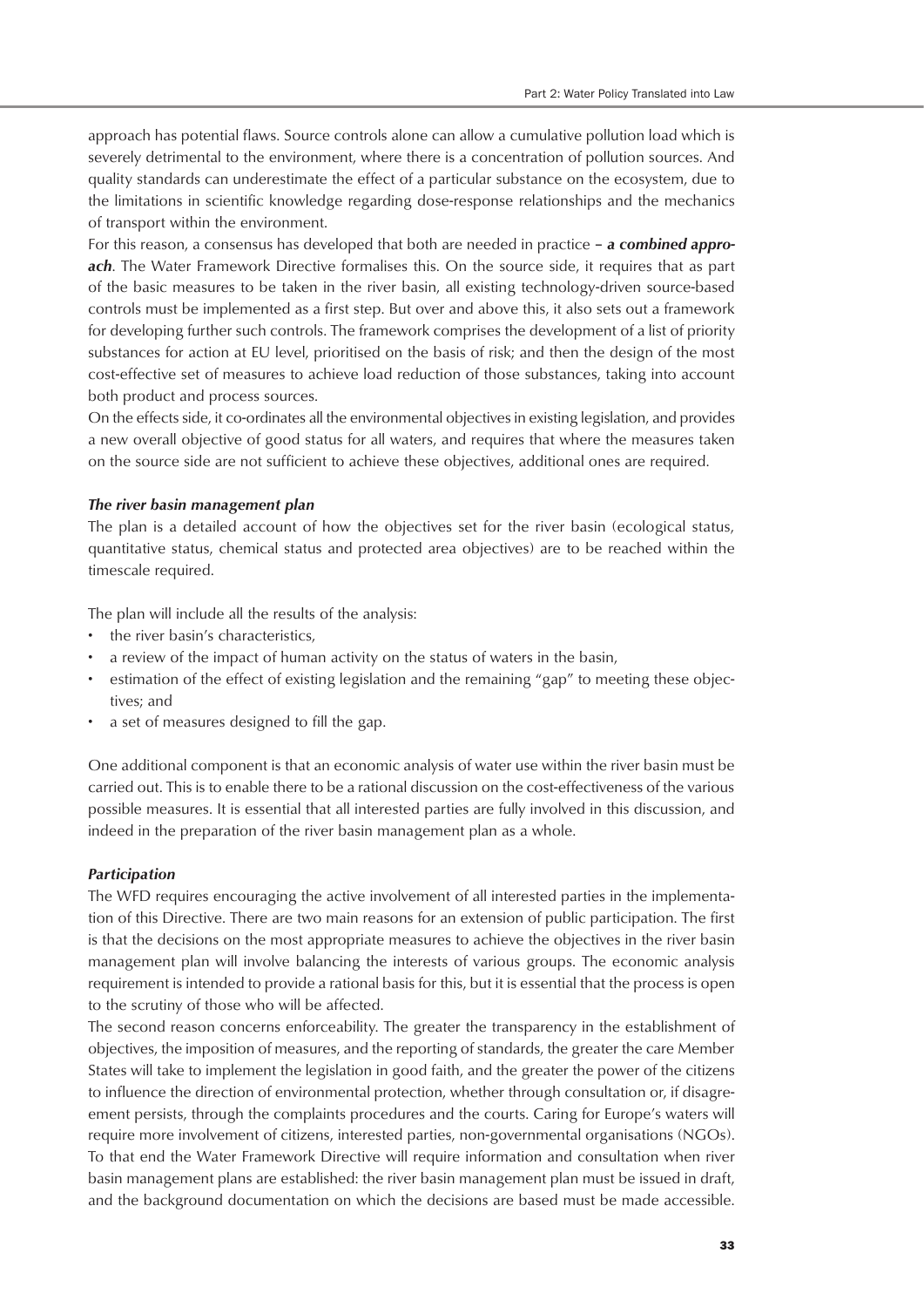Furthermore a biannual conference in order to provide for a regular exchange of views and experiences in implementation will be organised. Too often in the past implementation has been left unexamined until it is too late – until Member States are already woefully behind schedule and out of compliance. The Framework Directive, by establishing very early on a network for the exchange of information and experience between water professionals throughout the Community will ensure this does not happen.

#### *Getting the prices right*

The need to conserve adequate supplies of a resource for which demand is continuously increasing is also one of the drivers behind what is arguably one of the Directives's most important innovations – the introduction of pricing. Adequate water pricing acts as an incentive for the sustainable use of water resources and thus helps to achieve the environmental objectives under the Directive Member States will be required to ensure that the price charged to water consumers – such as for the abstraction and distribution of fresh water and the collection and treatment of waste water – reflects the true costs. Whereas this principle has a long tradition in some countries, this is currently not the case in others. However, derogations will be possible, e.g. in less-favoured areas or to provide basic services at an affordable price.

#### *Implementation*

Under this Directive, Member States have to identify all the river basins lying within their national territory and assign them to individual river basin districts. River basins covering the territory of more than one Member State will be assigned to an international river basin district.

Member States must at the latest:

- four years after the date of entry into force of this directive, complete an analysis of the characteristics of each river basin district, a review of the impact of human activities on the water, an economic analysis of water use and a register of areas requiring special protection. All bodies of water used for the abstraction of water intended for human consumption providing more than 10  $\mathrm{m}^3$  a day as an average or serving more than 50 persons must be identified,
- nine years after the date of entry into force of the Directive, a management plan and programme of measures must be produced for each river basin district, taking account of the results of the analyses and studies,

The measures provided for in the river basin management plan seek to:

- prevent deterioration, enhance and restore bodies of surface water, achieve good chemical and ecological status of such water and reduce pollution from discharges and emissions of hazardous substances;
- protect, enhance and restore all bodies of groundwater, prevent the pollution and deterioration of groundwater, and ensure a balance between abstraction and recharge of groundwater;
- preserve protected areas.

*Less stringent* environmental objectives may be set for specific bodies of water that are "so affected by human activity… or their natural condition is such" that achievement of good status would not be feasible or would be disproportionately expensive.

The abovementioned objectives have to be achieved at the latest fifteen years after the date of entry into force of the Directive, but this deadline may be extended or relaxed, albeit under the conditions laid down by the Directive.

Could you think that the objectives of the WFD to achieve "good status" of water bodies are realistic?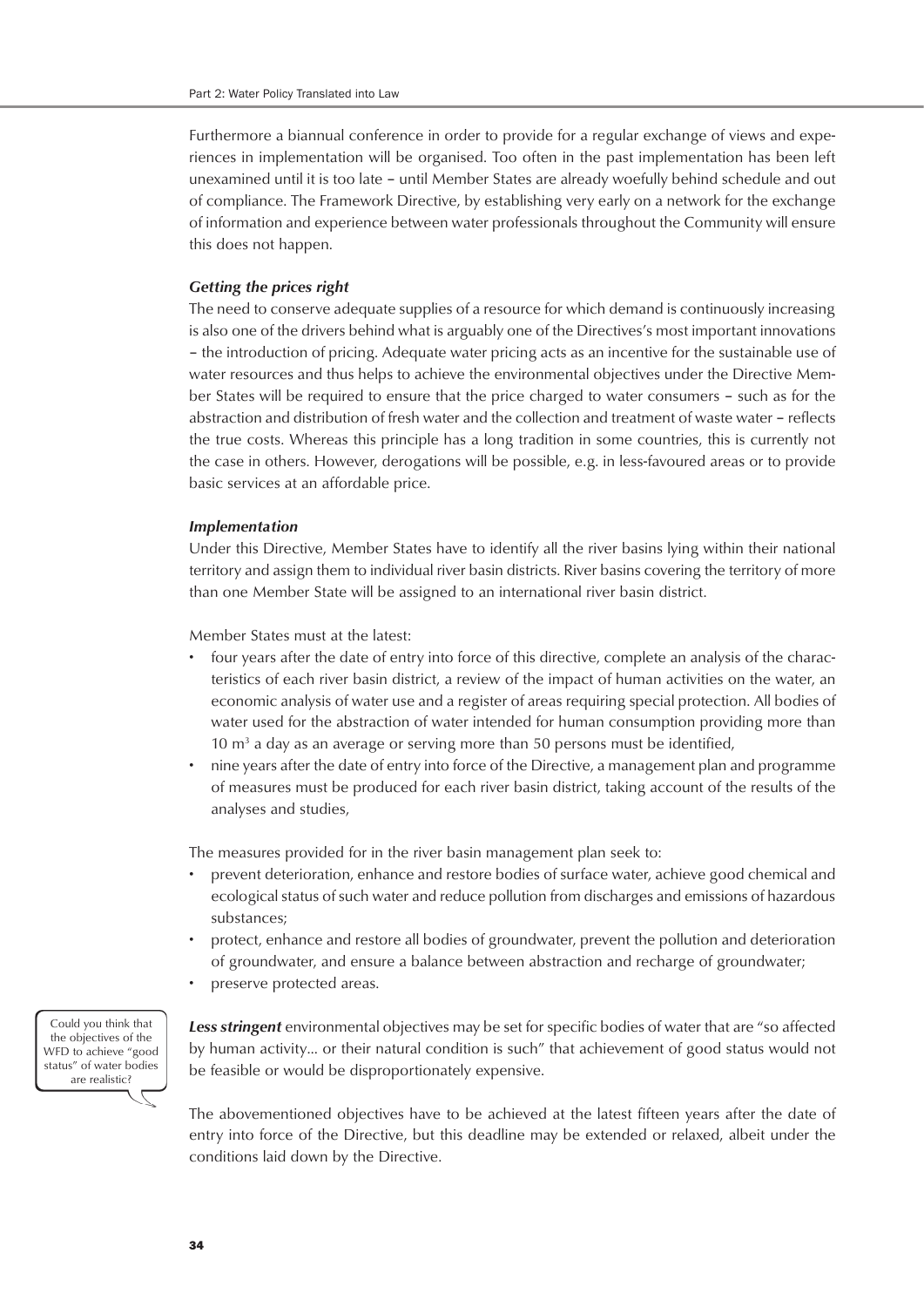There are some *deadline extensions* possible. These are in cases where

- the scale of improvements needed is so great that the time limit of 15 years would be exceeded, or
- completing the necessary improvements within 15 years would be disproportionately expensive, or
- natural conditions preclude timely improvement.

By 2010, Member States must ensure that water pricing policies provide adequate incentives for users to use water resources efficiently and that the various economic sectors contribute to the recovery of the costs of water services including those relating to the environment and resources.

The Commission submitted a list of priority substances selected amongst those which present a significant risk to or via the aquatic environment. Measures to control such substances, as well as quality standards applicable to concentrations thereof, will also be proposed. The aim of such measures is to reduce, stop or eliminate discharges, emissions and losses of priority substances. This list forms Annex X to the present Directive.

Two years after the entry into force of the Directive, the Commission will publish a proposal with specific measures to prevent and control the pollution of groundwater.

At the latest twelve years after the date of entry into force of the Directive and every six years thereafter, the Commission will publish a report on the implementation of the Directive. The Commission will convene when appropriate a conference of interested parties on Community water policy which will involve Member States, representatives from the competent authorities, the European Parliament, NGOs, the social and economic partners, consumer bodies, academics and other experts.

#### *Implementation strategy*

The EC endorsed the Common Implementation Strategy (CIS), that aims to help of the development of a common understanding of important technical issues, pools effort and expertise and helps deliver effective implementation across Europe in a timely way.

The CIS7 has two main aims:

- to provide opportunities to build a shared understanding of the Directive, which is vital if we are to reach good water quality status throughout the EU by 2015; and
- to share the wealth of experience and expertise that Member States have at their disposal and the burden of preparing for implementation over the coming years.

Under the Strategy, a number of projects have developed guidance documents on how to implement the technical parts of the Directive. The guidance is non-legally binding and is not intended to interpret the terms of the Directive. Guidance documents have now been adopted on:

- Analysis of pressures and impacts.
- Economic analysis.
- Identification and designation of heavily modified water bodies and artificial water bodies.
- Reference conditions and ecological status boundaries for inland surface waters.
- Typology, reference conditions and classification of transitional and coastal waters.
- Intercalibration.
- Monitoring.
- Geographical Information Systems.
- Tools for the assessment and classification of groundwater.
- Best practices in river basin planning:

*<sup>7</sup> [http://www.europa.eu.int/comm/environment/water/water-framework/implementation.html]*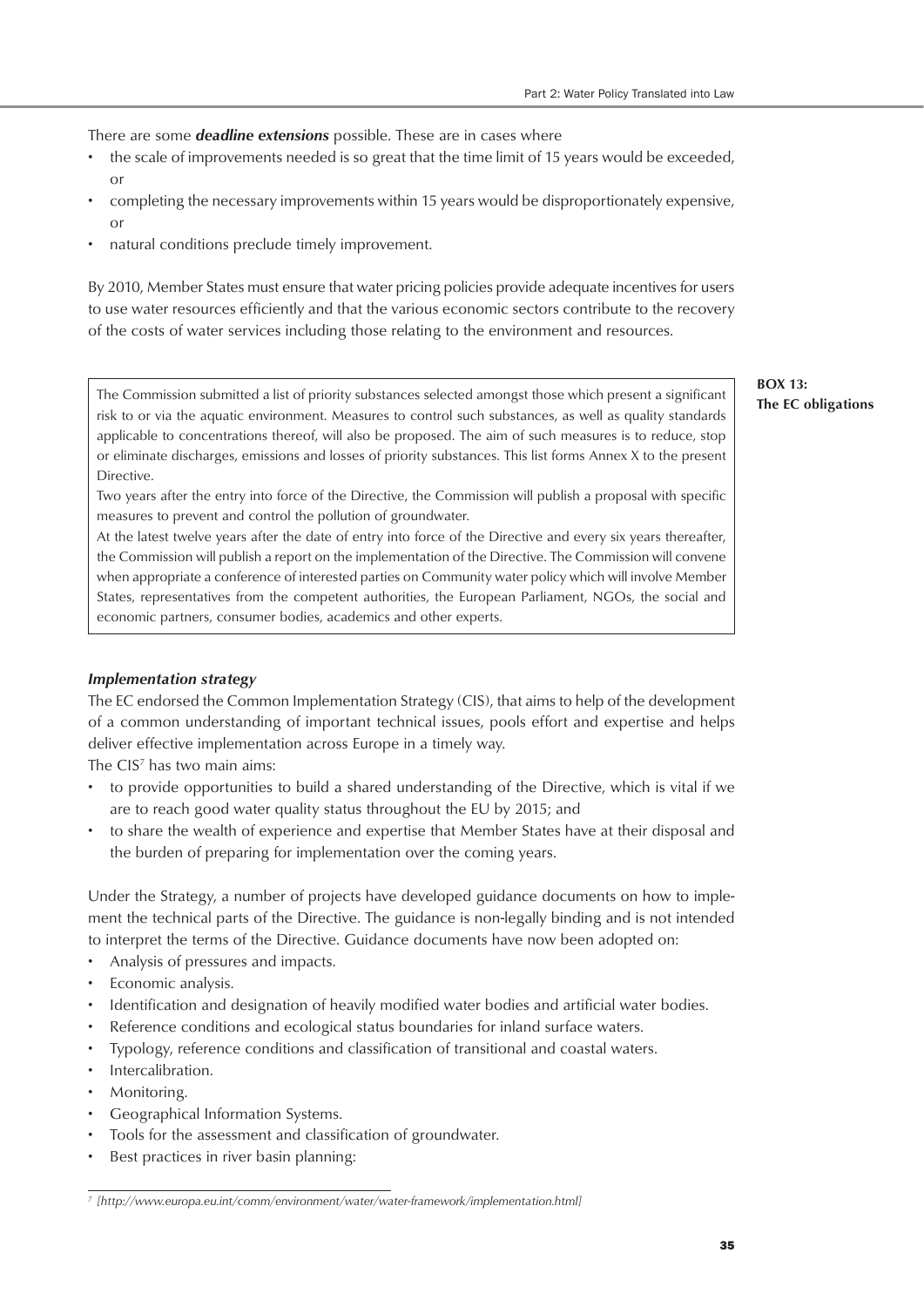- Identification of river basin districts.
- Public participation.
- River basin planning process.
- Identification of water bodies.

These guidance documents can be downloaded from the public section of the Commission's website [http://forum.europa.eu.int/Public/irc/env/wfd/library].



- **RECOMMENDATION:** It is strongly recommended to visit more information. There are sources:
- Strategic document (May 2001): "Common Strategy on the Implementation of the Water Framework Directive"
- Strategic document (June 2003): "Carrying forward the Common Implementation Strategy for the Water Framework Directive – Progress and Work Programme 2003/2004"
- Strategic Document (December 2004): "Moving to the next stage in the Common Implementation Strategy for the Water Framework Directive – Progress and Work Programme 2005/2006"

## 2.4. Something in addition

#### *…of the short history of EU environmental policy*

Protection of the environment is one of the major challenges facing Europe. The European Community has been strongly criticised for putting trade and economic development before environmental considerations. It is now recognised that the European model of development cannot be based on the depletion of natural resources and the deterioration of the environment.

Environmental action by the Community began in 1972 with four successive action programmes, based on a vertical and sectoral approach to ecological problems. During this period, the Community adopted some 200 pieces of legislation, chiefly concerned with limiting pollution by introducing minimum standards, notably for waste management, water pollution and air pollution. The introduction of this legislative framework, however, could not of itself prevent deterioration of the environment, and with the growth in public awareness of the risks posed by global environmental problems it has become clear that concerted action at European and international levels is absolutely essential.

Community action developed over the years until the Treaty on European Union conferred on it the status of a policy. A further step was taken with:

- the Treaty of the Amsterdam, which enshrines the principle of sustainable development as one of the European Community's aims and makes a high degree of environmental protection one of its absolute priorities,
- the Fifth Community Action Programme on the Environment "Towards Sustainability" established the principles of a European strategy of voluntary action for the period 1992-2000 and marked the beginning of a "horizontal" Community approach which would take account of all the causes of pollution (industry, energy, tourism, transport, agriculture, etc.),
- the Commission Communication on integrating the environment into European Union policies,
- the European Strategy for Sustainable Development was approved in May 2001. It sets out the long-term objectives for sustainable development and essentially concerns climate change, transport, health and natural resources.
- the Sixth Action Programme for the environment, sets out the priorities for the European Community up to 2010 in the field of: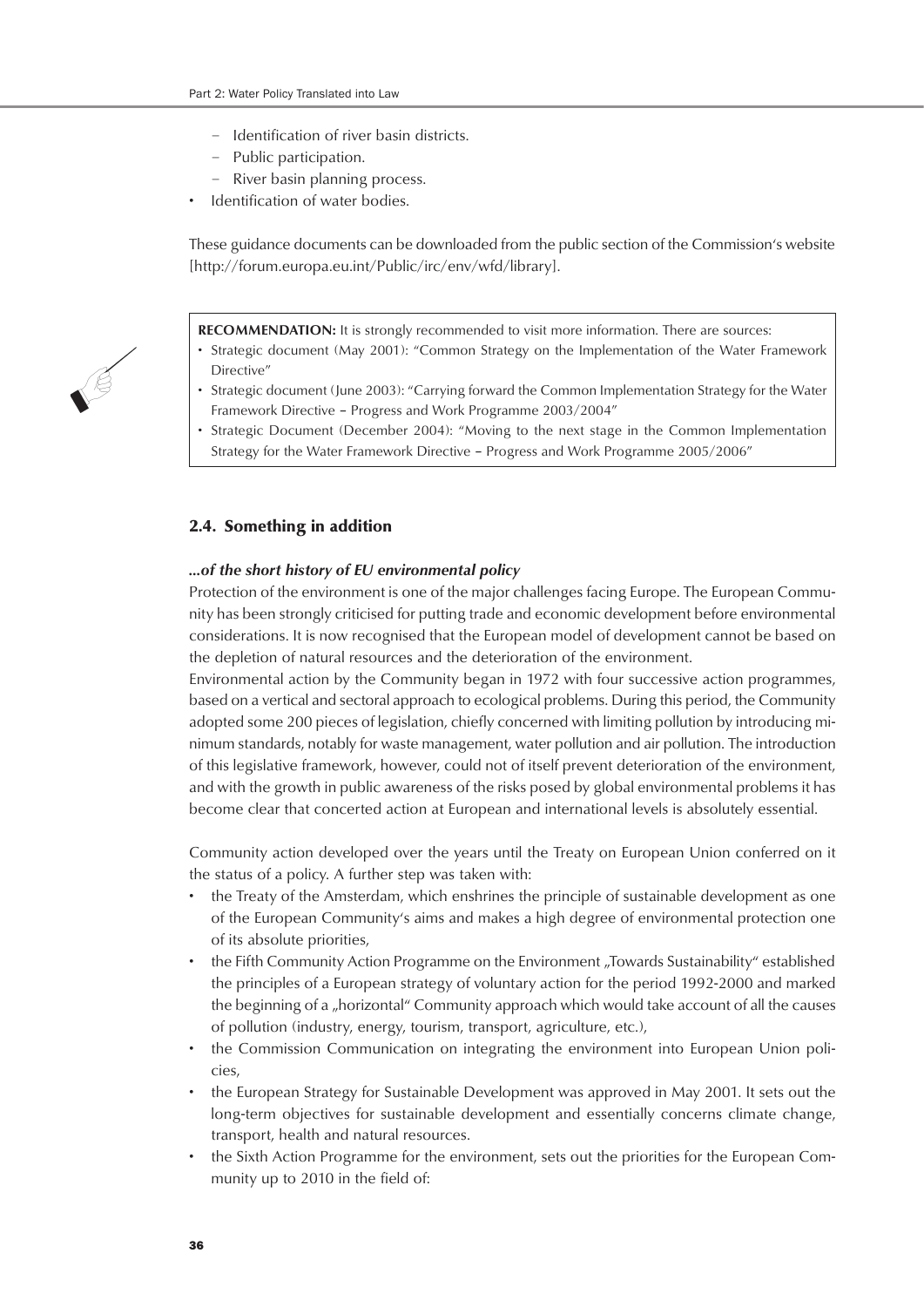- climate change,
- nature and biodiversity
- environment and health
- management of natural resources and waste.

#### *Instruments and application*

The range of environmental instruments available has expanded as environmental policy has developed. Not only has the Community adopted framework legislation providing for a high level of environmental protection while guaranteeing the operation of the internal market, but it has introduced a financial instrument and technical instruments: (the LIFE programme ) eco-labelling , the system of environmental management and auditing , system for assessment of the effects of public and private projects on the environment , and the criteria applicable to environmental inspections in the Member States .

The European Environment Agency has come to play an increasingly important role in recent years. It was set up to gather and disseminate comparable environmental data. Its role is purely advisory but its work has become more and more crucial for the adoption of new measures and for assessing the impact of decisions already adopted.

#### *Monitoring the application of the Community law*

Monitoring the application of the law may take the institutional infringement proceedings following complaints or where cases are discovered in the ordinary course of events:

- court action against the other institutions;
- checking whether aid given by Member States is lawful; checking that the principles prohibiting certain types of agreements,
- decisions and concerted practices and the abuse of a dominant position are observed.

The Commission's annual reports on the application of Community law are an expression of the desire for transparency in dealings not only with complainants but also with citizens and members of parliament. The Commission has the power to ask the Court of Justice to impose a fine on the offending Member State. This new power seriously boosts its ability to monitor the proper application of Community law.

Article 226 of the Treaty gives the Commission powers to take legal action against a Member State that is not respecting its obligations. If the Commission considers that there may be an infringement of EU law that warrants the opening of an infringement procedure, it addresses a "Letter of Formal Notice" (first written warning) to the Member State concerned, requesting it to submit its observations by a specified date, usually two months. In the light of the reply or absence of a reply from the Member State concerned, the Commission may decide to address a "Reasoned Opinion" (final written warning) to the Member State. This clearly and definitively sets out the reasons why it considers there to have been an infringement of EU law and calls upon the Member State to comply within a specified period, normally two months. If the Member State fails to comply with the Reasoned Opinion, the Commission may decide to bring the case before the European Court of Justice. The Court can make a judgement confirming that the Member State is in breach of its obligations. The Member State must take steps to comply with the judgement as soon as possible. Article 228 of the Treaty gives the Commission power to act against a Member State that does not comply with a previous judgement of the European Court of Justice. Such action also involves the stages of a "Letter of Formal Notice" and "Reasoned Opinion". The article also allows the Commission to ask the Court to impose a financial penalty on the Member State concerned.

## **BOX 14: Legal Process**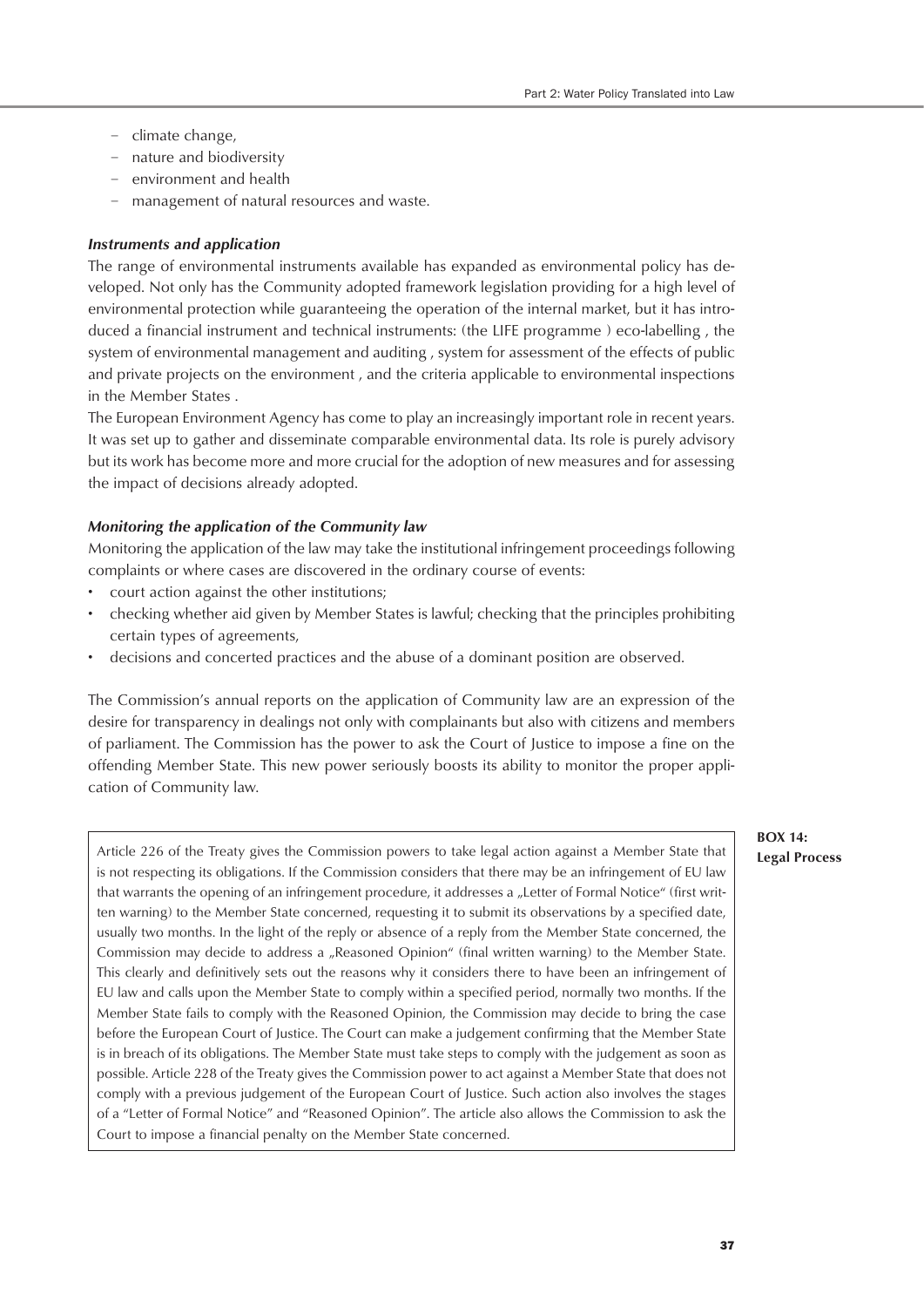# 3. Basic Concepts of Environmental Economics

#### Chapter Objective:

This chapter is designed to investigate the way in which economic theory can be applied to environmental issues – and specifically to those in the water sector. It will also look at the ways in which economists, environmental scientists/technologists and environmental practitioners can apply economic principles to help them to develop water-related policies and to manage their execution.

#### Introduction

There are many ways in which relatively straightforward principles of environmental economics can be used to ascribe 'values' and 'costs' to water stocks and water flows, and how such factors can be exercised and manipulated in the marketplace.

Environmental and resource economics is a branch of applied economics within which spatial and temporal issues play an important role. The economic concept of 'value' is grounded in neoclassical welfare economics. Welfare economics is *normative* or *prescriptive* in character – it seeks the resource allocation that maximally contributes to the satisfying of needs and wants of individuals in society. This contrasts with *positive* or *descriptive* economics which is concerned with understanding how economic systems function(1). Positive economics deals in *facts* whilst normative economics deals with *values*.

Non-renewable resources that are available today (perhaps oil is the most striking example) will not be available in the future and their allocation over time and between generations becomes an important issue. The impact of the pollution of the aquatic environment is not only a function of *how much* pollutant there is, but *where* it occurs and how easily, quickly and cheaply the pollution can be removed to restore the water to an acceptable quality for the next user.

**BOX 1. The Origins of Environmental Economics**

The idea of applying environmental economics and using economic instruments in the environmental arena is not a recent one. Back in 1920, the welfare economist Arthur Cecil Pigou suggested the use of pollution taxes as a means of reducing the gross atmospheric pollution that occurred in parts of London at the time. He felt that it was unacceptable to simply regard the atmosphere as a 'sink' into which all gaseous pollutants could be discharged without penalty, and one in which we also choose to ignore the consequences of the reduction in sunlight and the higher incidence of disease that this indiscriminate pollution causes. He advocated the use of an economic instrument to put a 'value' on the troposphere and argued that this would enable a levy or a tax to be raised on those emitting the polluting discharges. The more the pollution then the more that should be paid (to compensate for the loss of amenity, the increase in illness and so on). Putting it another way, Pigou's argument was that when pollution remained an unpriced 'externality' to market transactions then it would result in a less advantageous allocation of resources than if pollution were to be correctly priced.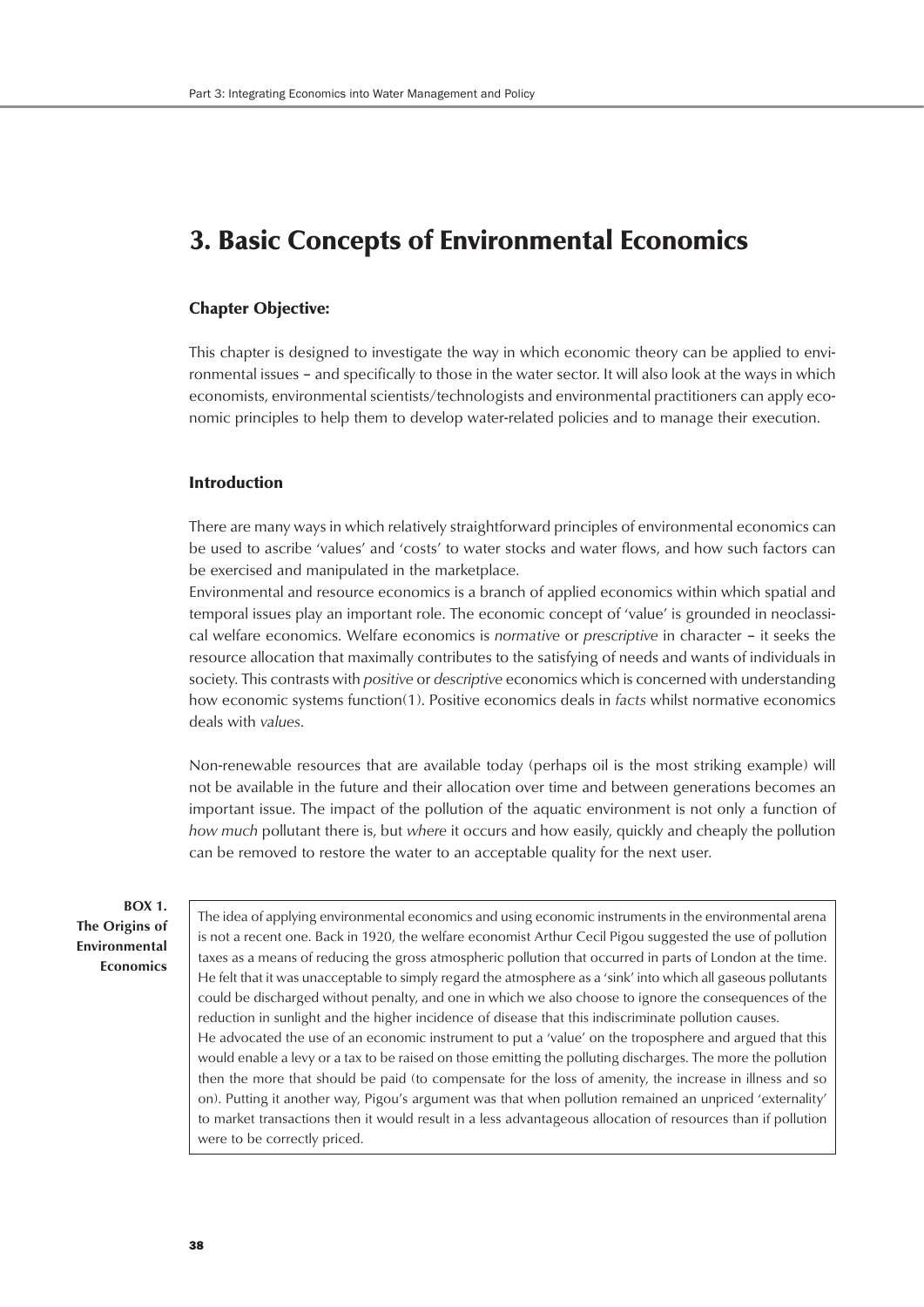In many parts of the world, despite the inescapable fact that water is vital for all human activity, it is becoming an increasingly scarce commodity. Many of the sources that we use for drinking, agriculture and irrigation are finite and unless we are able to manage our water in a sustainable way then there will be increasing hardship and social dislocation. The ways in which we chose to access and distribute our water and the methods that we employ to manage its availability will have far-reaching consequences on the levels and patterns of growth in many areas of the world. This, in turn, will influence the generation and the distribution of wealth – it will affect people's wellbeing and determine the range of opportunities that are available to them for generations.

So, it is important to understand the economic implications of the policies that water experts develop to manage the water; not simply in conventional financial terms but in a wider context where environmental and societal factors and values come into play during the economic evaluation process. The role of economic tools and their contribution to the decision-making processes in devising and developing water-related policies can easily be overlooked.

# 3.1. Basic terms: Cost, Price and Value

We need water to sustain our basic needs – drinking, irrigation, cleaning and so on. There is a **cost** associated with this provision and this is perhaps the simplest way in which might consider water's environmental economic impact. Things are more complex than this though and there are many facets relating to the basic concept of 'cost'. There is the 'cost' of river and catchment management to ensure that we have sufficient water of a satisfactory quality to use for the needs that we identify. There will be a cost associated with abstracting the water and conveying or pumping it to where we want to use it, and there is also the cost of the appropriate treatment of the wastewater that we produce so that we can return it to the environment without causing significant harm (certainly to ourselves and maybe also to others). There are also recreational benefits associated with water, and these too have an associated cost linked to their maintenance.

We may also choose to consider water in terms of its **value**. There are many ways in which we might ascribe a 'value' to water, but ultimately its value depends upon the user and the use to which the water is put. For example, rivers convey wastewaters and polluted runoff – this can mean that the local population are less susceptible to disease than they might otherwise have been had the polluted material remained in place. This, in turn, can mean that there is less expense incurred treating illnesses, less work days lost resulting in a more vibrant economy, a generally improved social recreational environment all of these aspects are of value to us, although it may be difficult for us to ascribe a monetary equivalent value to some of these. Nevertheless, their absence would

| <b>Intrinsic Values</b>                  |                 |                   |  |  |  |
|------------------------------------------|-----------------|-------------------|--|--|--|
| Adjustment for<br>Societal Objectives    |                 |                   |  |  |  |
| Net Benefits from<br>Indirect Uses       | <b>ECONOMIC</b> | <b>FULL VALUE</b> |  |  |  |
| Net Benefits from<br><b>Return Flows</b> | <b>VALUE</b>    |                   |  |  |  |
| Value to Users<br>of Water               |                 |                   |  |  |  |

Can you think of any other specific types of 'value' that water has? Consider, for example, a habitat or a wildlife refuge – does this have an environmental or a social value that translates into an economic cost or value? If so, how might we set that value?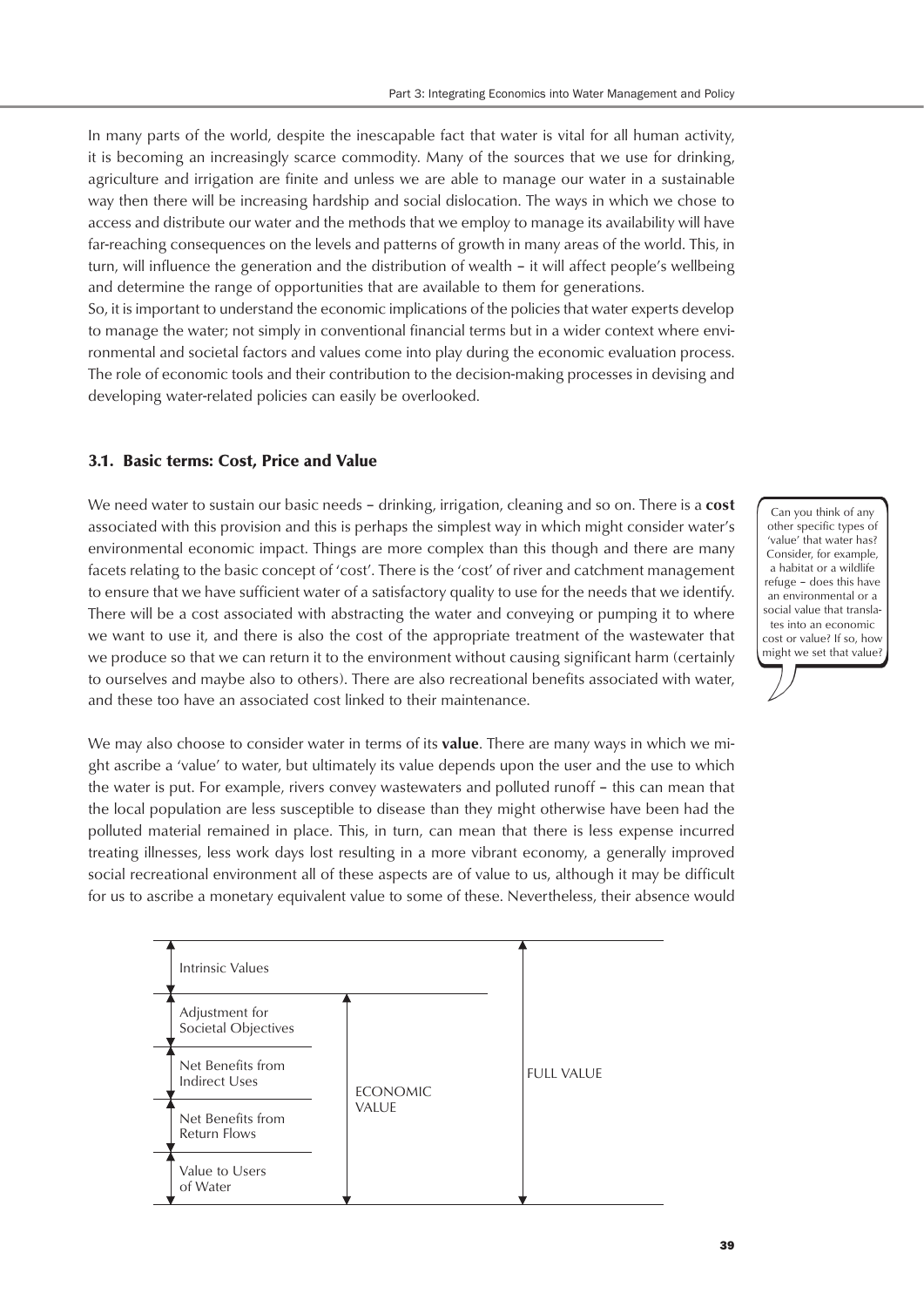lead to a cost, which may be financial, environmental or social. Managing water in the context of these summative values is critical in ensuring its efficient use and encouraging its conservation and protection.

Another way of thinking about the value of water is to consider the components that go into making up the full value to an individual; typically, these can be summarised as shown in the diagram (2). Cost and value have their place, but we must also think about **price** – the amount that an individual or organisation pays for its supply of water or for the facility to discharge its wastewater. We shall discuss the interrelationship between cost, value and price in greater detail, but in the meantime we can summarise by saying that environmental economics is able to help us to approach the interrelationship between these factors in a systematic way.

In looking at water through the prism of environmental economics, we need to consider cost, value and price (or 'tariff'). But in trying to define our overall 'value' of water, there are some basic terms and concepts that we need to better understand and that will help us to define it.

#### **BOX 2. Glossary of Terms**

**User value** is the value that can be derived from the actual direct or indirect use of the environment – or in this case of water. You might best consider it as the value ascribed to one single, specific use of water. **Non-use value** is an ascribed value that is independent of any individual's or organisation's actual present use of the resource – for example, we 'feel' that the wetland or the lake is of value to us.

**Option value** is the value to a consumer in retaining an option to consume a good or service sometime in the future.

**Total Economic Value (TEV)** is the sum of the use values, the non-use values and option values.

**System value** is the aggregate value that, say, a unit of water can *generate* as it moves through a river system before it is consumed or lost. An integrated approach to water resource management shifts the focus from *user* to *system* values, accounting for opportunity costs (see below) and internalizing externalities (see below).

**Contingent valuation (CV)** is a method of finding, often through surveys, how environmental impacts are valued by individuals (both use and non-use values). Respondents are offered a hypothetical market and asked to express their willingness to pay for existing or potential environmental conditions that have no 'real' market associated with them (3).

**Willingness to pay (WTP)** is the *maximum* amount (identified during the CV) that an individual is prepared to pay for a good, to secure a benefit or to avoid a cost.

**Willingness to accept (WTA)** is the *minimum* amount/compensation (identified during the CV) that an individual would be prepared to accept to give a good up, or as compensation for forgoing a benefit or tolerating a cost.

**Cost benefit analysis (CBA)** or **benefit cost analysis (BCA)** is a methodology that is used to evaluate the benefits that accrue through the application of specific costed solutions.

**Externalities** occur when the actions of one water user affect the interests or the well-being of another user with no compensation being applied. They are the consequences of the actions of specific water users on "external" parties and consist of changes that are not reflected in actual market prices – they remain unpriced (and hence external to the market). Economic externalities are those that cause an upstream or downstream impact that affect consumption costs whereas the *environmental externalities* are those associated with public health and ecosystem maintenance. So, for example, if pollution is causing increased production/consumption costs then this would be an economic externality; if it was causing public health or ecosystem impacts then it would be an environmental externality. We can have both *positive externalities* (for example when surface irritation is both watering crops and also recharging an aquifer) and *negative externalities* (for example if return flows from irrigation are saline or contain high concentrations of nitrogen or phosphorus).

**Full supply cost** includes all of the costs associated with the supply of the water – the *operational* and *maintenance costs* (labour, power, maintenance and services) and the *capital costs* (principal, interest and depreciation).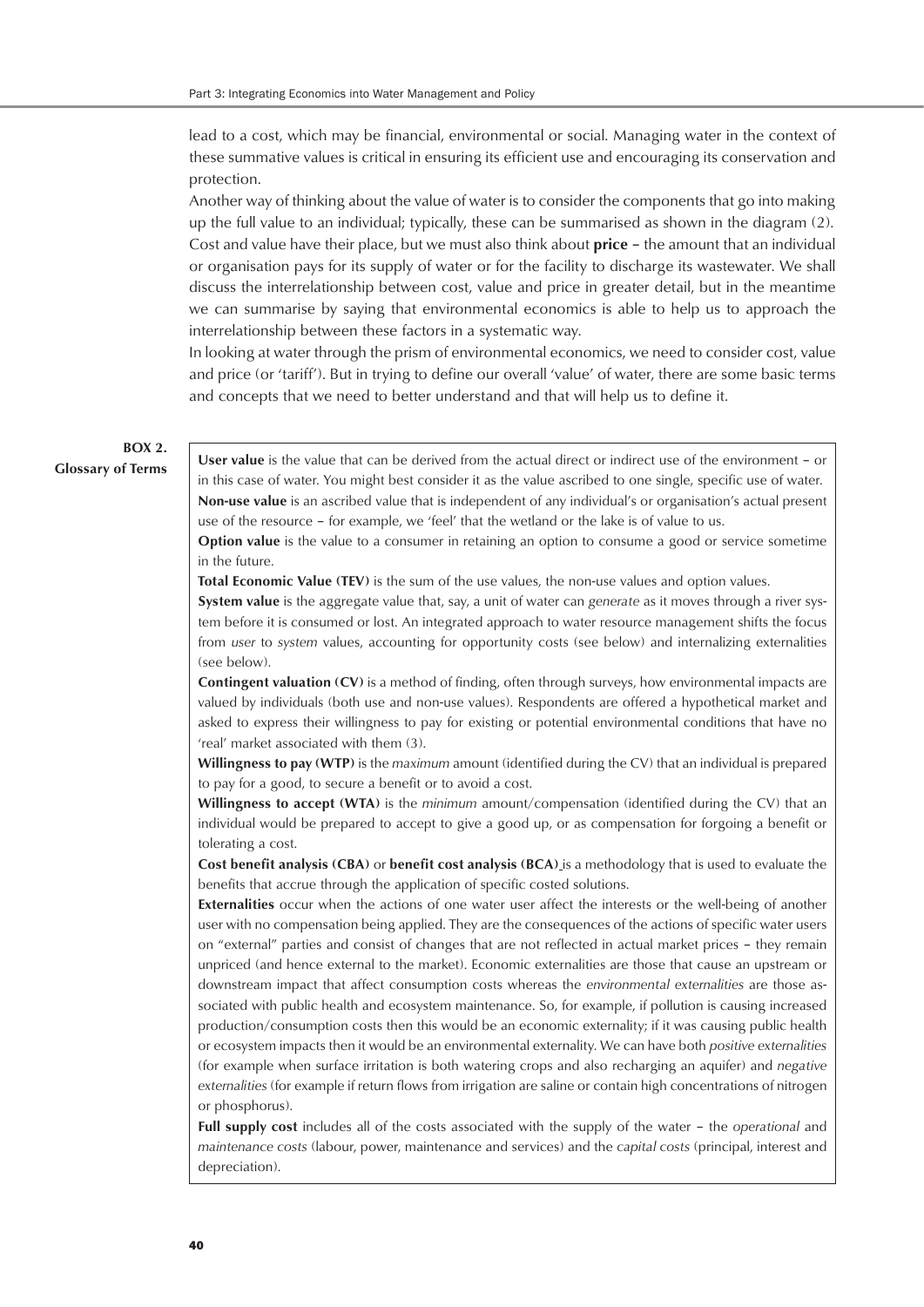**Opportunity costs** relate to the value of foregone opportunities for alternative water uses. If there are competing uses for the water then how much is 'gained' or 'lost' by one end use being picked in preference to others.

**Full economic cost** is the sum of the full supply cost plus the opportunity cost (see above) plus the *economic* externalities (see above).

**Full cost** is the full environmental cost plus the *environmental* externalities.

The relationships between the different costing elements associated with water can be seen in the diagram on the right.



# 3.2. Externalities and Public Good

The production and consumption of goods often carries associated external environmental costs. These 'externalities' arise because of the so called non-excludable nature of environmental goods. There are no property rights assigned to these resources and so the environment is, in this respect, a public good. Water, for example, is an asset that is usually held in the common good with open access available for its depletion. In a free market, if we do not ascribe a cost to this degradation process and merely assume that the next user will pay to clean up our legacy before they themselves use it, pollute it and then discharge it, there will always tend to be 'excessive' environmental degradation. Unlimited access destroys any incentive to conserve.

To an extent, this problem may be addressed by assignment of property rights, but that can lead on to its own set of problems about availability of water to those without the capital to 'buy' and/or 'use' water. Indeed, as we shall see in the next chapter, a fundamental tenet of the 1992 Dublin Principles<sup>1</sup> (that have been used as the basis for much subsequent water policy reformation) are that it is vital to recognize the basic right of all human beings to have access to clean water and sanitation at an affordable price.

But at what price? It is in addressing and trying to answer that question that we need to introduce a series of valued judgements. In fact the debate might be better served by asking where, within the spectrum of a series of questions, we wish to start from. Questions such as:

*<sup>1</sup> The International Conference on Water and Environment, Dublin, Ireland, January 1992. More information here: http://www. wmo.ch/web/homs/documents/english/icwedece.html*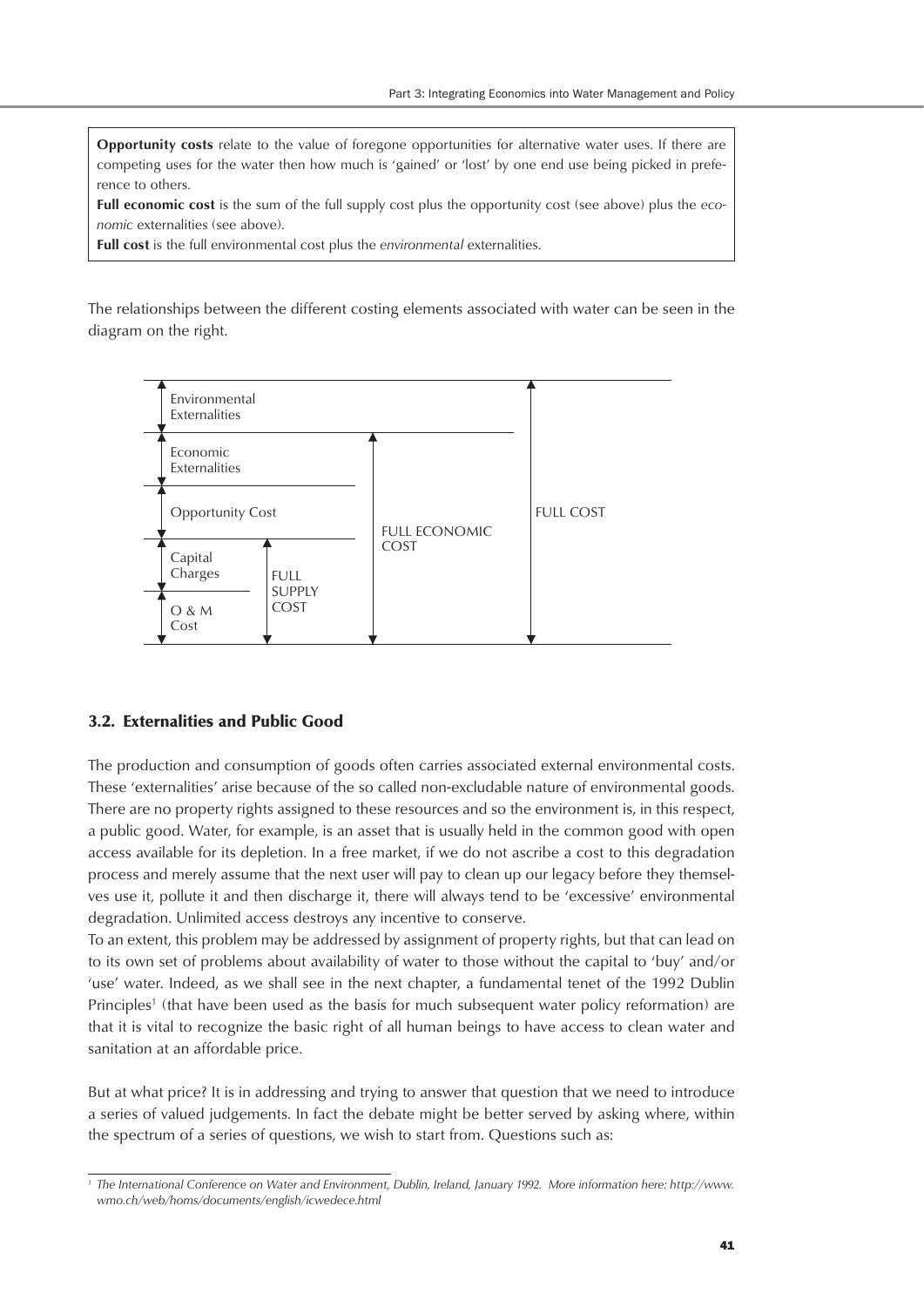- Must I have access to a regular supply of water over 30% of the world's population do not have access to safe drinking water and 10% suffer from chronic water shortage?
- Does my water need to be cheap how cheap relative to, say, petrol?
- Does my water need to be of a quality that doesn't require me to boil it before using it?
- Would I prefer to have a choice of suppliers [maybe at different prices and of differing qualities] from whom I acquire my water?

As we move through the list from water being a vital necessity to the exercising of personal choice in sourcing it, the relative value that each of us ascribe to each of the factors will differ. Even if there is a general level of agreement, there will be differences between the views of one individual and another one. This makes it very difficult to determine the absolute value of water even in a relatively localised area. This paradox is not helped by the seemingly prevalent view (including many developed countries) about the long term availability of cheap high quality water. The overriding view seems to be that we have an endless supply – and of course, we don't.

WTP and WTA are fundamental economic measures of value and although usually measured in terms of money, either term can be defined on the basis of any commodity/goods that an individual is willing to replace with the one that is being valued. WTP takes the absence of goods or services as its reference point whilst WTA takes their presence as the starting position. WTP and WTA need not be equal; in practice, WTP is usually many times lower than WTA.

The point about the 'external' nature of externalities is that they do not accurately reflect market prices:

*"Externalities in the water economy arise primarily because access rights to water resources and infrastructure do not convey the full costs and benefits of water use to the holder of those rights. As water users, buyers and sellers are generally concerned with their private returns, they do not take into consideration the costs borne of their actions by downstream users and society at large. If markets do not accurately reflect the value of natural resources, private decisions based on those values will not allocate resources in a way that efficiently meets the demands of the community. For example, a free water market will not reflect environmental demands for water and the market price of water will be less than the true value of the resource". (6)*

Externalities may be 'negative', where an individual or an organisation imposes a cost or a loss onto another party and, for which, they are not compensated or they may be 'positive' when an external agency benefits from the activity of a party who made some improvement but who did not themselves receive due compensation for that accrued benefit. An example of the latter might be an investment to make significant improvements in river water quality (perhaps to enable abstraction) that also results in adding significant value to properties bordering the much more aesthetically pleasing river bank. Where water is not put at its highest value use, opportunity costs will tend to outweigh the use value generated by that water.

### 3.3. Market Failure and Policy Failure

Markets and policies fail when they send out incorrect signals and cause environmental damage. In conventional economics, market failure is not one of the central tenets whereas in environmental economics it can often play a central role. Market failure is normal for pollution problems and common when it comes to allocating natural resources such as water. Although water has characteristics associated with being a *marketable private good* or *commodity* (such as the availability of bottle water or when water is used for irrigation or drinking), it also has the characteristics of a *public collective good* (navigation, recreation etc.), it is capable of being taken out of the public

Why do you think that WTP is usually considerably less than WTA? Write down three reasons why you think that this might be the case?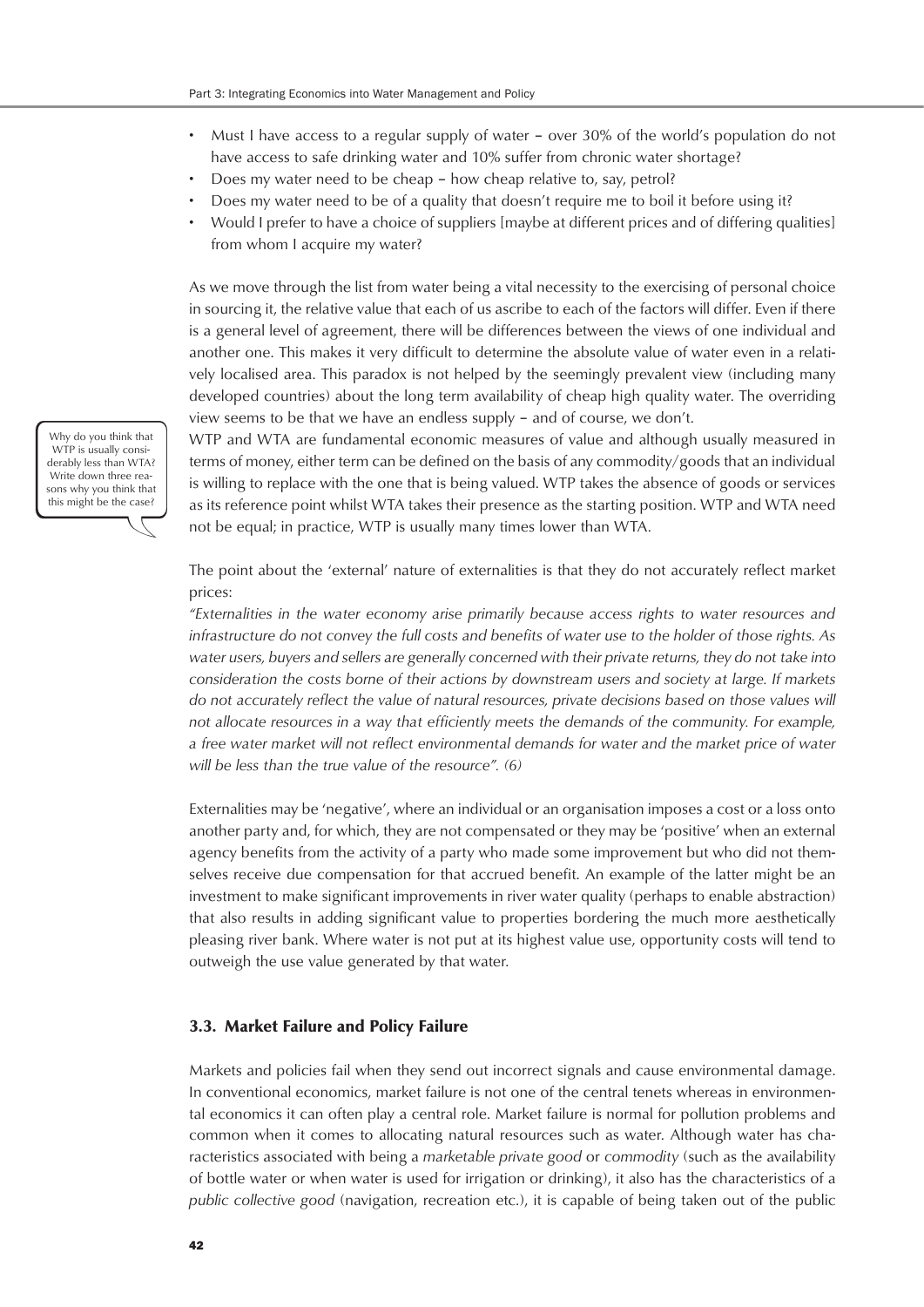domain and being put into the private one (a reservoir is created and then angling and recreational access rights are sold off for example, or where there is indiscriminate and unregulated abstraction of ground or surface water) and also, as we have seen, it has externalities.

All three of these latter characteristics are cases of 'market failure'. This term can be interpreted either as the failure of a market to develop and function because of the impossibility of establishing legally defensible and tradable property rights for the water in question or as the consequent failure of unregulated markets to deliver the optimal allocation of resources from society's point of view. So, as we shall see in later chapters, these factors are recognised as providing justification for state or other intervention in the management of water on the grounds of resource use efficiency alone. Markets fail when certain values are not included in prices (or are ignored) and consequently prices do not send correct messages about the true value of a resource, or the true extent of the damage caused by a particular action. Policies fail when they are implemented and they create unintended and usually negative environmental side effects. Often, these policies will be well meaning, but they have unintentional consequences. Institutional failures can be considered to be another form of policy failure, and given that policy failures also result in inappropriate signals, they are often felt to be market failures as well<sup>2</sup>.

#### 3.4. Environmental Damage Functions

There are rigorous mathematical treatments that are used to quantify this non-empirical term but a general description of the rationale will suffice for our purposes. When harm is caused, in this case let us say to a water body, then the magnitude of the damage that is caused (and the cost that we ascribe to it) will be proportional to the amount of harm exerted If some harm was already being caused, before we introduced 'our harm', then the increase in harm ascribable to us and the activities that we are undertaking that results in the impact on the water body can be considered to be the *marginal damage function* – this will generally be positive and the magnitude will be indicative of the rate at which any increase in our impact relates to any underlying natural harm. We can use the tools that we have developed to help us to determine the cost of this harm and, through this, a means to value it and to draw comparisons with the overall value of the resource and the cost/ benefit of attenuating the damage.

#### 3.5. Environmental Abatement Costs

Environmental abatement costs are the sum of the discounted capital and operating costs that are needed to attain and maintain a given level of environmental performance. In the case of an industry that has a production process that requires water for example, this often relates to the cost of purchase and operation of the pollution abatement equipment that needs to be installed in order for the effluent discharge (either to foul sewer or to surface water) to be of appropriate quality. The quality requirements may be set by law and then monitored by a regulator who is charged with the responsibility of ensuring that the quality parameters are not breached and/or the collection of fees and levies (often on a sliding scale that is directly proportional to the amount of pollution that is being discharged).

For most pollutants, marginal abatement costs increase as more of the emissions are abated. The optimal point is usually taken where the increasing cost of additional abatement outweighs the gains from increasing reduction (see the charted representation on pg.11 of the 1991 OECD report). The

*<sup>2</sup> For more information about market and policy failures please read short World Bank document http://info.worldbank.org/ etools/docs/library/36495/MarketFailuresPolicyFailures.pdf.*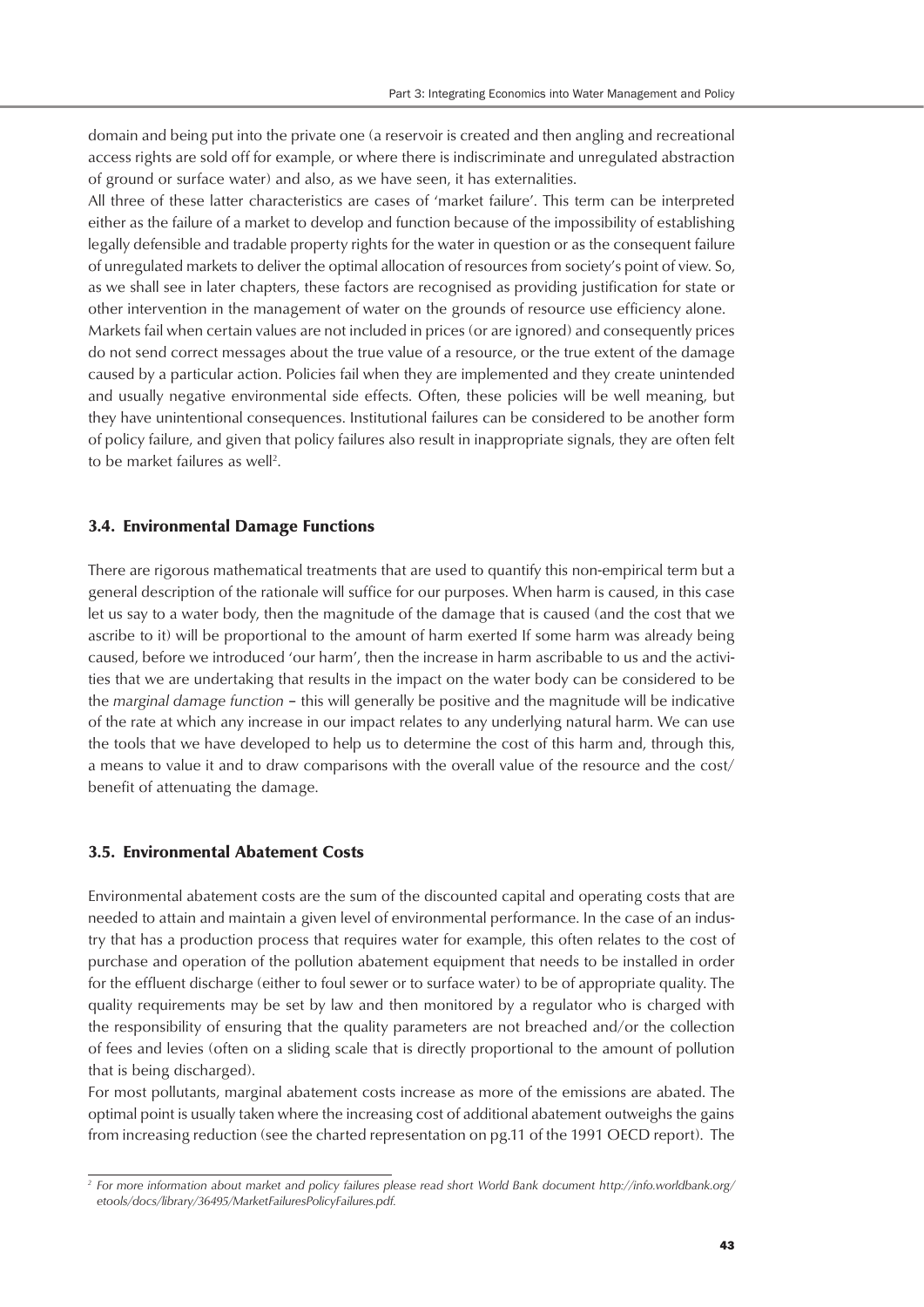interesting point here is the methodology that is used to arrive at the measure of the 'gain' associated with reducing pollution emissions. As we have learned, the use of environmental economics and our ability to take an holistic view when arriving at the value of such abatement makes the construction and the evaluation of the overall cost/benefit analysis a more rigorous exercise.

# Conclusion

It is clear that *laissez faire* marketplace economics will not serve us well when we come to develop policies relating to water. Economic instruments and market mechanisms will need significant regulation and management by Government or the local community. There are many ways in which applied economic theory can be developed to include the environmental dimension that is necessary to cope with water as a public good. The Global Water Partnership vision statement "Towards Water Security: A Framework for Action" (2000) (5) makes it clear that economic analysis must be applied in the context of an integrated approach to water resource management (IWRM) – taking an holistic view to the management of water within a catchment rather than considering it in a fragmented fashion with isolated uses that are independent from each other. Each use of water in a catchment has interdependency with other uses and the efficient and effective management of the water has to be viewed in this context.

#### References

- 1. Agudelo J I. : The Economic Valuation of Water; Principles and Methods, IHE Delft, 2001 http://www. unesco-ihe.org/downloads/projects/value\_of\_water/05.pdf
- 2. Rogers et al. : Water as a Social and Economic Good: How to Put the Principle into Practice. GWP TAC Background Paper No. 2, 1998, http://www.gwpforum.org/gwp/library/TAC2.PDF
- 3. Carson R T et all. : Contingent Valuation : Controversies and Evidence, Univ. of California San Diego, 2000, http://econ.ucsd.edu/~rcarson/cvconfinal.pdf
- 4. Freeman III, A M 1993 "The measurement of environmental and resource values: Theory and methods". Washington, DC.: Resources for the Future.
- 5. http://www.gwpforum.org/gwp/library/sec2.pdf
- 6. Newby J. et al. 2003. *Addressing Externalities through Water Charges*. ABARE (Australian Bureau of Agricultural and Resources Economics) Final Report (PG: International case studies – Australia – valuation methods), chapter 2, http://www.nrm.qld.gov.au/water/reform/consultant\_rep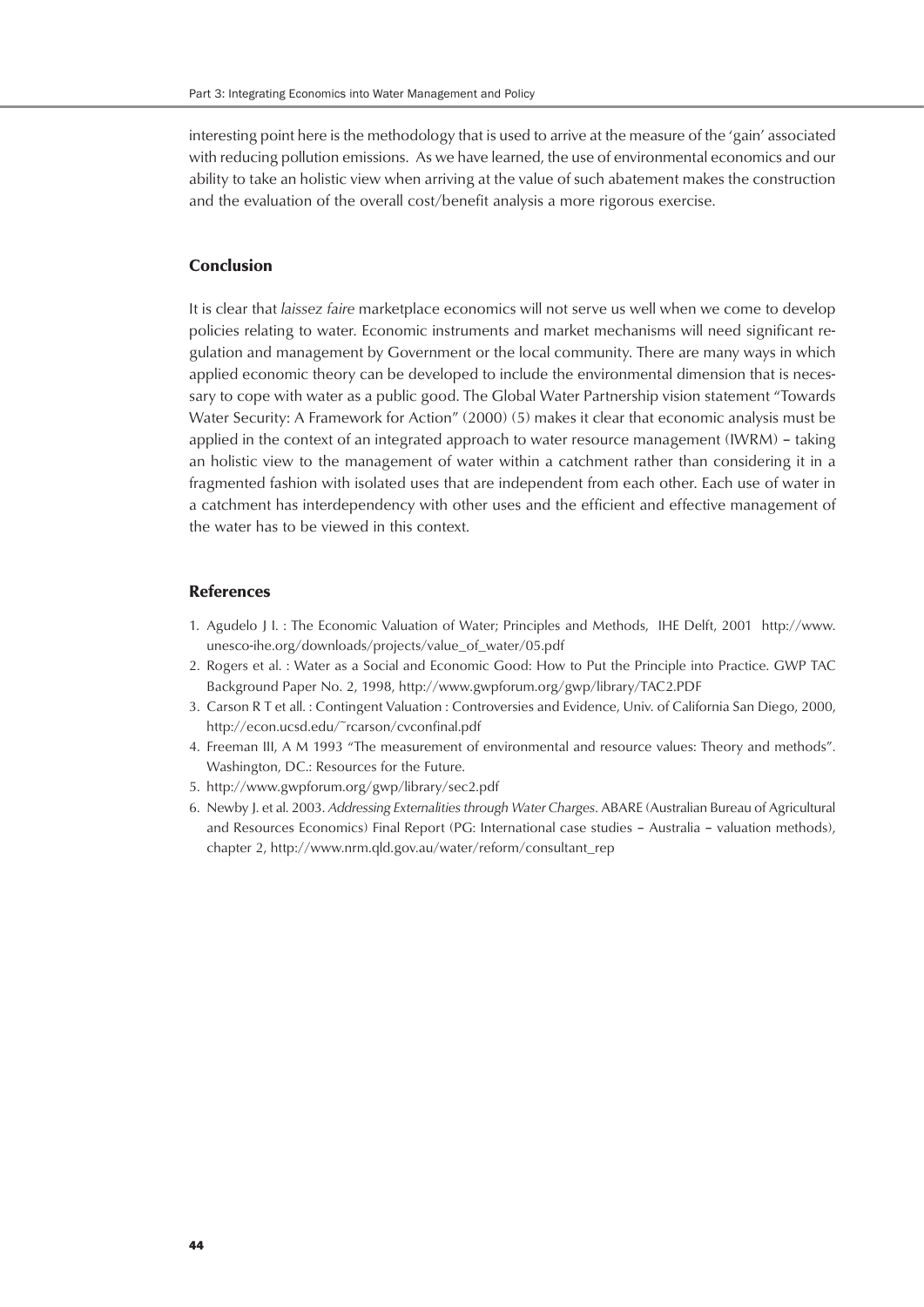# 4. Water as an Economic and Social Good

# Chapter Objective:

This chapter is designed to examine the concept of water as an economic and social good. In doing this, we shall consider the implications of the cost, the price and the value of water, discussing the differences between these terms and exploring how they might be quantified. We will investigate various pricing mechanisms and also look at the role of subsidies and issues of affordability.

# Introduction

The 1992 Dublin Principles<sup>1</sup>, further elaborated in Agenda 21 of the 1992 United Nations Conference on the Environment and Development (UNCED) - the so-called Rio Earth Summit – set about reinforcing the principal that water is an 'economic good' whilst encouraging an integrated approach to the management of water resources. The Second World Water Forum held in The Hague in 2000 saw agreement that the full resource value (economic, environment, cultural and social) should be recognised when making water management decisions and that changes in perceptions and attitudes are required at all levels to reflect the true value of water as a resource.

Water (especially unpolluted water) is not only a finite and a valuable resource – this is universally the case – but it will also find itself having different values under different circumstances, depending upon its availability and desired use. Furthermore, under free market conditions, differentials in value are different to those that prevail where there is intervention. Such intervention may be governmental, as in the case of subsidies, grants, levies, tax relief, taxes/charges, legislative/regulatory pressures etc., or it may be through protectionism or cartels that are operating and helping to manage trading arrangements in the sector.

Government interventions can be used as a way of implementing and pursuing policies – adjusting the 'climate' so that certain outcomes relating to water supply or demand become more likely than others. For example, this may involve 'adjustments' to the ways in which water is allocated within regions or to different constituencies, it may be something that is used to help protect the quality of the water that is available, or it may be a device for protecting or rationing the quantity of water that is available for a particular purpose or constituency.

# 4.1. Components of Costs

Putting a 'value' on water can be a complicated exercise, and that many factors need to be taken into account. One of the factors is the 'cost' of the water – but what do we mean by cost? The cost to whom, and over what period?

The **supply cost** of water relates to the production cost – the capital cost of the plant and equipment that is needed to collect or abstract and treat the water and the operation and maintenance costs

*<sup>1</sup> The Dublin Principles for Water as Reflected in a Comparative Assessment of Institutional and Legal Arrangements for Integrated Water Resources Management. http://www.gwpforum.org/servlet/PSP?iNodeID=1345*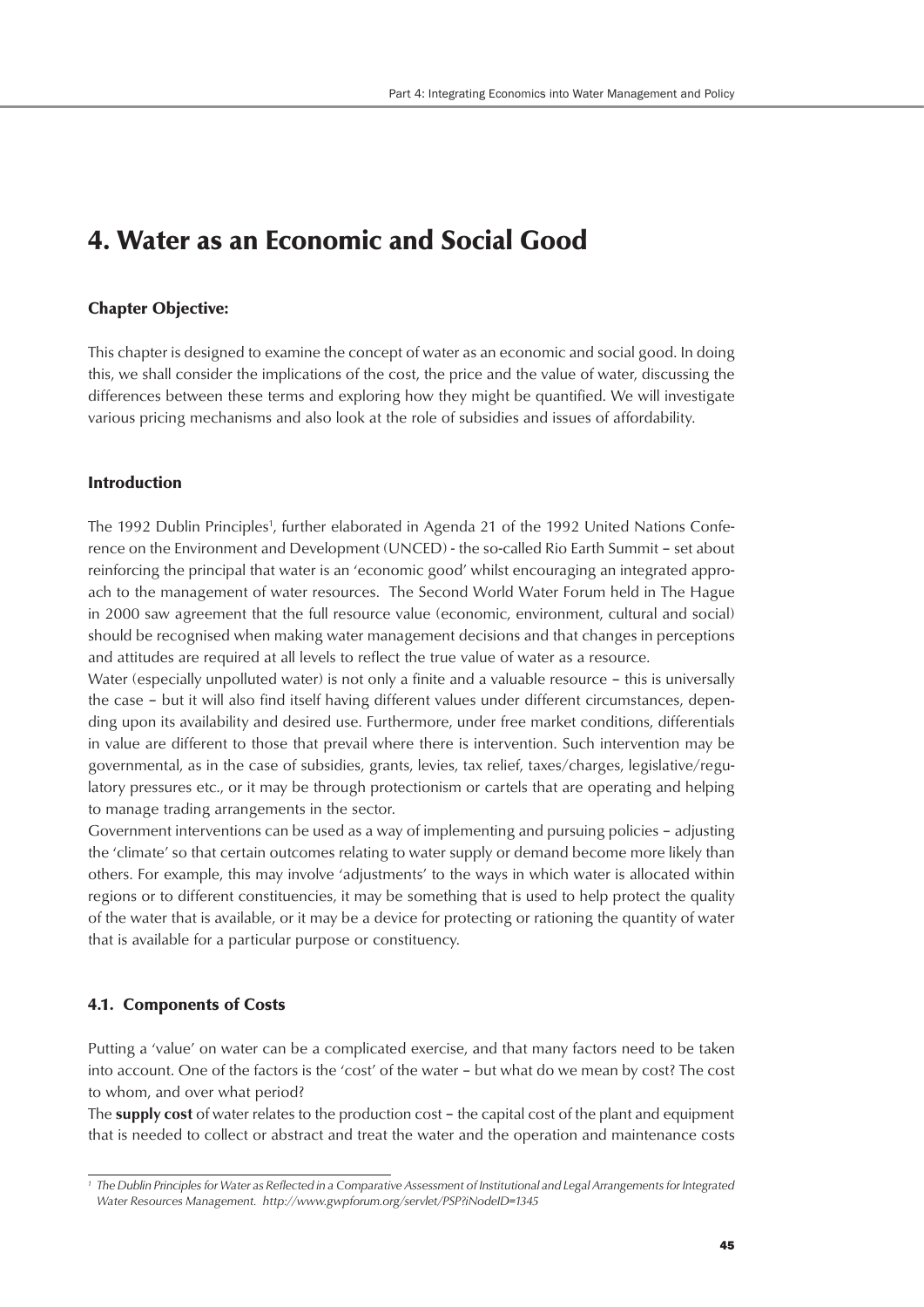(O&M) related to keeping the plant and equipment going (consumables, labour, energy etc.). In a centralised treatment plant with a dendritic supply network then the distribution costs associated with delivering the water to the point of use needs to be added to this.

The capital costs of the plant will have to be written off over a period of time – anywhere between 2 and 30 years depending upon whether it is a computer or a large pump perhaps – and there will also often be financing and debt servicing charges because the money used to purchase the plant has been borrowed and there will be interest payments on this capital.

The **economic cost** of water may be less immediately obvious but ultimately of significantly greater magnitude than the supply cost. If, for example, high quality groundwater is being abstracted for crop irrigation at a rate in excess of the aquifer's recharge rate, there will come a time, as the supply costs rise due to ever deeper pumping and supply rationing, when it ceases to be economic to grow those particular crops in that particular location. Crop production might then move, but families whose livelihoods depended upon the agricultural economy in that locale and its associated infrastructure are no longer able to sustain themselves. There will be a large economic cost associated with relocating the agricultural industry, providing for the families directly affected and who are left behind, returning or reverting the land to some sustainable use and so on.

If we were to then go on and factor in the full environmental externalities, adding these to the economic cost (which already includes the supply cost) then we end up with the full cost. This will include the **opportunity cost** – the cost of those opportunities that have been forgone as a consequence of the existing consumption pattern. The opportunity cost can be thought of as the sum of the supply cost, the user cost and the environmental cost.

**Cost benefit analysis** (CBA) dates back to the 1930s and is used to evaluate the benefits that accrue through the application of a particular set of specific costed solutions. For example, it can be used to monetize the net benefits associated with reducing levels of a particular pollutant from one value to a lower one. The cost of achieving successive reductions in concentration are compared with the benefit associated as a consequence of that reduction. By matching costs and benefits, it is possible to arrive at a solution that may not have the lowest cost (in an extreme case this could be doing nothing) but nevertheless offers the maximum benefit (without necessarily being the most costly option). CBA can be used to help choose between different pollution control strategies and to help set priorities within broader environmental improvement programmes.

The value of cost benefit analysis has been summarised by Schultz and Schultz (1) as helping to:

- make the economic dimension of environmental degradation clearer
- make the environmental debate more objective
- direct scarce financial resources to those areas of the environment where they are most urgently needed
- make polluters aware of the costs arising from their actions
- further develop statistical measures of welfare

We should also bear in mind that **cost effectiveness analysis** (CEA) is frequently used in the optimisation procedure – CEA being a subset of CBA. Once a policy has been created, we need methods of evaluating the specific methods that are available to deliver the policy targets and achieve the objectives. Some of these methods will be relatively inexpensive whilst some will be costly – cost effectiveness offers a systematic methodology for finding the *lowest cost* solution that achieves the desired objective(s). This procedure may well not produce an efficient allocation of resources as the objective that is sought may well also not be 'efficient'. It is the old management adage about the difference between efficiency and effectiveness; in this case, not all cost effective policies are efficient whilst all efficient policies are cost effective.

Cost effectiveness analysis is used to find the least-cost means of meeting a specific standard and identifying the corresponding cost of doing so. Using this as a benchmark, we are then able to es-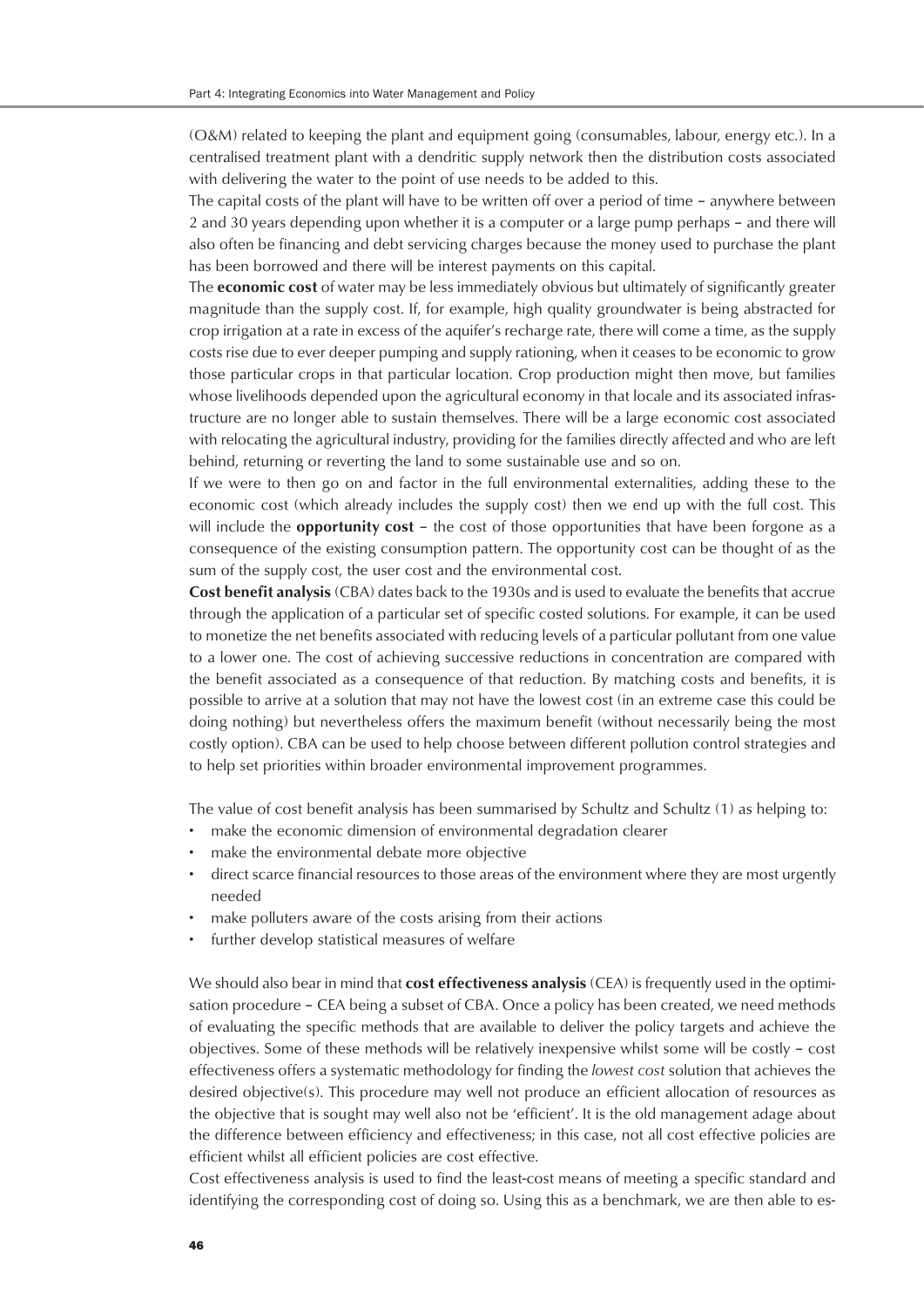timate how much costs would increase if policies that are less cost effective are implemented. This type of approach can also be used to examine existing compliance costs and estimate how much these might change if a regulator were to opt for a more stringent or a less stringent standard.

## 4.2. Components of Values

Another important consideration is the value that we chose to place on a *stock* or a *flow*. An example would be the stock of water in a particular location [lake, reservoir etc.] and the flow would be the rate at which water were being released out of that stock [outlet river, compensation water etc.]. The relationship between these values is a complex one – downstream water consumption requirements may vary; irrigation, for example may be seasonal; the amount of impounded water will vary depending upon recharge and rainfall; nevertheless, we can examine the various components that go in to creating the value in each case.

Resources have an economic value whenever users are willing to pay for them rather than do without. **Use value** involves some interaction with the resource, it is the value that can be gained from one single, specific use of water, and is that value which is derived as a consequence of the use. For example, when water is an input in soft drinks manufacture (an example of **consumptive use**), or used as a source of hydroelectric power or as amenity value for hunting or fishing (a **non- -consumptive use**). The value therefore differs depending upon the use – the same 1000 gallons of water might be used to produce a computer or to irrigate 1 ton of wheat. The former product has a value (in America) several times greater then the former, but in central African state perhaps the reverse would be true.

Use value of water may be subdivided into:

- the commercial value (where water is combined with other factors and sold such, such as the soft drinks and electricity examples cited above)
- the in situ use value (such as the fishing example above where the water has an amenity value but is not subsequently sold)

There are also **non-use values** associated with water, where the value ascribed is independent of any individual's or organisation's actual present use of the resource. Non-use value is associated with the benefits derived from the knowledge that the water is there and likely to stay there.

We may just feel that water has value to us – without it we cannot live and living close to a water source can improve our quality of life – and so we might ascribe it an **intrinsic value**. Knowing that a particular aquatic asset simply 'exists' might offer it an **existence value**. This might apply to a natural wetland that has a wide biodiversity and perhaps also contains some endangered species; an environment where we just feel that preservation would be the 'right' thing to do. Linked to this notion might be a **bequest value**, whereby we would wish to pass on this wetland feature to heirs or future generations as a natural habitat for them to enjoy in the future. Finally, there is also the **altruistic value**, derived from knowing that contemporaries can enjoy the benefits that the water source or the aquatic ecosystem provides.

There is also another value category that is occasionally considered under use value but frequently is viewed as distinct from either use or non-use values – the **option value**. This occurs where, although an individual or organisation is not currently using the water, they might be prepared to pay for the right to use it at a later date. For example, a company might be prepared to pay for abstraction rights from a river if their current groundwater supply were to become compromised. This payment might be one that is current (so, in this case, it would be being used to safeguard the future allocation to the company) or it could be noted as a possible/likely future payment when circumstances require it. Sometimes, option value is regarded separately from use value.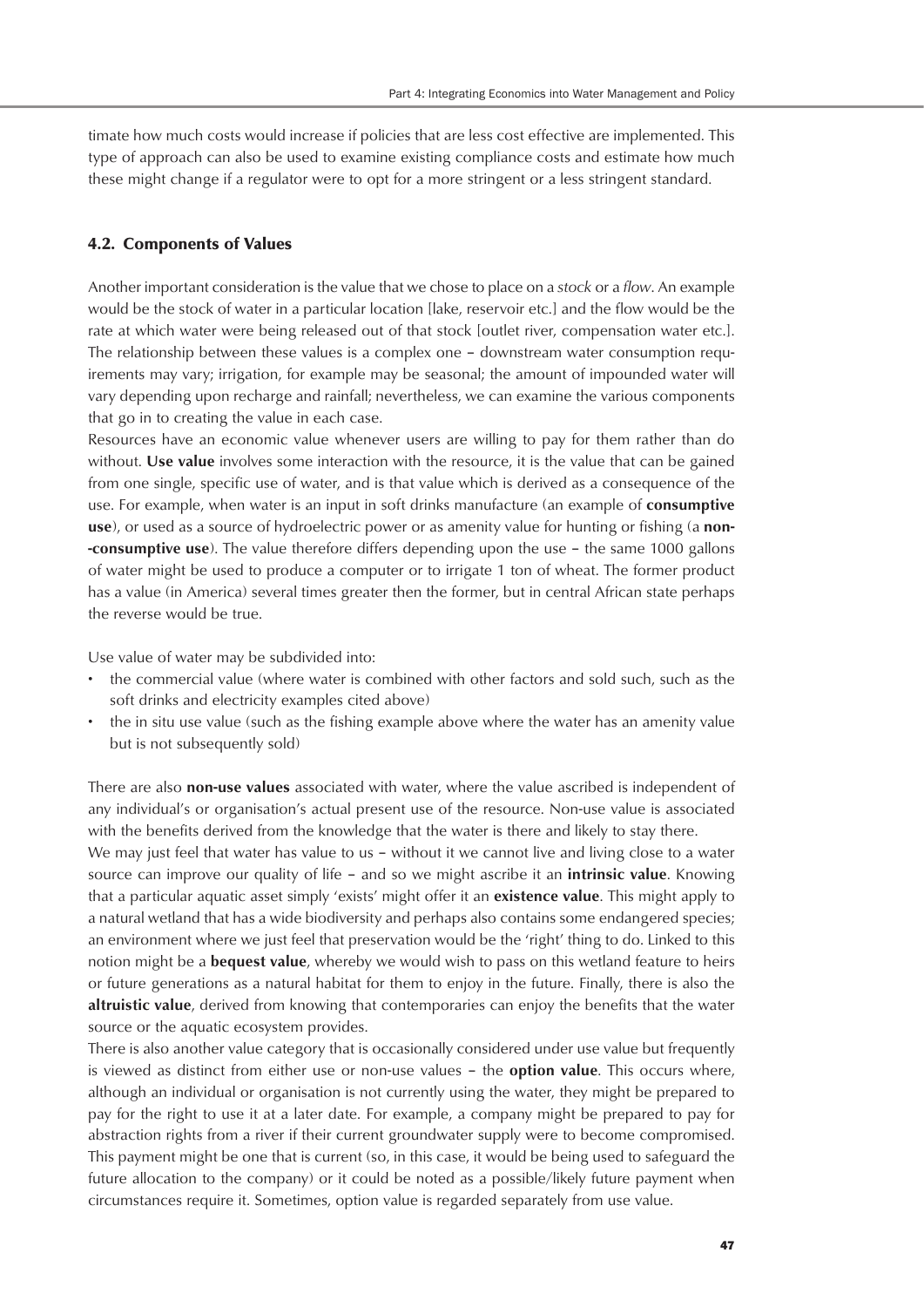# 4.3. Cost and Price

Do you know how much you pay for your drinking water? How much more would you be prepared to pay to ensure that your supply remained uninterrupted? How much more still would you be prepared to pay to guarantee that the water supply remained available for future generations?

In conventional economics, data is usually freely available for empirical analysis. In the field of environmental economics, information about prices and quantities is often much harder to obtain because the commodities (clean water, for example) do not normally form part of any open market. This is why we have to be more imaginative when it comes to ascribing values and costs in this context.

How do we arrive at a price for water? For a typical commodity, the price is a function of the cost of production, manufacture, distribution (including raw materials, energy, labour etc.) and the price that any given consumer is willing to pay. Incidentally, the difference between these values might be regarded as surplus or profit.

Conventional economic theory tells us how pricing policy can influence things. The higher the price, the lower the demand relative to the willingness to pay. Substitutes for water, if there are any materials that are appropriate for the particular application in question, become relatively cheaper. Higher prices also tend to increase the supply of water as hitherto uneconomic supplies become more readily available as the overall price for the good increases. A price increase also shifts water use to higher value activities and curtails its use in low value activities – more might be used for drinking and less for cooling for example. There are also arguments that run along the lines that increasing revenue for the water suppliers leads to more efficient management and better trained staff, and that this ultimately can lead to a reduction in price whilst maintaining surplus. Finally, it can be argued that the increased revenue to the supplier enables them to extend and improve their supply mechanisms so that poorer and less accessible can avail themselves of the service (assuming that they can meet the cost when this happens) and that this eventually leads to a reduction in price through economies of scale.

In supplying water, there are absolute production costs relating to factors such as the relative abundance (how much will be available from the proposed source), the water quality (how much purification will be required before supplying it) and the ease of abstraction (is it easily abstracted or must it be pumped from a great depth for long distances) – these are the supply costs described earlier).

But how much will any given consumer be prepared to actually pay for all of this? Of course the amount depends upon many things, and the amount or the value of goods that an individual is prepared to part company with will, to an extent, dictate the efficiency with which s/he goes on to use it. If it is deemed expensive then the water may well get drunk but it may well not be used for cleaning purposes. In most cases though, the environmental degradation associated with the abstraction of the water will not feature anywhere as a price as an acknowledged cost; it will be a potential environmental cost but not a supply cost.

In summary, where the perceived value of a commodity is higher than the cost or the subsequent charged price then circumstances are sustainable; when the perceived value is lower than either the price or the cost then things are unsustainable.

So…why is pricing important?

- **Revenue sufficiency;** revenues adequate to operate & maintain the system and extend service new customers
- **Resource allocation;** signal socially appropriate water resource allocation, ensuring that values to society outweigh their costs
- **Resource conservation:** signal the value of water, encourage efficient use and conservation
- **Getting prices "right":** recognizing the incentives resulting from price structures, and ensuring that they align with the desired social objectives

Think of an instance, or a scenario, when a sharp value difference might lead to conflict? Which parties would conflict? How might this be resolved?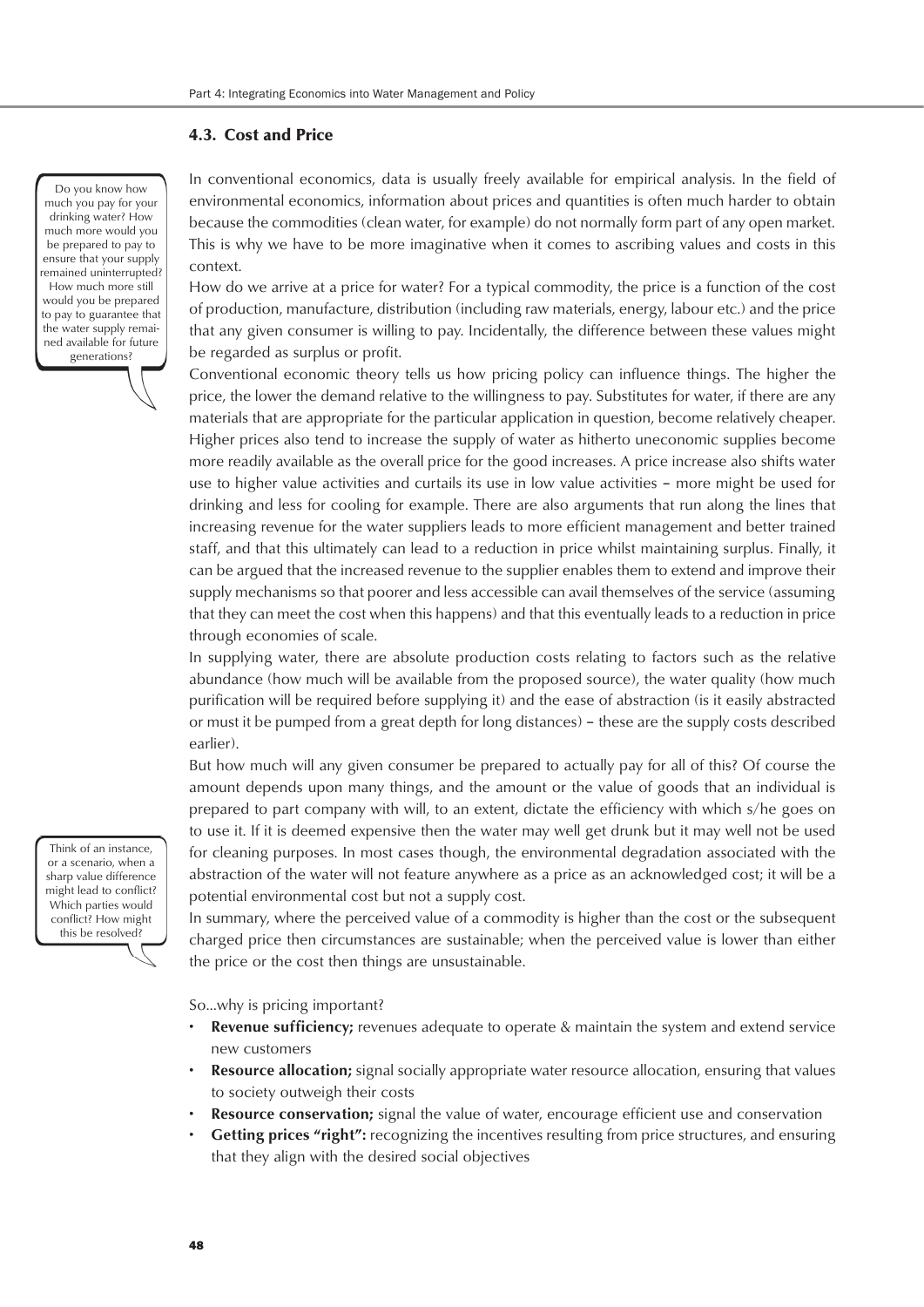# 4.4. Valuation Techniques

In previous chapters, we discussed the differences in value that can be ascribed to water depending upon whether, at one extreme it is a vital necessity to live and, at the other, to what extent an individual values a choice when deciding from whom they will obtain their water. We also touched on the subject of **contingent valuation** (CV) and the concept of people's **willingness to pay** (WTP) and their **willingness to accept** (WTA)- go back and review these terms if you need to.

When carrying out a contingent valuation survey, there are a number of approaches that can be used to elicit information about willingness to pay – for example open-ended methods such as bidding-games or asking 'What is the most that you would pay?" for the good in question and asking the respondent to circle the amount from a payment card that lists a number of monetary values.. There are also closed-ended methods, for example asking a respondent whether they would pay at least a stated amount (or not).2

To an extent, people's values will always differ and where these differences are large it is termed a **value divide**. If such a divide is not dealt with then it can lead to a **value conflict**. Such value conflicts can be avoided by good use of formal political processes – good governance and transparency, consensus-building [time consuming but, when used in combination with other processes it offers significant added value] and formal market mechanisms.

When approaching integrated water resource management (IWRM), we should consider the concept of **systems value**. As we explained in the previous chapter, this relates to the aggregate value that, say, a unit of water can generate as it moves through a river system before it is consumed or lost. An integrated approach to water resource management shifts the focus from *user* to *system* values, taking onto account the opportunity costs and internalizing externalities. Using this approach can help us to chose between competing needs/options and guide us to the most valuable use of our resource. A comprehensive discussion on system value is provided in (2).

In moving towards an integrated water resource management (IWRM) strategy it is clear that there must be increasing emphasis on the overall value of water throughout the river basin and the system approach helps to clarify the most appropriate end effective use of the resource.

# 4.5. Water Pricing (Household; Industrial; Agriculture)

Charging and pricing water is a difficult problem, for a number of reasons. What price best reflects the value of the water? The marginal cost of water may be low – the supply of the first unit may be very high but thereafter the supply of subsequent units could be much lower.

We can think of a number of ways of charging for water supplied:

- a flat rate payable by everyone
- a tax based on a person's ability to pay
- a cost per unit volume received (metered supply) irrespective of use
- a cost per unit volume that is banded depending upon the use to which the water is put
- a cost per unit volume on a sliding scale that changes depending upon the amount consumed.

*<sup>2</sup> For much more information and explanation about contingent valuation and using WTP and WTA, you can look at the World Bank publications http://info.worldbank.org/etools/docs/library/36513/TheoryMethodContingentValuation.pdf and http://info. worldbank.org/etools/docs/library/37409/ContingentValuation1.pdf. If you want to see a worked example of a willingness to pay exercise then you can look http://info.worldbank.org/etools/docs/library/37412/ContingentValuationExercise.pdf.*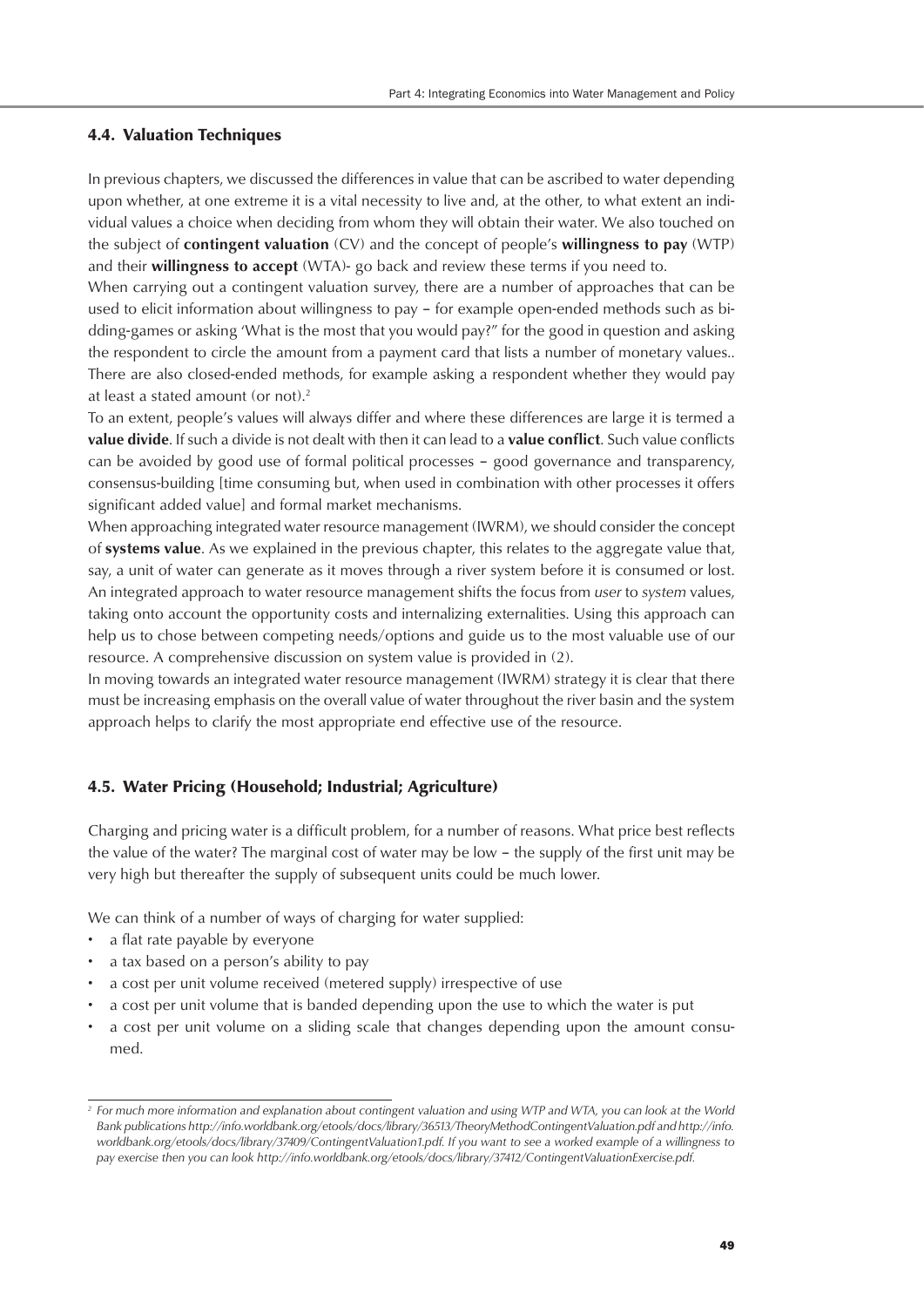Similarly, for wastewater treatment:

- a flat rate payable by everyone
- a rate payable depending upon the amount supplied
- a rate payable based on metering the discharge.

Let us consider some of the more plausible examples in more detail. A water **tariff** is a set of rules and regulations covering charges/taxes/prices that water utilities use to collect revenues. There is inevitably an element of (political) intervention when setting tariffs, given the nature of the market, and so tariffs need to be seen in the context of a wider social reform framework (covering, for example, governance, management and investment). Different prices will have a different impact on various stakeholders since tariffs have different functions. They determine the level of revenue that a water utility receives but they also create incentives relating to the production and the use of water, and they allocate the associated costs between the different customers.

Consumers can be charged **a flat rate** each month or each year irrespective of actual water consumption. Such a tariff is often used in systems where house connections are not equipped with water meters. The fixed rate is normally related to an indicator such as the number of persons living in the household or the size of the apartment. The underlying philosophy of this approach tends to be more related to the issue of equity and fairness than to cost recovery.

In the case of metered connections, consumers may be charged a uniform (linear) rate per unit volume of water supplied irrespective of consumption, or an **increasing block tariff** (IBT), charging higher rates as consumption increases.

Usually an IBT has an initial rate in the low consumption area that is maintained at below average cost, and this is then used to compensate for an above-cost tariff rate at higher consumption rates. Under these circumstances it often seems to be the case that industrial and commercial customers pay significantly more than residential customers in all consumption rate blocks. The result is a subsidy from industrial and commercial users and from high-volume residential users to low volume residential user. IBTs are commonly used in many less developed countries as they are perceived by many to be "fair".

However, things are not always as they might at first seem<sup>3</sup> and although no one is arguing that people should be deprived of water simply on the basis of economic status, it clearly is arguable whether tariffs are the right mechanism to set about redistributing personal income in this way. In addition, the underlying assumption that low volume users are poor and high volume users rich may well not be the case. There is evidence to suggest that water consumption is not linked to income, although it is fairly closely linked to size of household. Larger, low income families will therefore be penalised by IBT. The size of the initial [low cost] tariff consumption band may be so great that there is little incentive to reduce consumption – if one is already paying at the basic tariff and this is set below cost then the incentive to significantly reduce consumption is minimal. On the other hand, commercial and industrial consumers may be driven off the supply altogether by the high cost and forced to seek alternative sources. Some consumers may find the calculation of charge difficult if they need to multiply several unit costs by their consumption in each tariff band and add these all together. Finally, there needs to be adequate administrative and operational support to maintain an efficient meter reading and billing system. Reading has to be regular, timely and verifiable and the calculation and transmission of the billed total needs to be a transparent and easily understood process.

<sup>&</sup>lt;sup>3</sup> Dale Whittington, "Possible adverse effects of increasing block water tariffs in developing countries", in Economic Development *and Cultural Change, October 1992. pp. 75-87 and Yepes, Guillermo "Do Cross-Subsidies Help the Poor Benefit from Water and Wastewater Services?" TWU Infrastructure Note, The World Bank, Washington, DC. 1999 and Urban Think Tank, Twelfth Meeting, Tariffs and Subsidies, April 3-4, 2001, Mumbai, Maharashtra. Boland, John and Whittington, Dale "The Political Economy of Increasing Block Tariffs in Developing Countries" ed. Dinar, Ariel. The Political Economy of Water Pricing, Oxford, Oxford University Press, 2000.*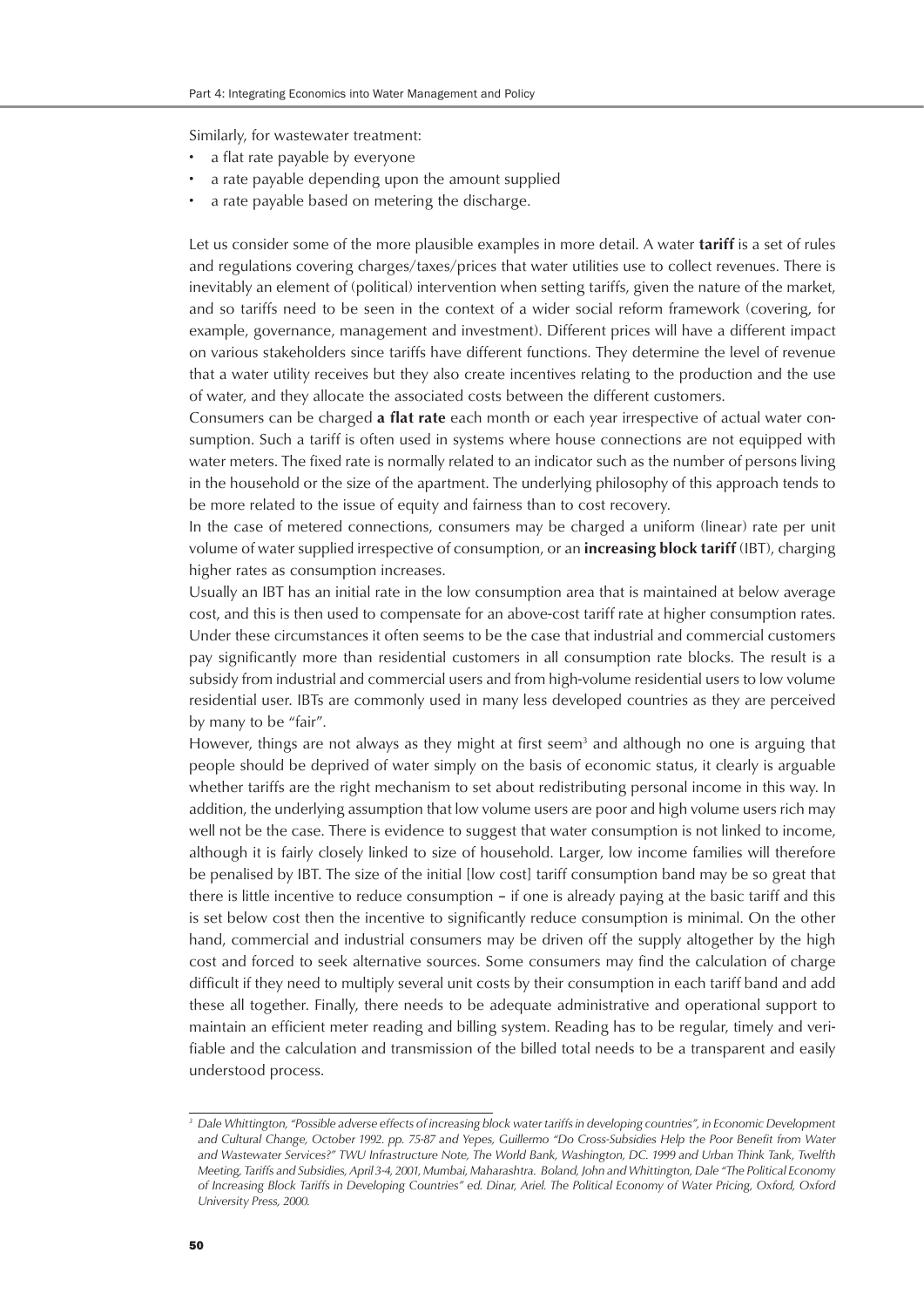Where a significant number of households live in poverty, it may be deemed necessary to provide a level of subsidy to guarantee basic needs and public health. Generally, it is better for these subsidies to apply to the specific households or individuals rather then to the general cost of supplying the water (input costs) or on the output side (to the water tariff). Such subsidies must be seen in the context of a general overall social policy rather than being looked at in isolation. This means that a water utility would not be best placed to set up a subsidy system such as this on their own, or to administer it (other than by issuing the bills).

A number of basic principles apply:

- The subsidy should be related to the amount of water that is actually consumed (metered), up to certain limit
- In order to make sure that only the poor are targeted, some form of means testing is required. A (preferably nationally applied) scoring system such as this then allows for various levels of eligibility
- The subsidy should be granted only to cover part of the total supply cost, depending on the outcome of the means test. The consumer should be required to pay a proportion of the bill themselves irrespective of subsidy – perhaps 25% (to encourage conservation)
- Means testing should be specifically focused on, and address, water consumption and concessions and subsidies should only be granted only for a limited period of time before reassessment

Bills can be issued that include the subsidy, and the water utility can then claim back its subsidy from the subsidy-granting agency. Alternatively, the full bill can issued (and paid) and the consumer is then reimbursed when they apply to the agency.

Another mechanism for applying a block tariff would be to set baseline consumption charges on a national *per capita* consumption rate (litrese/person/day) and then multiply this by the number of individuals in the household. Consumption above this level [for activities other then drinking/cooking/washing perhaps] would be billed at a higher rate.

As we can see, pricing, as a tool, can be factually and socially complex and costly to administer, but it allows us to target our impacts and helps to encourage changes in behaviour. It also allows us to bring in significant amounts of revenue.

Types of water pricing include:

- Bulk water pricing
- Retail tariff structures, which can include:
	- volumetric pricing [tends to be a good vehicle for encouraging conservation; not always economic and can be costly to administer; income can be variable]
	- 2-part tariffs [offer greater revenue stability; can be used to signal need for conservation]
	- drought schedules
	- set at a ceiling of, say, 2-5% of income (even though willingness to pay may be higher)

As a pricing alternative, **licensing** and **permits** are simple and relatively cheap to administer. They can be rather expensive to monitor and enforce though, and whilst doing little to modify behaviour, they also tend to bring in less revenue.

**Fees** and **fines** are also simple and straightforward, although they are more expensive than licences to administer and tend to be more difficult to enforce. Although they can easily be targeted to induce specific behavioural changes, they tend not to bring in significant amounts of revenue.

GWP summarises their experience of pricing by considering it to be applicable under almost all circumstances, but having several preconditions if it is to result in a successful cost recovery policy. These are: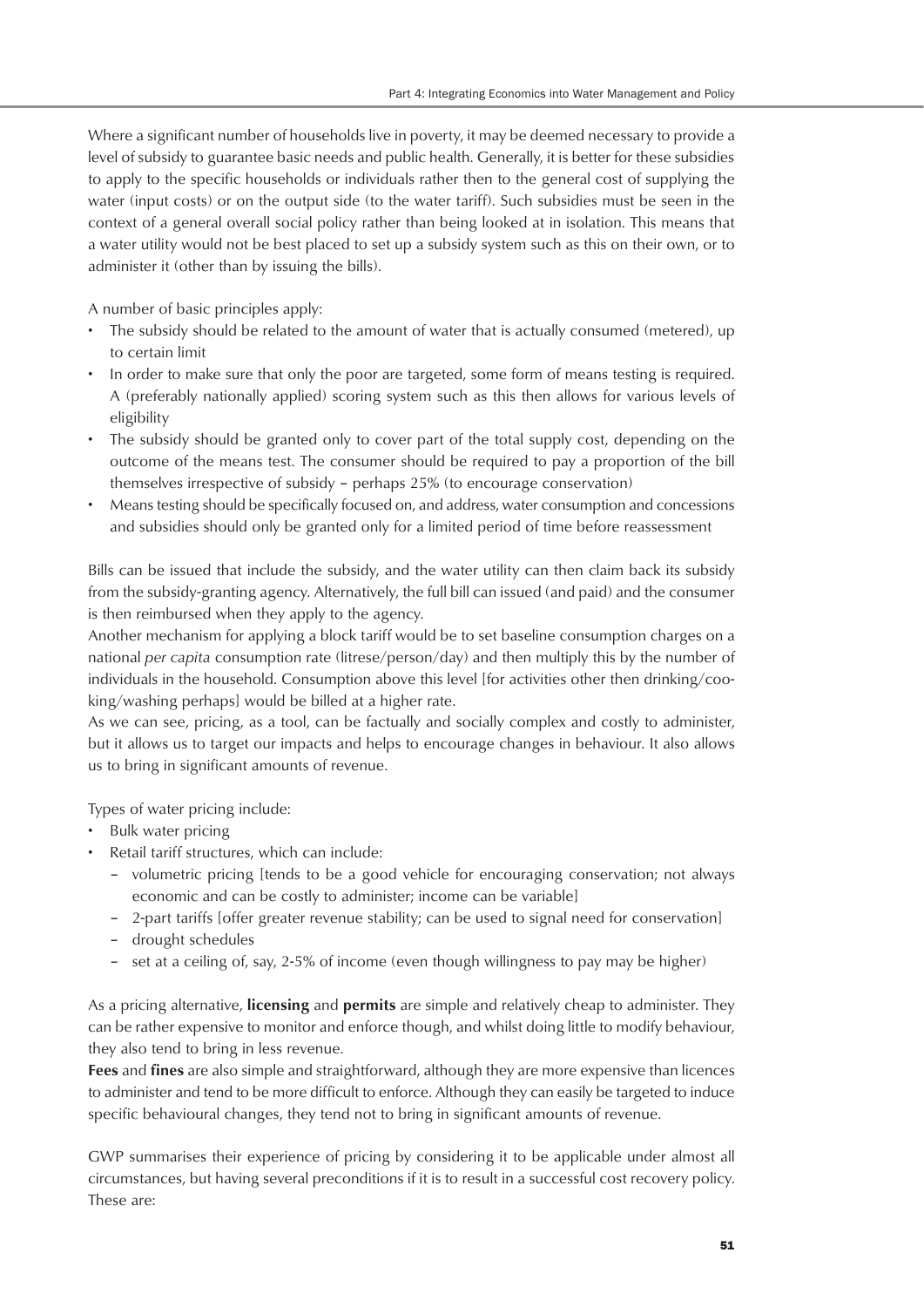- Public acceptance of the need for cost recovery; people may need a public information campaign to persuade them if they are used to regarding water as a 'gift of nature'
- Higher charges are easier to implement when there is an associated service improvement
- Strong political backing and the avoidance of extravagant and unaffordable promises before elections.
- Thorough demand surveys and consultation with consumers are essential. In poorer communities with underdeveloped services, willingness to pay surveys can be a useful pointer to setting appropriate tariffs provided that the people who actually pay (often women) are actually consulted
- Careful provision for poor or disadvantaged consumers. Direct support may be more effective as subsidies often benefit the rich to a greater extent
- Financial transparency including independent auditing and regular and automatic price adjustments (based on inflation for example)
- Firm and clear public regulation of tariffs set by the private sector. Because of lack of competition and the high social sensitivity of water, governments usually tend to regulate prices whether charged by public utilities, municipalities or private concessionaires
- Consumers tend to respond to price increases by greater care in their use of water
- The structure of tariffs is just as important as the level of charges in achieving equity and cost recovery aims
- Private companies find it easier to levy and raise charges than their public counterparts



**RECOMMENDATION:** It is recommended to **GWP Tool C 6.3**. Regulations for Water Services.

# 4.6. The Role of Subsidies

As we have seen in the pervious section, a common way of addressing market failure and providing for poor households has been through Government intervention in the form of **subsidies**. Subsidies can be used to protect the vulnerable and the poor groups in society but they are notoriously difficult to target and may well end up disproportionately helping the better off. They may also encourage excessive consumption. Indeed, the OECD has concluded that agricultural subsidies in Europe are causing massive environmental damage by promoting land use that is devoted to agriculture (when there is an overall food surplus) and by encouraging agricultural policies that end up degrading the environment. Subsidies can cause similar problems arise elsewhere in the world, manifesting themselves in overgrazing and deforestation.



# **RECOMMENDATION:**

It is recommended to see **GWP Tool C 7.4**. Examples of inappropriate subsidies are discussed and include:

- Industrial plants that are heavy water users and that operate in a protected, subsidised regime lack any incentive to conserve water or use it efficiently
- Low prices in the power/energy sector encourage excessive use of water
- Subsidised prices for farm crops that require significant amounts of irrigation, lead to heavy use for this activity to the detriment of other uses or of conservation.

GWP summarises their experience of the application of subsidies in this way:

• The introduction of new subsidies should be very carefully considered since they tend to be difficult to remove and can become a fiscal burden. However, they can be useful to encourage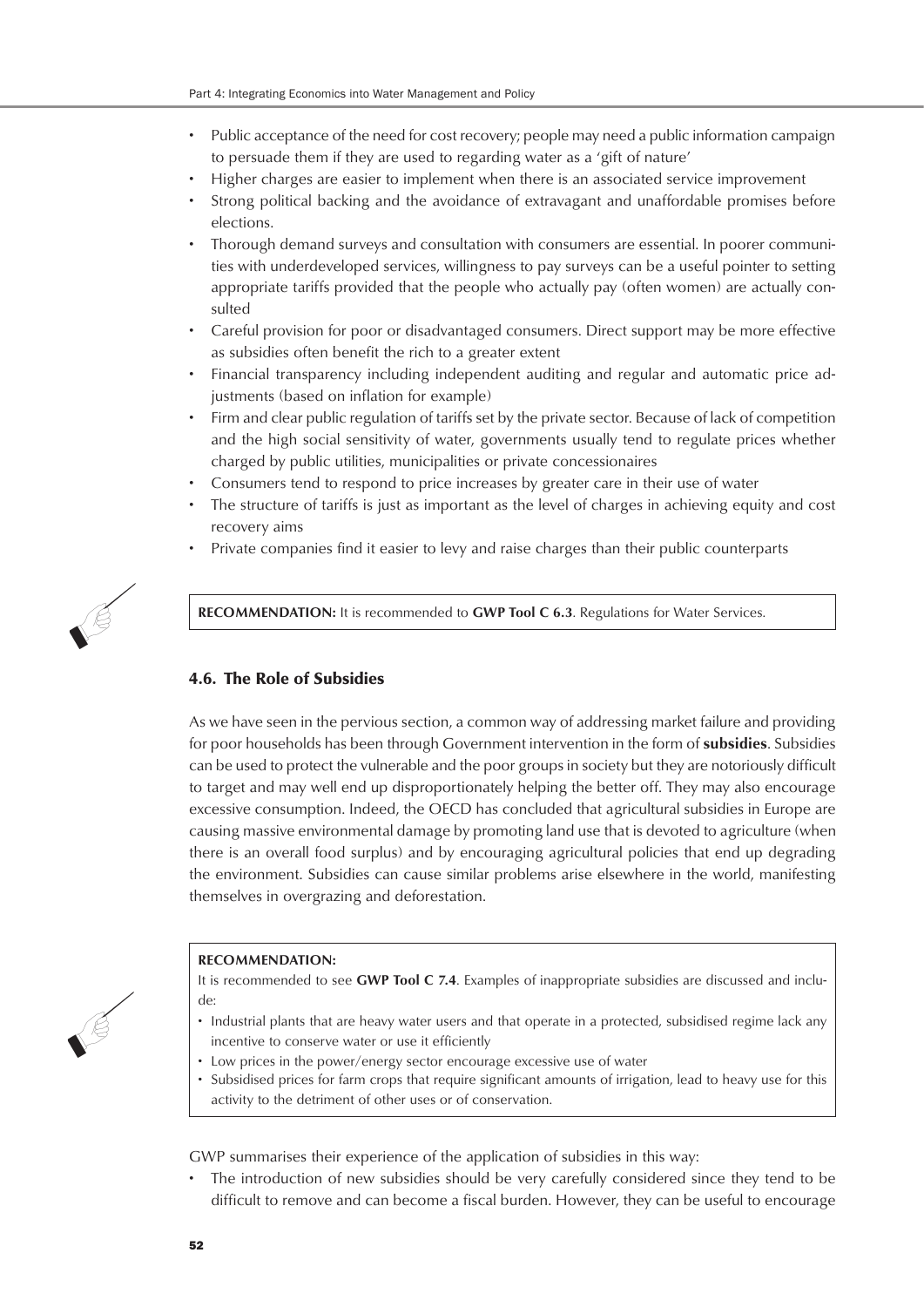the uptake of unfamiliar technology (e.g. recycling and water-efficient irrigation methods) or stimulate pilot schemes that might lead to wider acceptance of desirable practices

- Subsidies (such as low-interest loans) might also be a way of tackling stubborn market failures (e.g. the habit of needing excessively short pay-back periods for recycling or water-efficient appliances)
- Subsidies can also be used in combination with a tax/charge regime to make the regime more acceptable, since people and firms paying the tax can see that the revenues are being applied for the same purpose and can even benefit from them
- Subsidies may help those who already have access to water services, but not benefit those who have no access to water
- Policy reforms aiming at the removal of economic distortions can have the double benefit ("win- -win" policies) of economic and environmental gains.

GWP also note that there is a risk that general economic reforms which do not address distortions that are specific to the water sector may aggravate the latter's problems. For instance, trade liberalisation may increase pressure on a natural resource like water, unless accompanied by a concurrent water reform programme.

#### 4.7. Affordability Issues

It can often be the case, particularly in less developed countries, that water user's current tariffs fail to cover even the O&M costs associated with their supply, let alone any of the other components. Rapid increases in tariffs for individual users that take them towards full cost levels would be neither practical nor politically acceptable, especially in low income economies. Any such adjustment would result in significant additional social costs during the period of change. When starting from low tariff levels, such rises may need to be progressive (often over a long time period), and accompanied by awareness creation, education and user participation (see also Dublin Principle No.2 relating to participation). Water consumers need to see transparency and accountability, and also that improvements in quality of service, network coverage and the general environment that result from paying these higher charges.

One approach is to moderate market forces through the use of a national regulatory body. In the UK, for example, the water industry price regulator (OFWAT) is there to *'regulate in a way that provides incentives and encourages the companies to achieve a world-class service in terms of quality and value for customers in England and Wales'*. OFWAT sets limits on what water companies can charge their customers and encourages competition in the sector, helping to address affordability issues through direct intervention in the sector that is backed up by legislation.

When it comes to the use of water in agriculture and for irrigation (where most water is consumed), affordability issues can become more complex. Similarly, it can be argued that industry should also pay the full cost for water supplied and for wastewater that needs treatment – if this causes the organisation significant hardship then measures that support the company's income are likely to be the best way of addressing the problem rather than those that might compromise the sustainability of the water services.

The basic proposition that the best estimates for the full cost and full value of water are both publicly available and used within an integrated water resource management strategy is a sound one. They can be used to inform the debate when it comes to setting water prices or effluent charges and for other policy instruments such as incentives for pollution control, or investment of capital in extending the coverage of supply networks to inaccessible, poor (and often high cost) urban and rural areas. IWRM shifts the focus from user value to systems value, accounting for opportunity costs and internalizing the externalities.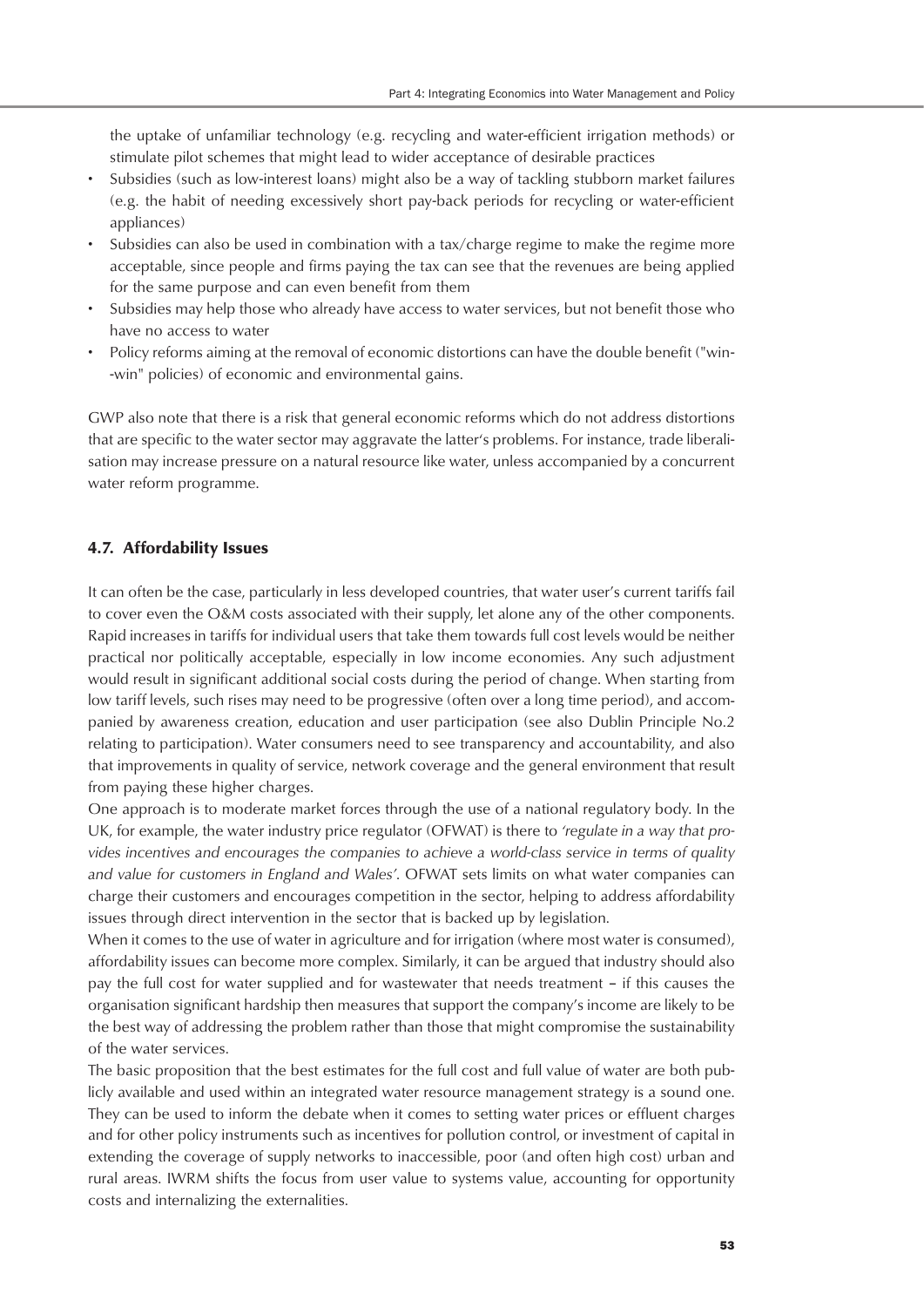#### 4.8. Economic Analysis Relating to the EU Water Framework Directive

The EU Water Framework Directive 2000/60/EC, provides a legislative framework that is designed to protect and improve the quality of water resources (rivers, lakes, groundwater, transitional and coastal water) within the European Union. As each EU Member State is implementing the content of the Directive into their own national legislation the intention of the Directive is to encourage a greater degree of public participation and transparency in the business of water management. It specifically requires the introduction of river basin management on a Europe-wide scale, necessitating the requirement for cross-border cooperation in water management between countries and pollution prevention and control on the basis of a "combined approach". This approach is wholly in line with IWRM.

When Member States have identified their river basin districts (RBDs), the WFD requires an analysis of the characteristics for each one, a review of the human activities on the status of the water bodies contained within it and *an economic analysis of water use*. A characterisation report emerges from this process, but a more substantial River Basin Management Plan (RBMP) is required for each RBD by 2009. The plan is designed to give a detailed account of how the objectives set for the river basin (ecological status, quantitative status, chemical status and protected area objectives) are to be reached within a required timescale. In Box 1, the information requested for the RBMP is outlined.

# **BOX 1: The RBMP information detailed in Annex VII of the WFD includes (3):**

- To carry out an economic analysis of water uses in each RBD • To assess trends in water supply, water demand and investments • To identify areas designated for the protection of economically significant aquatic species • To designate heavily modified water bodies based on assessment of impact (including economic impact) on existing uses and costs of alternatives for providing the same beneficial objective • To assess current levels of cost-recovery • To support selection of programme of measures on the basis of cost-effectiveness criteria • To assess the potential role of pricing in programmes of measures – implications on cost-recovery • To estimate the need for potential (time and objective) derogation from the Directive's environmental objectives based on assessment of costs and benefits and of costs of alternatives for providing the same beneficial objective • To assess possible derogation resulting from new activities/modifications, based on assessment of costs and benefits and costs of alternatives for providing the same beneficial objective
- To evaluate costs of measures to identify cost-effective way to control priority substances

So, in implementing the WFD, there will be a need to characterise each river basin and prepare *an economic analysis of water use*. When identifying the significant water management issues, the RBMP will need to highlight gaps in water status between baseline results and the WFD objectives to enable the construction of an appropriate programme of measures. In addition to carrying out a complete economic analysis of water use in the basement, it will be important to evaluate the economic input needed when putting together the programme of measures and that which will be required in its ultimate delivery. The WFD clearly integrates economics into water management and policy making; the polluter pays principle, cost benefit analysis and the consideration of economic instruments such as water pricing will all have a part in achieving the Directive's objectives of a good water status for all in a cost effective manner.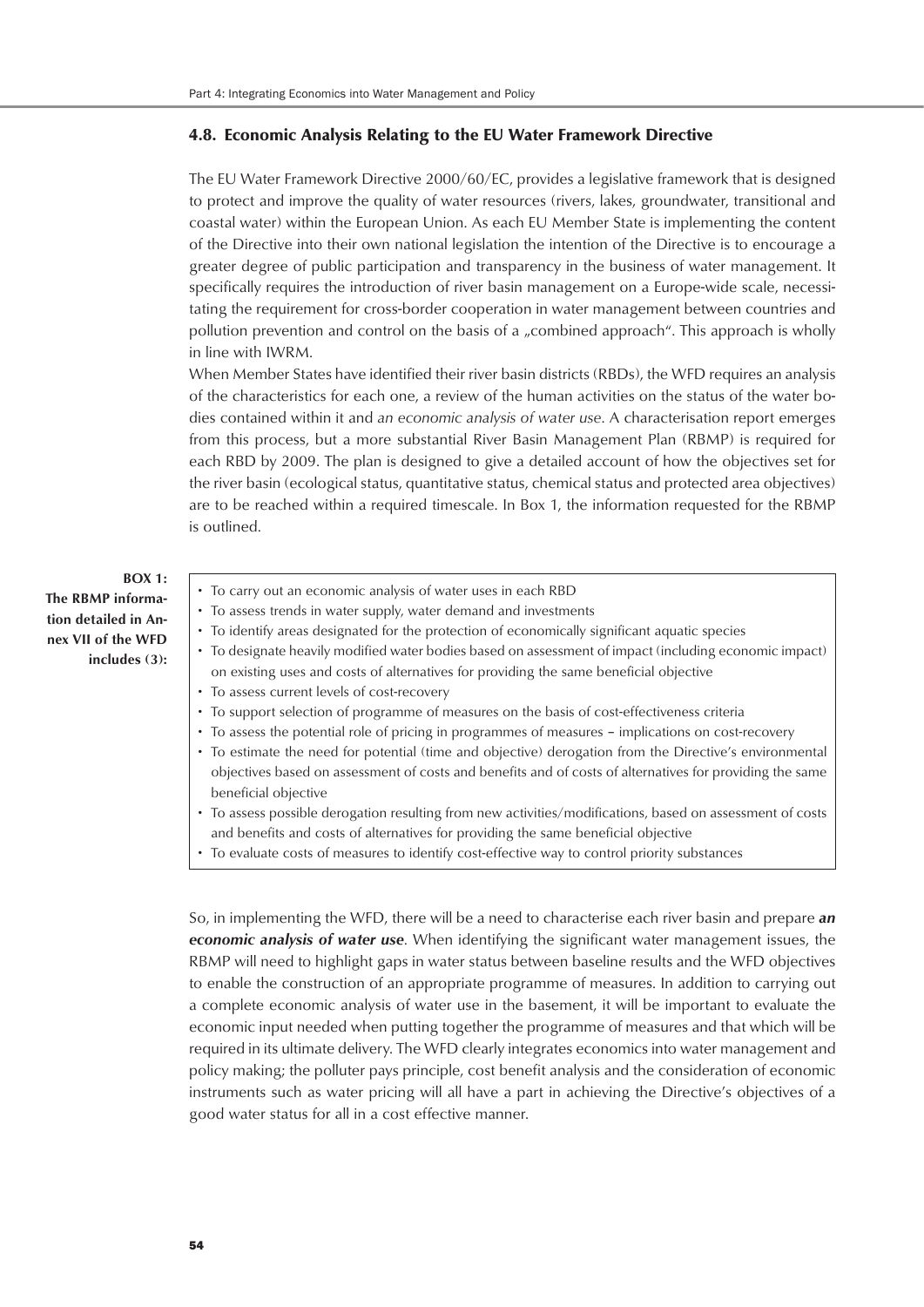**RECOMMENDATION:** For a tabulated summary of the economic elements within the WFD then look at pg. 19 of the WATECO working group main document [an informal water/economics orientated grouping from Member States dedicated to enunciating the economic issues associated with the WFD]. It is also available as a linked item from page http://forum.europa.eu.int/Public/irc/env/wfd/library?l=/framework\_directive/guidance\_documents/economic\_wateco&vm=detailed&sb=Title. This document is also a source of much more information about the role of economics in the formulation of water policy in the context of the WFD [pg.17 onwards].



# References

- 1. Schultz W and Schultz E (1989) "Case study on Germany presented to an international workshop on Benefit Estimates and Environmental Decision Making" OECD and contained within "Economics and the Environment; A Survey of Issues and Policy Options", Nicolaisen et al, OECD 1991. Available at: http://www.oecd. org/dataoecd/48/11/34281824.pdf
- 2. Cap-Net IWRM plans: training module, March 2005, www.cap-net.org
- 3. Water Framework Directive electronic forum 'Economic Guidance main document'; http://forum.europa. eu.int/Public/irc/env/wfd/library?l=/framework\_directive/guidance\_documents/economic\_wateco&vm= detailed&sb=Title
- 4. Valuing Water for Better Governance; How to Promote Dialogue to Balance Social, Environmental and Economic Values. Wolff et al. The Pacific Institute. 2003.
- 5. Valuing the Water Environment: An Economic Perspective. Turner & Postle. 1994.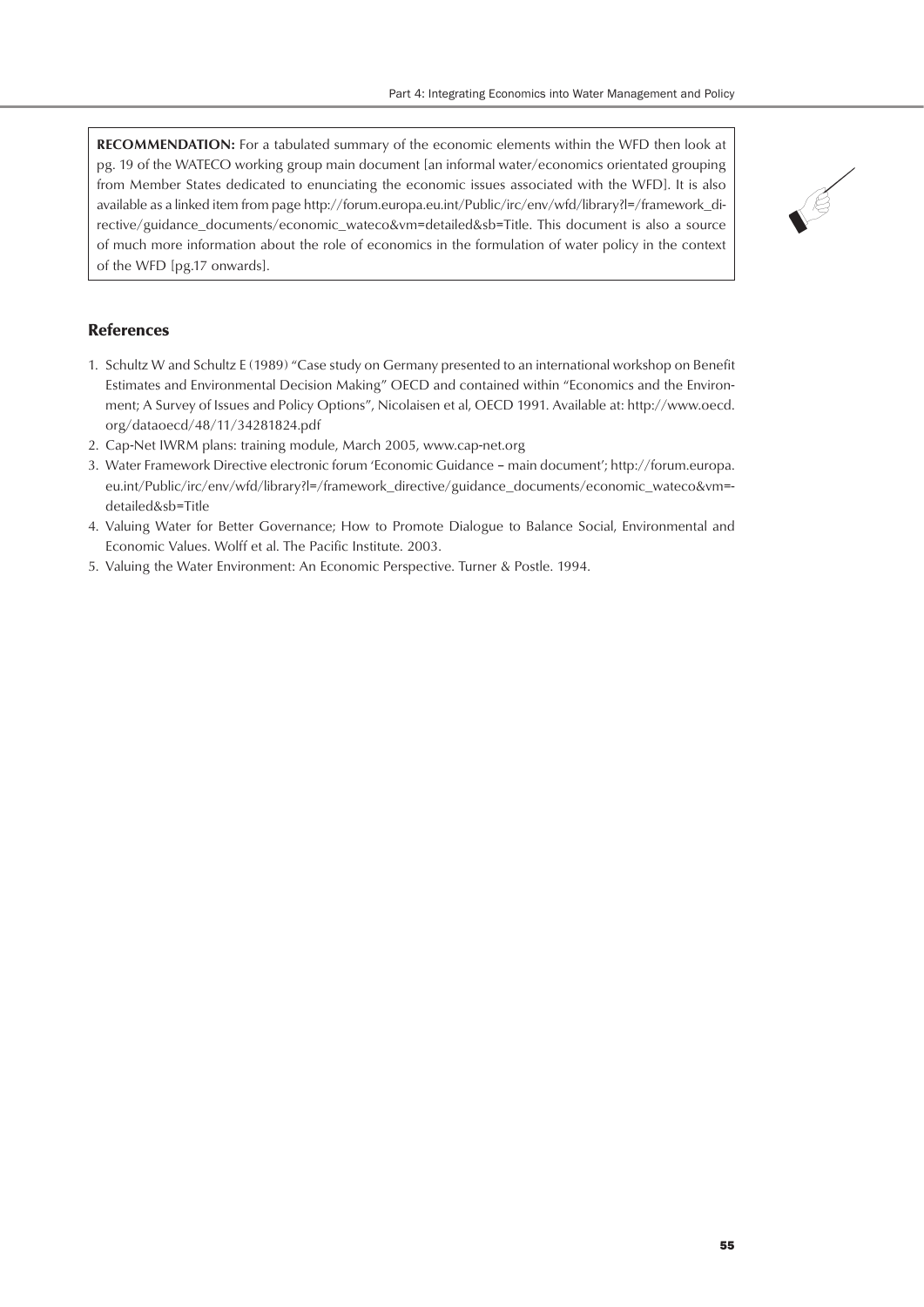# 5. Economic Instruments in the Water Sector

## Chapter Objective:

This chapter is designed to provide an insight into the various economic instruments that are used in the water sector; examining how they are applied, how their use can be optimised and how they can occasionally lead to consequences that were not desired or foreseen.

#### Introduction

Throughout much of the world 'command-and-control' regulation is still the predominant form of environmental regulation - it can be effective but it may not always be cost-effective<sup>1</sup>. Over recent years, one of the principal tenets of good environmental stewardship has been that of 'shared responsibility'. This means that all participants in a supply chain, from production through to consumption, accept responsibility for the environmental impacts that occur in their specific part of the chain. For example, if an electroplating/fabricating company manufactures zinc plated metal pieces and converts these into a product then that company would be responsible for the pollution that is generated during the plating and manufacture of the product. This producer would not be held directly and solely responsible for the environmental impact of the product once it has left the company's control. Users of the product, and those involved post-use, would all share a responsibility for the environmental impact of that product. So the overall pollution is assigned not solely to the producer or manufacturer, but to all parties that participate in generating the pollution connected with the production, manufacture, use and disposal of the product. The 'polluter pays' (PP) principle – or the 'polluter pays principle' (PPP) – translates this shared responsibility into **costs**. Every actor is responsible for the real costs that are associated with the environmental impacts caused by his/her activities. These environmental costs may remain as **externalities** or they may be **internalised** and reflected in the price of products and services. Thus the cost is ultimately paid by the final consumer/user in his or her choice of a specific product or service. One function of an economic instrument is to internalise these external costs.

# 5.1. Polluter Pays Principle

PPP has underpinned thinking in Europe for over 30 years now; the Community originally endorsed the term in 1975 (1) and the OECD in 1972 (2).

Principle 16 of the 1992 UNCED Rio Earth Summit states explicitly that: "National authorities should endeavour to promote the internalization of environmental costs and the use of economic instruments, taking into account the approach that the polluter should, in principle, bear the cost of pollution, with due regard to the public interest and without distorting international trade and investment."

*<sup>1</sup> Linking Economics and Environment and Market and Policy Failures. (2002) World Bank. Available here: http://snipurl.com/gm6u*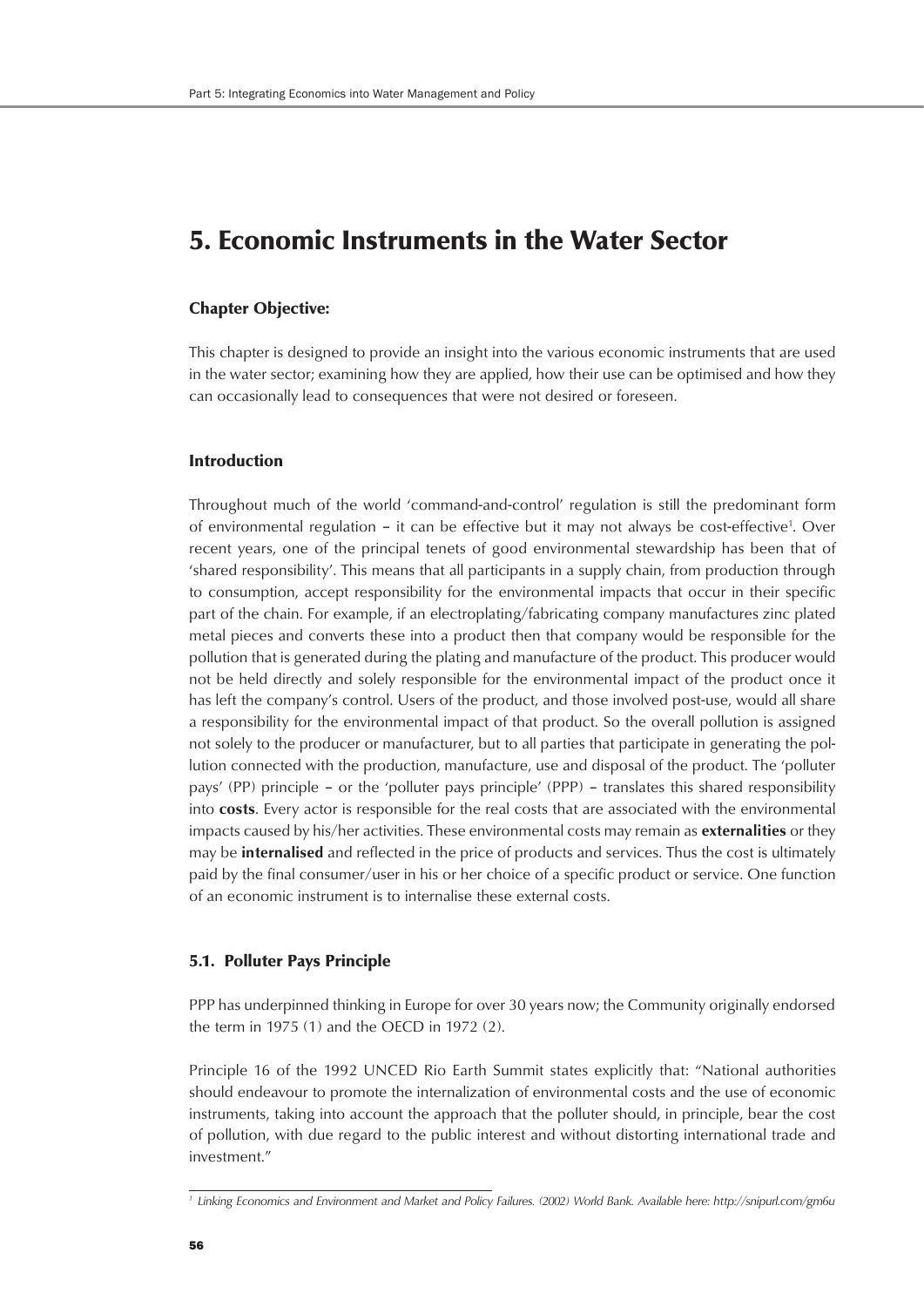PPP is predicated upon charges that are levied on processes which generate pollution – either as direct taxes on pollution or as license fees entitling the holder to generate specific quantities of pollution. Without PPP, polluters continue to pollute and the costs shift towards the victims of the pollution. The OECD specifically state that PPP excludes financial assistance but there are occasions when the situation is confused by payments (often centrally-funded grants or tax breaks) can be made toward the cost of purchase and installation of pollution abatement installation/equipment and/or incentives to install cleaner processes.

The OECD went on to argue (3) that PPP could be extended to the so-called "resource pricing principle", which argues that all natural resources, including the environment's natural absorption capacity, should be properly priced to reflect the social costs of using them. This is also referred to as the "user pays principle", although neither of these two principles have the international standing of the PPP. The full application of the PPP and its related principles suggests that polluters should pay the full cost of their own activities and of public activities to reduce pollution to the environment, while government expenditures should be restricted to public goods such as protecting natural areas and biodiversity, as well as environmental monitoring, research and education.

Advantages of PPP include:

- Avoiding externalities
- Transferring the cost of the pollution to the polluter and apportioning the cost of the pollution appropriately
- Generally reducing the overall level pollution by acting as an incentive to save money and thereby reduce polluting activities

Disadvantages of PPP include:

- Tends to create argument about 'What is pollution and what isn't?'
- Similar arguments are caused when deciding how much should be charged for a particular pollution impact – there are equitability and transparency issues
- Identifying who specifically is causing the pollution
- Sorting out the best way for polluters to pay taxes, fines etc.
- Can be seen as inhibiting economic growth particularly in less developed countries

# 5.2. Economic Instruments

The main feature of an **economic instrument** is to make clear to polluters the wider cost of their polluting activities<sup>2</sup>. Their aim is to demonstrate the *price* of the environmental damage that is being caused and to make the polluters pay accordingly [according to the PPP]. Polluters then have a choice between either paying that price or taking action to reduce their pollution. An economic instrument should also provide an ongoing incentive for the development of new, more cost-effective pollution control techniques.

**RECOMMENDATION:** For a detailed but very readable summary of the rationale for economic instruments in the water sector, please read the document 'Economic Instruments for Water; Theory of Economic Instruments'. written by the Department of Environment, Food and Rural Affairs (DEFRA) in the UK.



**BOX 1: PPP**

*<sup>2</sup> 'Economic Instruments for Water Pollution'. 2 reports issued by DEFRA UK. Available here: http://www.defra.gov.uk/environment/water/quality/econinst1/eiwp01.htm#3 and here: http://www.defra.gov.uk/environment/water/quality/econinst1/eiwp02. htm#f1*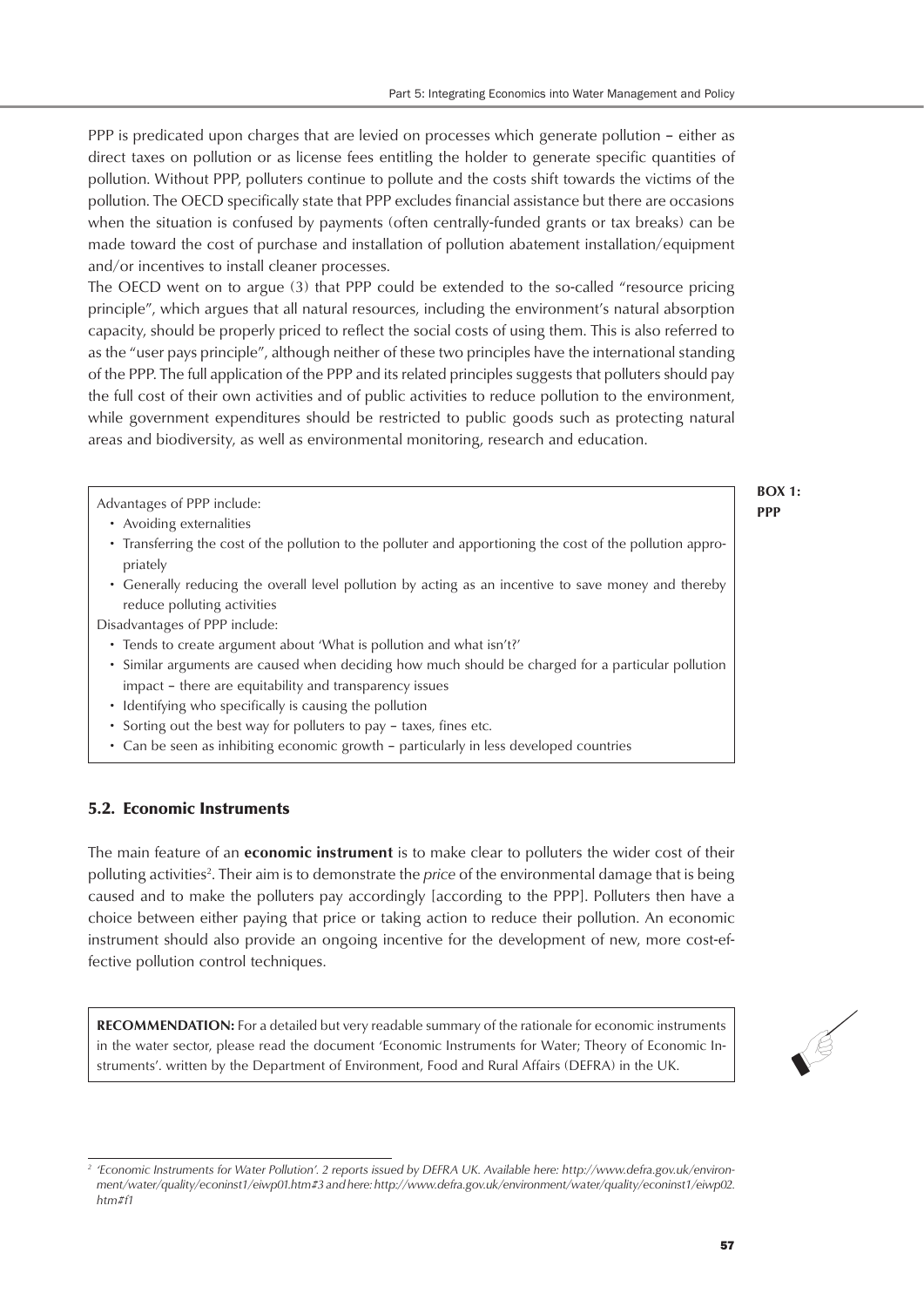**BOX 2: Potential benefits from the use of economic isntruments**

- Greater efficiency in achieving quality objectives. Without appropriate instruments, the costs of action to reduce pollution may not be fully taken into account in setting discharge consents. Different polluters may face very different costs for reducing pollution. If those differences in cost can be better reflected, the pattern of discharge control can be changed so that overall costs are reduced
- More cost effective improvements in quality. It should be possible for further improvements in water quality to be achieved more cheaply than might otherwise have been the case; for example the polluter might be required to pay charges based on an estimate of the costs to others
- Improved implementation of the Polluter Pays Principle. If the costs faced by polluters poorly reflect the wider costs of the pollution that they cause, an economic instrument may better reflect these costs
- Provide a continuing incentive to cost-reducing innovation (since the 'price' is paid for all pollution not just that beyond a given level of pollution)
- A stream of revenue (if charges are used) or a one-off revenue gain (if tradeable permits are auctioned

One tradition form of controlling aquatic pollution is through a regulator who issues simple **permits** or **agreements** to allow a discharge to occur. However, this approach may not be lacking because:

- it may not meet the receiving water's environmental objectives at lowest cost
- it may not make those responsible for pollution pay fully for the effects of their activities
- it may not necessarily encourage dischargers to go beyond the minimum requirements in meeting any consent conditions that might be imposed.

One common way of employing the polluter pays principle to recoup the treatment costs of industrial wastewater discharges (either to foul sewer or to surfacewater) is to use **emission** or **pollution charges** – usually a sliding scale of charge based on the total volume discharged and the amount of organic pollution that it contains.

At the beginning of the 1990s, many countries were applying a variety of charges as economic instruments (4) as shown in the following Box. 3.

| <b>BOX 3:</b>                               | Type of charge                                                                                |                           |                                                 |                                          |                                           |                                                                             |                                                     |                                                                                                                                                |                                                          |
|---------------------------------------------|-----------------------------------------------------------------------------------------------|---------------------------|-------------------------------------------------|------------------------------------------|-------------------------------------------|-----------------------------------------------------------------------------|-----------------------------------------------------|------------------------------------------------------------------------------------------------------------------------------------------------|----------------------------------------------------------|
| <b>Countries</b><br><b>Applying Charges</b> |                                                                                               | Effluent charges          |                                                 |                                          | User                                      | Product                                                                     | Administra-                                         | Tax differen-                                                                                                                                  |                                                          |
| as Economic                                 |                                                                                               | Air                       | Water                                           | Waste                                    | Noise                                     | charges                                                                     | charges                                             | tive charges                                                                                                                                   | tiation                                                  |
| Instruments (4)                             | Australia<br>Belgium<br>Canada<br>Denmark<br>Finland<br>France<br>Germany<br>Italy            | $\mathsf X$               | $\mathsf{X}$<br>$\mathsf X$<br>$\mathsf X$<br>X | $\boldsymbol{\mathsf{X}}$<br>$\mathsf X$ | X<br>$\mathsf X$                          | $\mathsf X$<br>X<br>X<br>$\boldsymbol{\mathsf{X}}$<br>X<br>X<br>X<br>X      | X<br>$\mathsf X$<br>$\mathsf X$<br>$\mathsf X$<br>X | $\mathsf X$<br>$\mathsf X$<br>$\mathsf X$<br>$\mathsf X$<br>$\mathsf X$                                                                        | X<br>X                                                   |
|                                             | Japan<br>Netherlands<br>Norway<br>Sweden<br>Switzerland<br>United<br>Kingdom<br>United States | $\boldsymbol{\mathsf{X}}$ | $\mathsf{X}$                                    | X<br>X                                   | X<br>X<br>$\mathsf X$<br>$\mathsf X$<br>X | $\mathsf X$<br>X<br>$\boldsymbol{\mathsf{X}}$<br>$\mathsf X$<br>X<br>$\chi$ | X<br>$\mathsf X$<br>$\mathsf X$                     | $\mathsf X$<br>$\boldsymbol{\mathsf{X}}$<br>$\boldsymbol{\mathsf{X}}$<br>$\boldsymbol{\mathsf{X}}$<br>$\boldsymbol{\mathsf{X}}$<br>$\mathsf X$ | $\mathsf X$<br>$\mathsf X$<br>$\mathsf X$<br>$\mathsf X$ |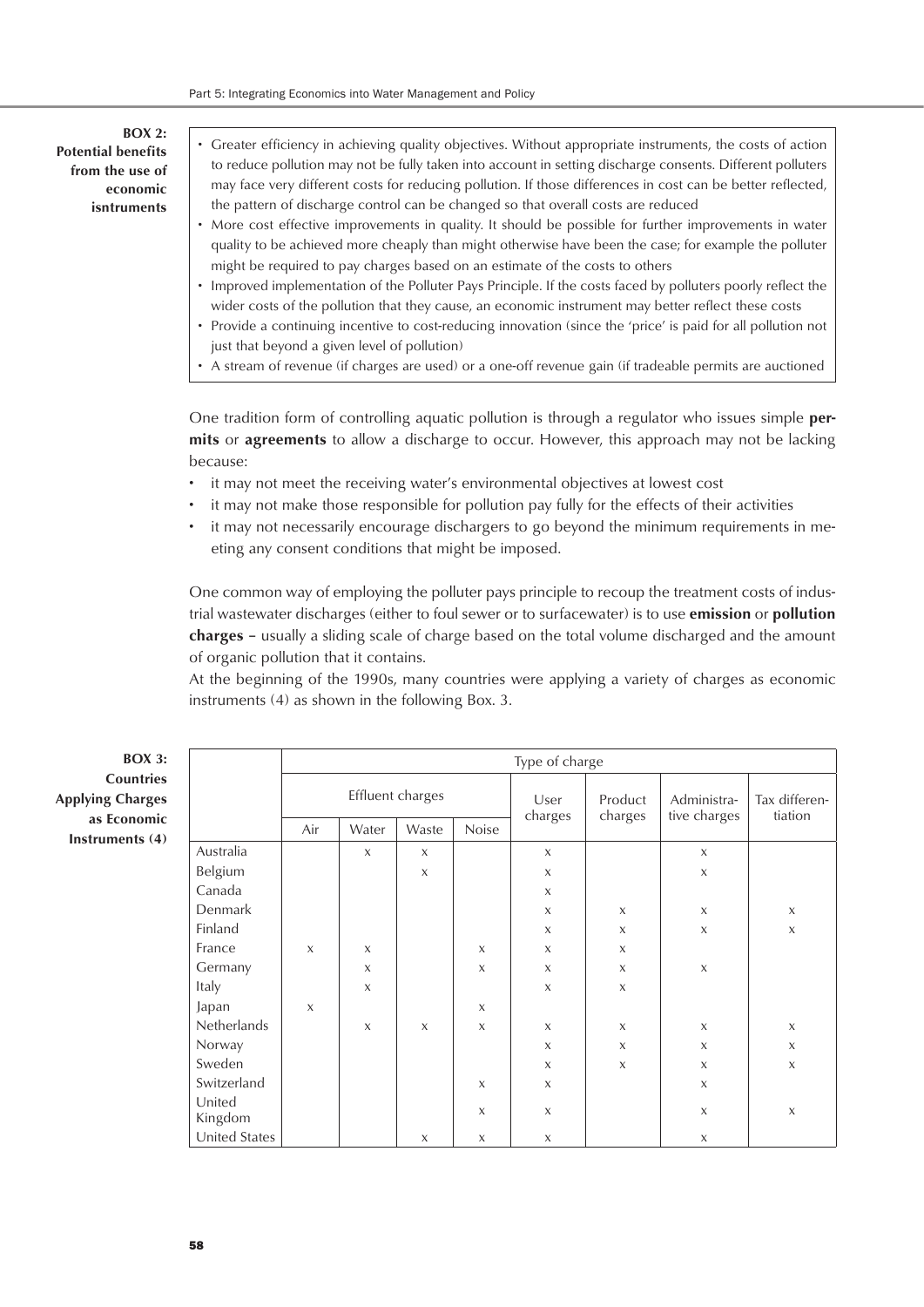GWP offer the following as 'lessons learned' from the application of pollution charges:

- Few pollution charges are set at levels high enough to encourage to firms to spend sufficient on pollution abatement to meet pollution standards, but the existence of a charge, even at a low level, provides some incentive and may be helpful in raising awareness of the costs of pollution
- Pollution charges need to be administered as part of an overall system of regulation
- A precondition for successful pollution charges is the presence of a well-developed monitoring and measuring system.
- Pollution charges have a stronger incentive effect on the polluting party if it has to bear the cost of the charge itself and cannot pass the costs on to consumers
- Planned progressive increases in charges are useful in allowing dischargers to adjust their processes over a given time period.

# 5.3. Tradable permits

A more recent economic instrument is the **tradable** or **marketable permit**. In this case, dischargers are able to buy and sell rights to discharge within **overall limits** or **caps**. The total permitted level of emissions of particular substances for a particular stretch of water are divided amongst the relevant dischargers (this assumes that there are sufficient numbers of dischargers to create an effective market). Some dischargers may be able to reduce their discharges below permit levels at low cost. If they do so, they can then sell their rights to discharge to others – polluters for whom reduction is more expensive and who therefore wish to buy permits. This is the so-called **cap and trade** approach.

**Emissions trading schemes** have emerged as popular policy tools – for the present the focus has been on the control of air pollution. Most of the significant air quality improvement initiatives in the United States now include emissions trading as a component of their emissions control program although the trading of  $SO<sub>2</sub>$  emissions has been taking place there for over 40 years. The main perceived benefit associated with emissions trading is that a properly designed program provides a framework within which, it is argued, emissions reduction is achieved at the lowest possible cost by giving emitting sourc es the flexibility to find and to apply the lowest-cost methods for reducing pollution. Emission sources with low-cost compliance options have an incentive to reduce emissions more than they would under simple 'command-and-control' regulation.

A New Way to Combat Climate Change – Quotation from an April 2004 UK National Audit Office report:

*'Emissions reductions are made by those companies that can deliver them most efficiently. Each company can decide its best strategy by comparing the market price of emissions allowances with the cost if it were to reduce its own emissions. In general, companies that can find lower-cost ways of making emissions reductions will tend to sell allowances to organisations that face higher costs. The overall effect will be to reduce the total cost of achieving any given level of emissions reductions. The wider the participation [in the Scheme], the greater the cost reductions are likely to be.'*

By trading emission credits and allowances to high-cost compliance sources, who then need to reduce emissions by less than they would otherwise, cost-effective emission reductions are achieved by both parties.

Applying a similar trading philosophy to water markets, **transferable** water **rights** are tools that allow sales of water allocations from one group to another. The markets can apply to either surfacewater or groundwater, and the transfer of rights may be seasonal or permanent.

**BOX 4: The UK Emissions Trading Scheme**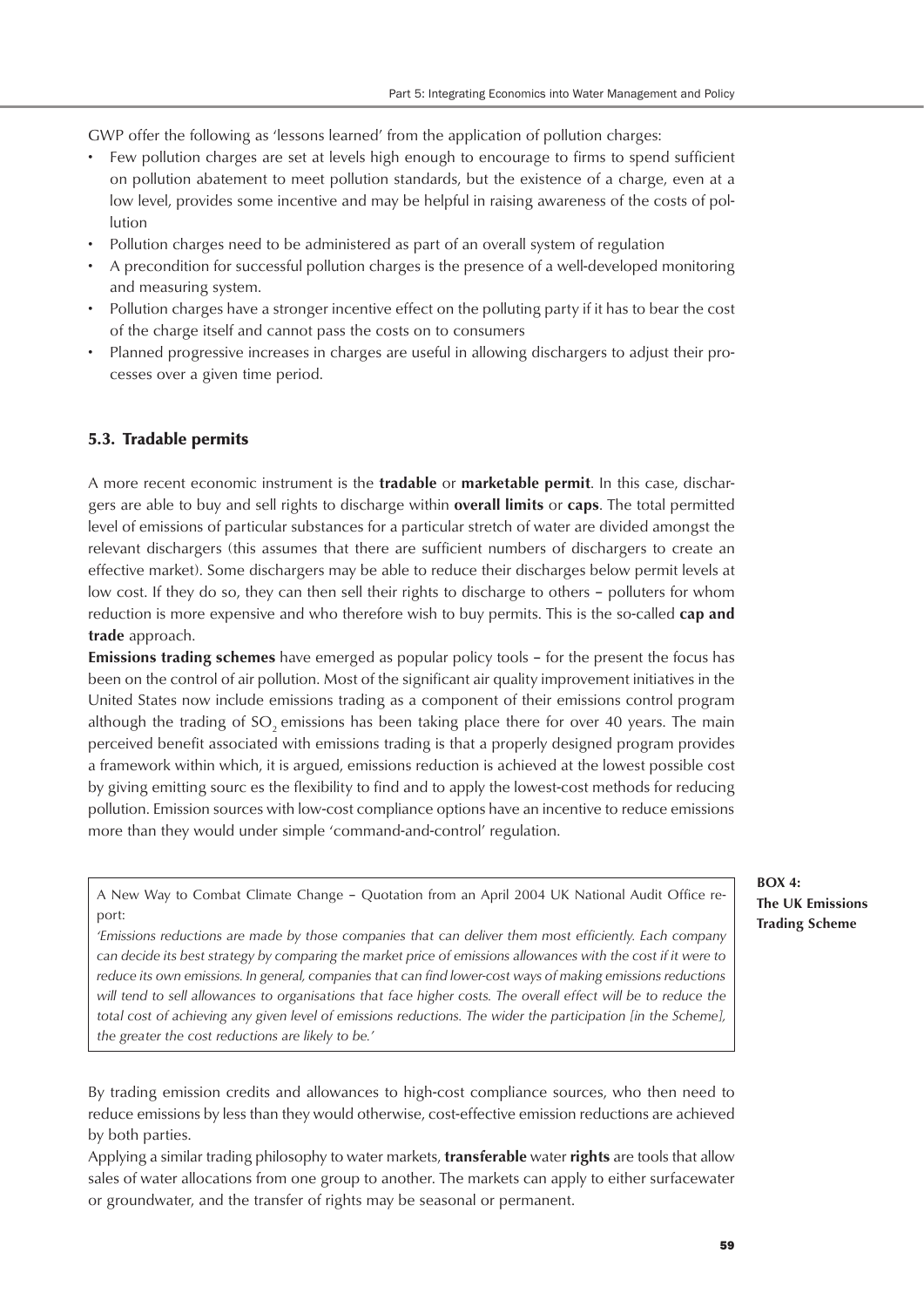GWP argue<sup>3</sup> that such markets can:

- Enable water to be transferred from lower value to higher value uses
- Overcome the resistance of the entrenched property rights of existing holders
- Be a cheaper way for communities or farmers to obtain their water than the alternatives, which may include creating a new source of supply
- Be used by environmental champions, to buy out existing users and preserve the water for habitat or natural amenity

In the case of **water auctions**, public authorities make water available to the highest bidders at public auctions. The water lots could be offered on a daily, weekly, seasonal or even annual basis. Auctions are a useful source of revenue to public authorities, but they can create conflicts of interest if the revenue raising function becomes more important than the issue of efficient water allocation.

With **tradeable pollution permits**, individual polluters are allowed the right to buy and sell quotas of emissions subject to an overall upper quota on total emissions. Nutrient trading, for example, could be a potentially useful instrument to help improve water quality.

GWP's view is that certain preconditions are necessary for water markets and auctions to be successful:

- A clear and permissive legal framework, within which individual holders of water rights can transfer their rights, either temporarily or permanently, to other parties
- A procedure for considering the impact of these trades on third parties (e.g. downstream users) and, where appropriate, arranging compensation
- Recognition of the potential environmental impact of trades, and the need to invoke relevant safeguards
- The physical means of transferring water between potential users
- Strong provision by Government of the legal, social and economic environment for effective market operation
- Regulation to avoid monopoly build up is essential.

# **BOX 5:**

**GWP 'lessons learned' from the application of pollution charges (GWP Tool C7.3)**

- As with charging systems, it is important to ensure that vulnerable groups are protected
- There is a need for a mechanism for initial allocation of rights (whether for water or pollution discharges) which should be seen to be fair, and be equitable and effective.
- Experience suggests that water auctions can be efficient and effective in some situations
- Trading schemes can be intensive in terms of information and enforcement, hence costly to administer; the high transaction costs of certain markets may outweigh their benefits
- Markets can help identify the highest value use and assist in conflict resolution
- Water auctions may be useful to adjudicate water allocation under competitive conditions, but must be regulated to prevent monopoly build up
- Markets work best where there are a large number of traders and transactions, so that the risk of build up of monopolistic "market power" is minimised

# 5.4. Product charges

In instances where pollution is from diffuse (non-point) sources rather than point sources, such as might be the case with nitrate/phosphate or pesticide pollution in a watercourse caused by agricultural run off for example), tradeable permits can have some effect but **product charges** can

*<sup>3</sup> GWP Tool C 7.3 – Water Markets and Tradeable Permits. Available here: http://snipurl.com/gm7h*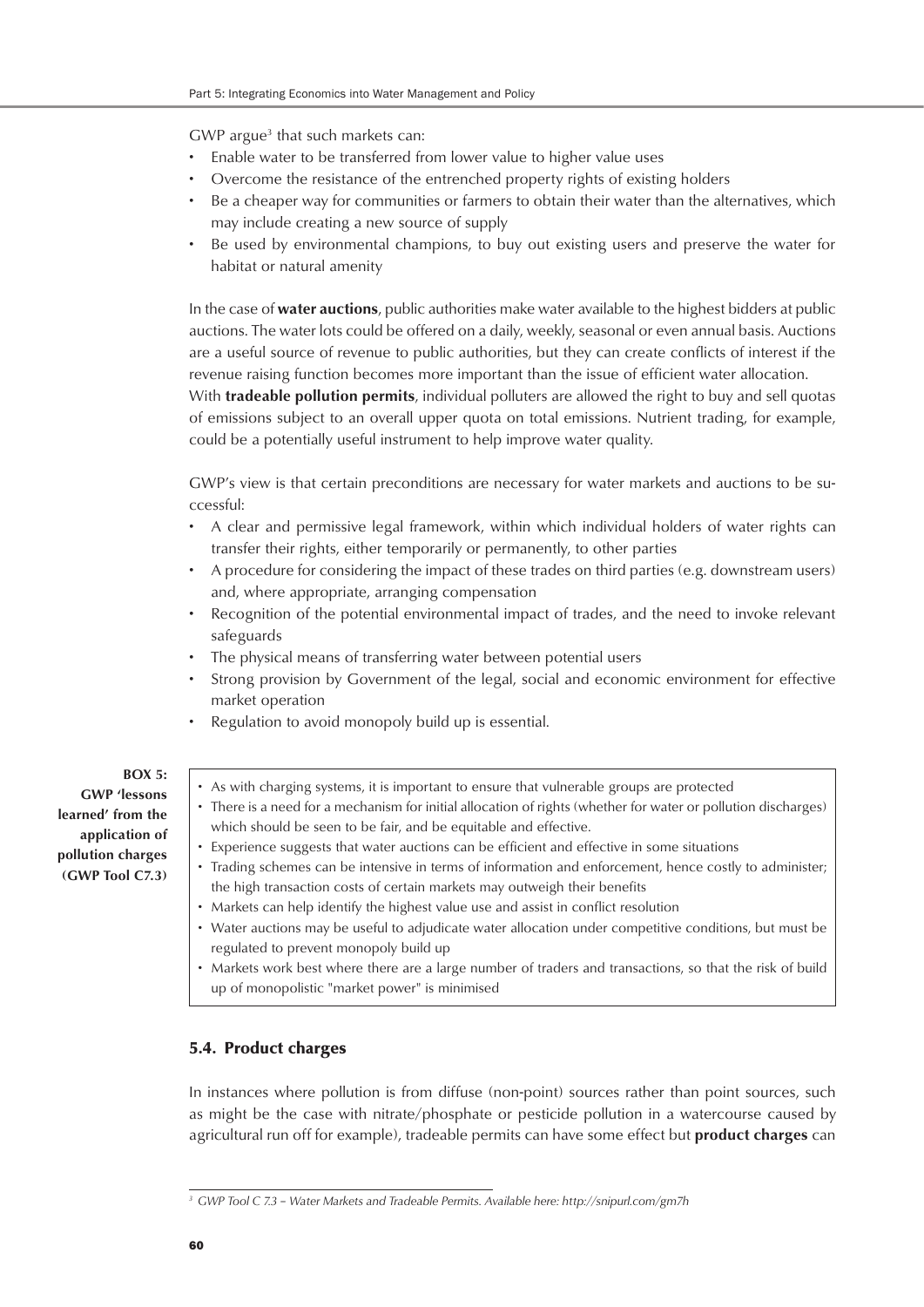also be applied. A product charge occurs where a levy is applied when a unit of product is bought [point of sale], used [point of use] or disposed of [point of disposal] and the amount of the charge/levy per unit of product is proportional to the extent of the pollution problem associated with that particular product. Other examples where one might consider a product charge could include lubricants, non-returnable containers, plastic carrier bags and nickel/cadmium batteries. A plastic bag tax in the Republic of Ireland for example is reported to have resulted in the number of bags changing hands being cut by about 90%.

It is clear that economic instruments are increasingly being used in a number of countries as a market mechanism to enable them to help implement the polluter pays principle. Such instruments range from landfill and aggregates taxes, emissions trading for atmospheric pollutants, product charges (for plastic bags or tyres for example) through to emission charges for aquatic pollutants. Whilst there are well documented examples associated with the implementation of many of these, there still needs to be a degree of caution when it comes to evaluating whether these instruments are performing as effectively as they should (or could) do and there is still much work to be done in refining the nature and the focus of such mechanisms.

## 5.5. Examples of Effective and Ineffective Use of Economic Instruments

#### **RECOMMENDED CASE STUDY READINGS:**

- Economic instruments are also used to influence water abstraction activities; a review of this in the context of the UK can be found in this DEFRA (2000) report for example. The 2001 EU report 'Study on the Economic and Environmental Implications of the Use of Environmental Taxes and Charges in the European Union and its Member States' evaluates the economic and environmental implications of the use of environmental taxes and charges by the EU Member States.
- It is recommended to read the specific sections relating to water **abstraction/charges** (using examples of a groundwater tax the Netherlands and a water supply tax in Denmark) and **wastewater taxes** (drawing on examples of a wastewater levy in the Netherlands, an German and Danish wastewater taxes) as case studies that examine the impact on a variety of stakeholders linked to the introduction of economic instruments.
- A paper considering the application of economic instruments to industrial water use (to improve water conservation and enhance water resources management) in Canada by Renzetti S. 'Economic Instruments and Canadian Industrial Water Use'. (2004) Canadian Water Resources Journal.
- One current area where there is much debate about how best to apply economic instruments is in the case of the Danube. The Danube River Basin is the second largest in Europe and the 13 countries and 18 states that are affected by the 2,780 km river's flow have come together to sign the Danube River Protection Convention. They are committed to use the EU Water Framework Directive (WFD) as a basis for coordinating efforts to manage the Basin's water resources. A 2004 report, the Danube Basin Analysis – Roof Report Part A, has been published and this characterises the Danube River Basin District, its water resources, the human pressures, environmental impacts and various water uses as outlined under the WFD. In looking at how both point sources and diffuse pollution into the Danube can best be dealt with in an integrated manner, a range of economic instruments will need to be considered. In cases such as this it is important to bear in mind the differing socio-economic positions of, in this case, the 18 component States involved in the Danube project. Their relative prosperity will have a significant bearing on which instruments are likely to be the most effective (overall and in specific locations) and which, potentially, the most divisive. Section 7 of the Report discusses this in more detail and shows how instruments can (and must) be tailored and modified to adapt to prevailing circumstances.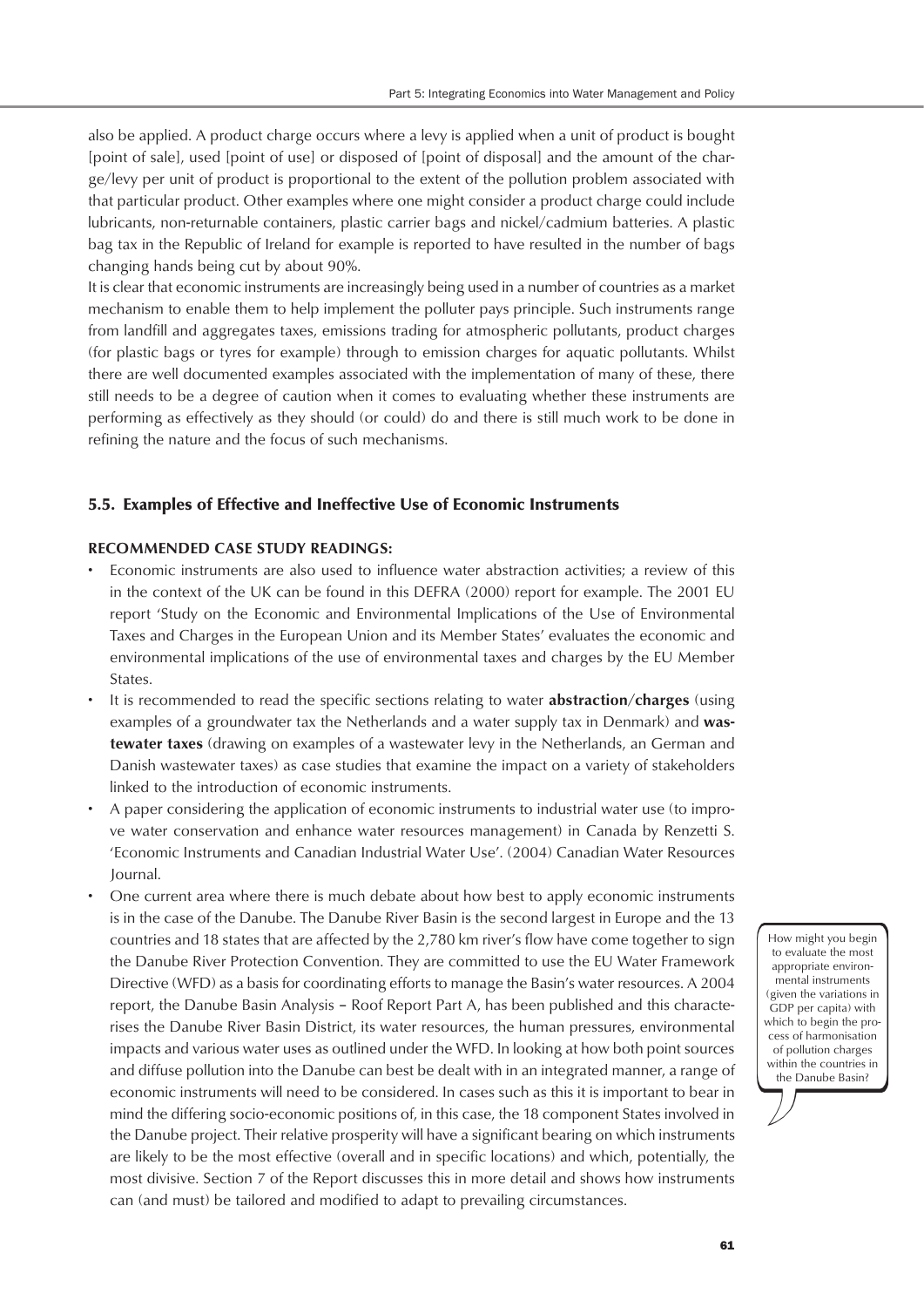- For a more general view on the use of economic instruments in Central and Eastern Europe up until 1999, there is the Sourcebook on Economic Instruments for Environmental Policy in Central and Eastern Europe; A Regional Analysis, edited By Klarer J et al and published by the Regional Environmental Center for Central and Eastern Europe (REC).
- It is also recommended to read the 2001 30-page OECD report 'Economic Instruments and Clean Water' (Andersen) as a case study review of the use of economic instruments to control water pollution in Denmark, Germany, the Netherlands and France during the period 1970-1990.
- For a review and reflection of general failures of policy and markets, please read the short World Bank paper 'Market Failures and Policy Failures'(2002).

## References

- 1. Official Journal of the European Communities, N° L 194/1, 25th July 1975.
- 2. OECD Council Recommendation, November 1974 on the Implementation of the Polluter Pays Principle [C(74)223].
- 3. The St. Petersburg Guidelines on Environmental Funds in the Transition to a Market Economy (2002) OECD. Available here: http://www.oecd.org/dataoecd/28/57/2397072.pdf
- 4. Nicolaisen J. Economics and the environment: A survey of issues and policy options (1991) OECD Economic Studies No . 16 [and references therein, particularly OECD (1989), Economic Instruments for Environmental Protection, Paris]. Available here: http://www.oecd.org/dataoecd/48/11/34281824.pdf
- 5. 'The Use of Economic Instruments for Pollution Control and Natural Resource Management in Eastern Europe, Caucasus and Central Asia'. (2004) OECD [CCNM/ENV/EAP(2003)5].
- 6. Industrial Water Pricing in OECD Countries (1999) OECD; [ENV/EPOC/GEEI(98)10/FINAL]
- 7. MacDonald D H. et al. 'Economic Instruments for Managing Water Quality in New Zealand' (2004) CSIRO. Final Report for the New Zealand Ministry of the Environment. S/03/1393.
- 8. 'Managing the Environment: The Role of Economic Instruments' (1994), OECD, Paris